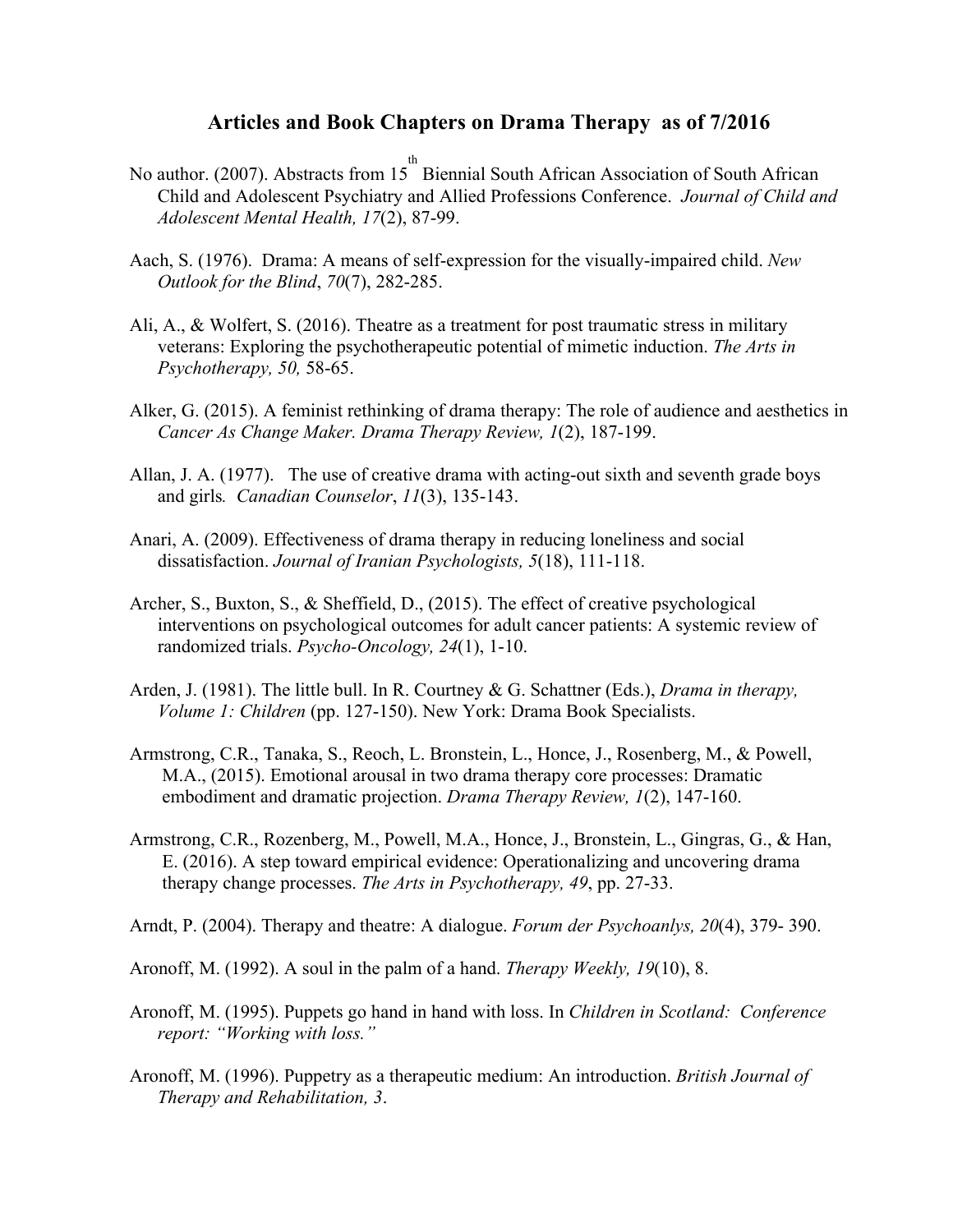- Bailey, S. (1997). Drama: A powerful tool for social skill development. *Disability Solutions*, *2*(1), 1-5.
- Bailey, S. (2003). Drama therapy for behavioral change. *Social Spectrum, 3*, 14-17.
- Bailey, S. (2006). Ancient and modern roots of drama therapy. In S.L. Brooke (Ed.), *Creative arts therapies manual* (pp.214-222). Springfield, IL: Charles C. Thomas Publisher.
- Bailey, S. (2007). Drama therapy. In A. Blatner & D.J. Wiener (Eds.), *Interactive and improvisational drama: Varieties of applied theatre and performance* (pp.164-173). New York: iUniverse, Inc.
- Bailey, S. (2007). Art as an initial approach to the treatment of sexual trauma. In S.L. Brooke (Ed.), *The use of creative art therapies with sexual abuse survivors* (pp. 59-72). Springfield, IL: Charles C. Thomas Publisher.
- Bailey, S. (2009). Recovering identity and stimulating growth through drama therapy. In S.L. Brooke (Ed.), *The use of the creative therapies with chemical dependency issues* (pp. 204- 217). Springfield, IL: Charles C. Thomas Publisher.
- Bailey, S. (2009). Theoretical reasons and practical applications of drama therapy with clients on the autism spectrum. In S.L. Brooke (Ed.), *The use of the creative therapies with autism spectrum disorders* (pp.303-318)*.* Springfield, IL: Charles C. Thomas Publisher.
- Bailey, S. (2010). Drama therapy. In K. Siri & T. Lyons (Eds.), *Cutting Edge Therapies for Autism 2010-2011.* NY: Skyhorse Publishing.
- Bailey, S. (2010). Performance in drama therapy. In D.R. Johnson & R. Emunah (Eds.), *Current approaches in drama therapy, 2nd ed.* (pp. 374-392). Springfield, IL: Charles C. Thomas Publisher.
- Bailey, S., (2016). Dissolving the stigma of disability through drama therapy: A case study of an integrated classroom approach to addressing stigmatization by pre-professional health care students. *Drama Therapy Review, 2*(1), 65-78.
- Baim, C. (2007). Drama in prisons. In A. Blatner & D.J. Wiener (Eds.), *Interactive and improvisational drama: Varieties of applied theatre and performance* (pp. 205-216). New York: iUniverse, Inc.
- Balfour, M. (2013). Refugee performance: Encounters with alterity. In M. Balfour (Ed.). *Refugee theatre: Practical encounters.* (pp. 213-228). Springfield, IL: Charles C. Thomas Publisher.
- Balfour, M., & Woodrow, N. (2013). On stitches. In M. Balfour (Ed.). *Refugee theatre: Practical encounters* (pp. 15-34).*.* Springfield, IL: Charles C. Thomas Publisher.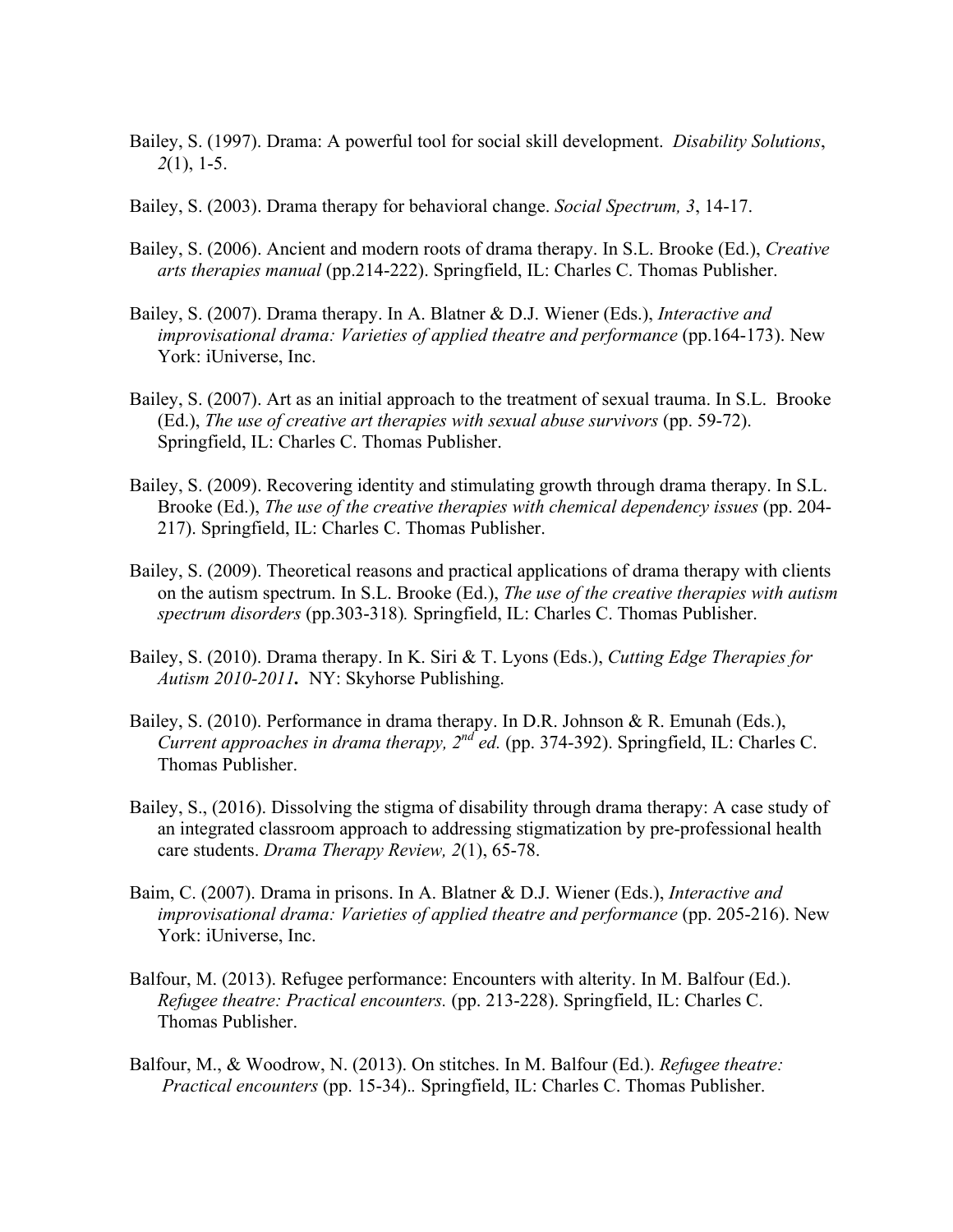- Bannister, A. (1995). Images and action: Dramatherapy and psychodrama with sexually abused adolescents. In S. Jennings (Ed.), *Dramatherapy with children and adolescents* (pp. 169- 186). New York: Routledge.
- Barham, M. (2009). Social theatre in Palestine. In S. Jennings (Ed.), *Dramatherapy and social theatre: Necessary Dialogues.* New York: Routledge.
- Barsky, M., & Mozenter, G. (1976). The use of creative drama in a children's group*. International Journal of Group Psychotherapy*, *26*(1), 105-114.
- Barratt, G., & Segal, B. (1996). Rivalry, competition and transference in a children's group*. Group Analysis*, *29*(1), 23-35.
- Basso, R. (1991). A structured fantasy group experience in a children's diabetic education program. *Patient Education and Counseling, 18*(3), 243-251.
- Bayley, B.H. (2016). Embodying *Ramayana:* The drama within. In S. Jennings & C. Holmwood (Eds.). *The Routledge international handbook of dramatherapy,* 26-35, New York: Routledge.
- Beauregard, M., & Moore, D. (2011). Creative approaches to working with gender variant and sexual minority boys. In C. Haen (Ed.), *Engaging boys in treatment: Creative approaches to the therapy process.* New York: Routledge.
- Beauregard, M., Stone, R., Trytan, N., & Sajnani, N. (2016). Drama therapists' attitudes and actions regarding LBGTQI and gender nonconforming communities. *Drama Therapy Review, 2*(1), 41-63.
- Bentley, E. (1997). Theatre and therapy. In W. Anderson (Ed.), *Therapy and the arts: Tools of consciousness* (pp.29-50). New York: Harper & Row.
- Bergman, J. (1995). Life, the life event and theatre A personal narrative in the use of drama therapy with sex offenders. In B.K. Schwartz & H.R. Cellini (Eds.), *The sex offender: Corrections, treatment and legal practice* (pp. 1-24). Kingston, NJ: Civic Research **Institute**
- Bergman, J. (2001). Using drama therapy to uncover genuineness and deception in civilly committed sexual offenders. In A. Schlank (Ed.), *The sexual predator, Vol. 2: Legal issues, clinical issues, and special populations.* Kingston, NJ: U.S. Civic Research Institute.
- Bergman, J. (2010). The Berman drama therapy approach: Creating therapeutic communities in prisons. In D.R. Johnson & R. Emunah (Eds.), *Current approaches in drama therapy, 2nd ed.* (pp.330-354). Springfield, IL: Charles C. Thomas Publisher.
- Bergman, J., & Creeden, K. (2011). Attachment is a verb: Experiential treatment for addressing self-regulation and relationship issues in boys with sexual behavior difficulties. In C. Haen (Ed.), *Engaging boys in treatment: Creative approaches to the therapy process.* New York: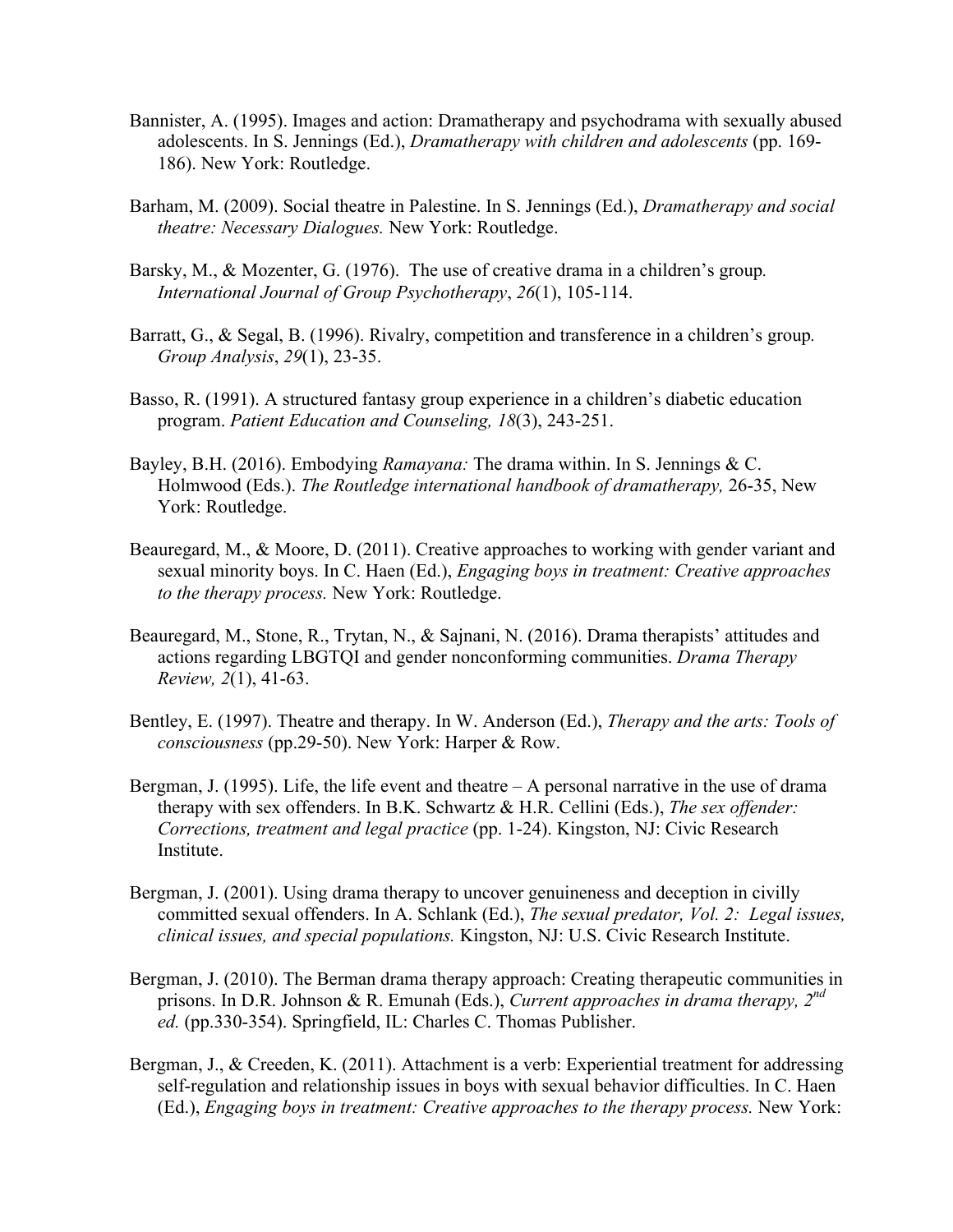Routledge.

- Bergman, J., & Hewish, S. (1996). The violent illusion. In M. Liebmann (Ed.), *Arts approaches to conflict* (92-117). London: Jessica Kingsley Publishers.
- Bergman, J., & Hewish, S. (1996). Pin point The precise fit of drama therapy and cognitive restructuring, in creative therapies and programs in corrections. *Correctional Issues.* Maryland: American Correctional Association.
- Berglund, S., & James, M. (1995). Trauma and the living theatre. *Creative Lifelines for Survivors: Exploring the Links between Creativity and Healing, 1*(2), 3-6.
- Bernardi, C. (2009). On the dramaturgy of communities. In S. Jennings (Ed.), *Dramatherapy and social theatre: Necessary Dialogues.* New York: Routledge.
- Bielanska, A., Cechnicki, A., & Budzyna-Dawidowski, P. (1991). Drama therapy as a means of rehabilitation for schizophrenic patients: Our impressions*. American Journal of Psychotherapy*, *45*(4), 566-575.
- Bielanska, A., & Cechnicki, A. (2008). Drama therapy in a community treatment programme. In J. Gale, A. Realpe, & E. Pedriali (Eds.), *Therapeutic communities for psychosis: Philosophy, history and clinical practice.* The International Society for the Psychological Treatments of the Schizophrenias and Other Psychoses book series (pp. 224-229). New York: Routledge.
- Bikales, V.W. (1949). Drama therapy at Winter Veterans Administration Hospital: A preliminary report. *Bulletin of the Menninger Clinic, 13*, 127-133.
- Bikales, V.W., Ebert, G. Weil, R., & Howe, L.P. (1952). The effects of leadership upon morale in a group therapeutic setting. *Bulletin of the Menninger Clinic, 16*, 202- 210.
- Bird, D., & Tozer, K. (2016). Towards a drama therapy pedagogy: An a/r/tographic study using dramatic improvisation. *Drama Therapy Review, 2*(2), 273-284.
- Birgden, A. (2004). Therapeutic jurisprudence and responsivity: Finding the will and the way in offender rehabilitation. *Psychology, Crime and Law, 10*(3), 283-295.
- Blacker, J. Watson, A., & Beech, A.R. (2008). A combined drama based and CBT approach to working with self-reported anger aggression. *Criminal Behaviour and Mental Health, 18*(2), 129-137.
- Bloch, S. (2007). Reflections: A teen issues improv troupe. In A. Blatner & D.J. Wiener (Eds.), *Interactive and improvisational drama: Varieties of applied theatre and performance* (pp. 56-65). New York: iUniverse, Inc.
- Blumberg, M.L. (1981). Drama: An outlet for mental and physical handicaps. In R. Courtney & G. Schattner (Eds.), *Drama in therapy, Volume 2: Adults* (pp. 101-110). New York: Drama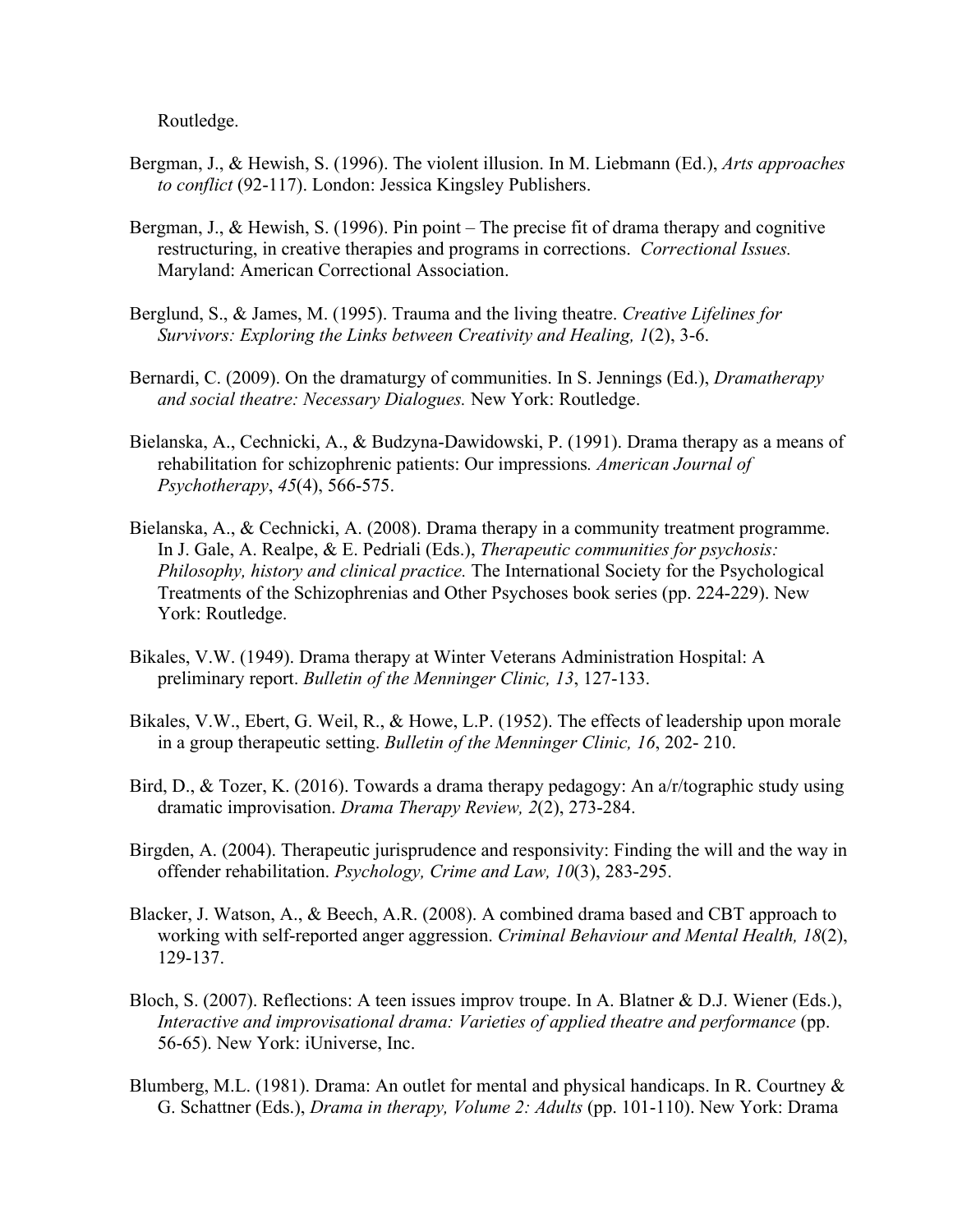Book Specialists.

Brand, D. (1987, November 9). In Massachusetts: Theater therapy*. Time*, 12-16.

- Braithwaite, T.W. (1998). Intercultural dance, theatre and music as facilitators in creative arts therapy: A metacognitive experience. In D. Dokter (Ed.), *Arts therapists, refugees and migrants: Reaching across borders* (pp.191-205). London: Jessica Kingsley Publishers.
- Braithwaite, T.W. (2009). Trinidad's *Camboulay* street dance play and the carnivalesque placebo: A neurotheological interface between social theatre and post traumatic slave syndrome. In S. Jennings (Ed.), *Dramatherapy and social theatre: Necessary Dialogues.* New York: Routledge.
- Bratton, S.C., et al (1999). Group puppetry. In D.S. Sweeney et al (Eds.), *The handbook of group play therapy: How to do it, how it works, whom its best for.* San Francisco: Jossey-Bass.
- Breslin, J.B. (2009). Playing our part: Using the DIR model® to help define the drama therapist in role. In S.L. Brooke (Ed.), *The use of the creative therapies with autism spectrum disorders* (pp.335-350)*.* Springfield, IL: Charles C. Thomas Publisher.
- Brett, T., Maux, C. Quayla, M, &. Reiss, D. (1998). Dramatherapy for mentally disordered offenders: Changes in levels of anger. *Criminal Behavior and Mental Health*, 8(2), 139-153.
- Bromfield, R. (1995). The use of puppets in play therapy*. Child and Adolescent Social Work Journal, 12*(6), 435-444.
- Brookes, J.M. (1975). Producing *Marat/Sade*: Theater in a psychiatric hospital. *Hospital and Community Psychiatry, 26*(7), 429-435.
- Brown, T. (2012). Play and reality in child psychosis: How psychoanalytical drama therapy can open the door to the world of make believe. In L. Leigh, I. Gersch, A. Dix, & D. Haythorne (Eds.). *Dramatherapy with children, young people and schools: Enabling creativity, sociability, communication and learning.* New York: Routledge.
- Brunside, I. (1995). Themes and props: Adjuncts for reminiscence therapy groups. In B. Haight et al. (Eds.), *The art and science of reminiscing: Theory, research, methods and applications* (pp. 153-163). Philadelphia: Taylor & Francis.
- Buchanan, D. R. (1984). Moreno's social atom: A diagnostic and treatment tool for exploring interpersonal relationships*. The Arts in Psychotherapy, 11*, 155-164.
- Burleigh, L.R., & Beutler, L.E. (1996). A critical analysis of two creative arts therapies. *The Arts in Psychotherapy, 23*(5), 275-381.
- Burns, M. (2006). Cultivating a presence in a community through applied theatre. In A. Blatner & D.J. Wiener (Eds.), *Interactive and improvisational drama: Varieties of applied theatre*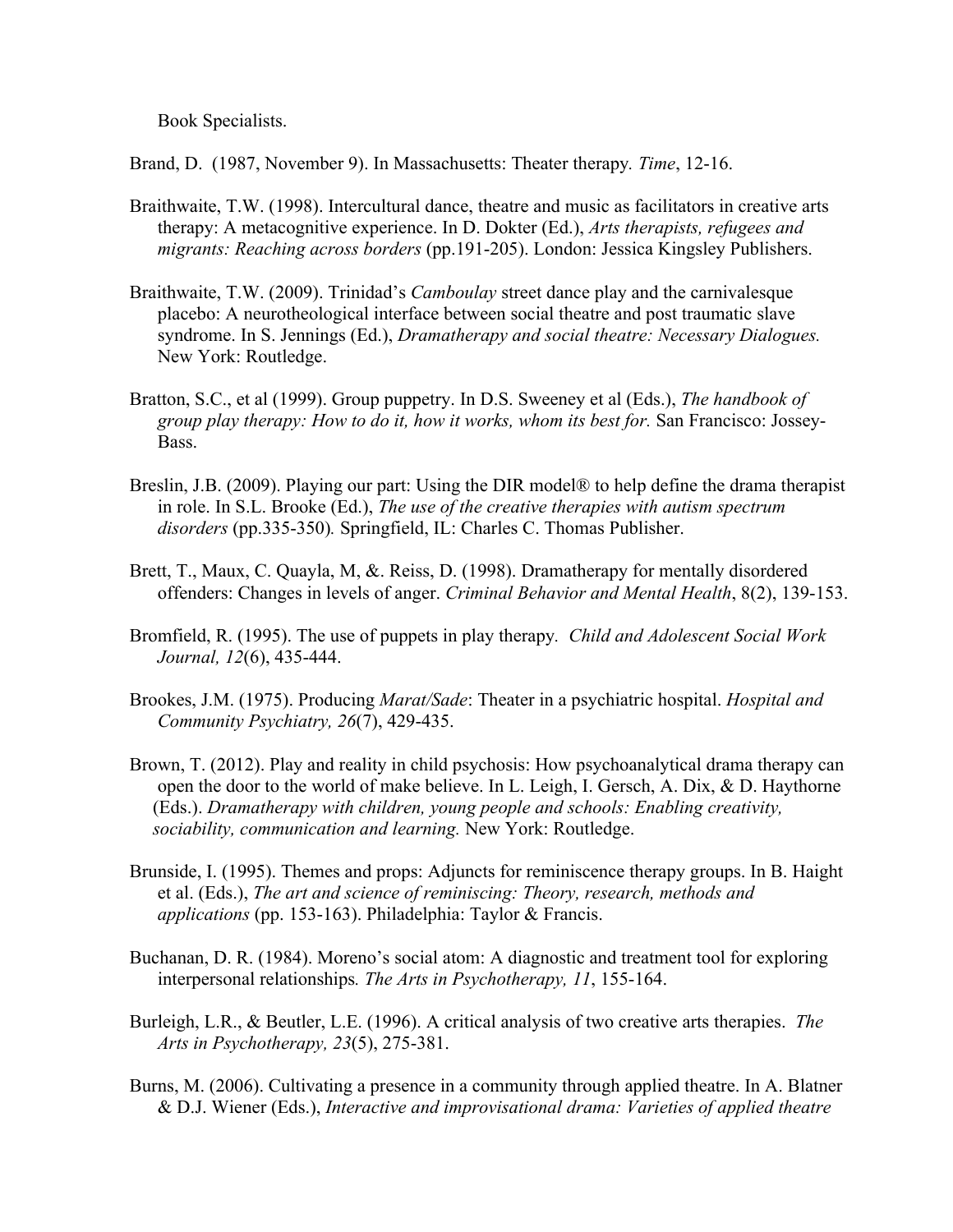*and performance* (pp.66-76). New York: iUniverse, Inc.

- Burton, C. (1986). Peekaboo to "all the all the outs in free": Hide-and-seek as a creative structure in drama therapy. *The Arts in Psychotherapy*, *13*(2), 129-136.
- Burvill, T. (2013). "Politics begins as ethics": Levinasian ethicas and Australian performance concerning refugees. In M. Balfour (Ed.). *Refugee theatre: Practical encounters.* Springfield, IL: Charles C. Thomas Publisher, 199-212.
- Bush, C. S. (1978). Creative drama and language experiences: Effective clinical techniques. *Language, Speech and Hearing Services in the Schools*, *9*(4), 254- 258.
- Butler, E., Bakker, T.M. & Viljoen G. (2013). Poetic and therapeutic encounters in an adolescent drama group. *South African Journal of Psychology, 43* (1) 94-104.
- Butler, J. D. (2012). Playing with madness: Developmental Transformations and the treatment of schizophrenia. *The Arts in Psychotherapy, 39*(2), 87-94.
- Carr, M. (2012). *Romeo and Juliet* and dramatic distancing: Chaos and anger contained for inner-city adolescents in multicultural schools. In L. Leigh, I. Gersch, A. Dix, & D. Haythorne (Eds.). *Dramatherapy with children, young people and schools: Enabling creativity, sociability, communication and learning.* New York: Routledge.
- Carter, R., & Mason P. (1998). The selection and use of puppets in counseling. *Professional School Counseling, 1*(5), 50-53.
- Cassidy, S., Turnbull, S., & Gumley, A. (2014). Exploring core processes facilitating therapeutic change in dramatherapy: A grounded theory analysis of published case studies. *The Arts in Psychotherapy, 41*(1), 353-365.
- Casson, J. (1996). Archetypal splitting: Drama therapy and psychodrama*. The Arts in Psychotherapy*, *23*(4), 307-309.
- Casson, J. (2006). The five story self structure on the Communicube. *Counseling Psychology Review, 21*(2), 3-11.
- Casson, J. (2009). Seventeenth century theatre therapy: Six Jacobean plays. In S. Jennings (Ed.), *Dramatherapy and social theatre: Necessary Dialogues.* New York: Routledge.
- Casson, J. (2016). Shamanism, theatre, and dramatherapy. In S. Jennings & C. Holmwood (Eds.). *The Routledge international handbook of dramatherapy,* pp.125-134, New York: Routledge.
- Casson, J. (2014). Scenes from a distance: Psychodrama and dramatherapy. In P. Holmes, M. Farrall, & K-Kirk (Eds.). *Empowering therapeutic practice: Integrating psychodrama into other therapies,* pp. 181-202, London: Jessica Kingsley Publishers.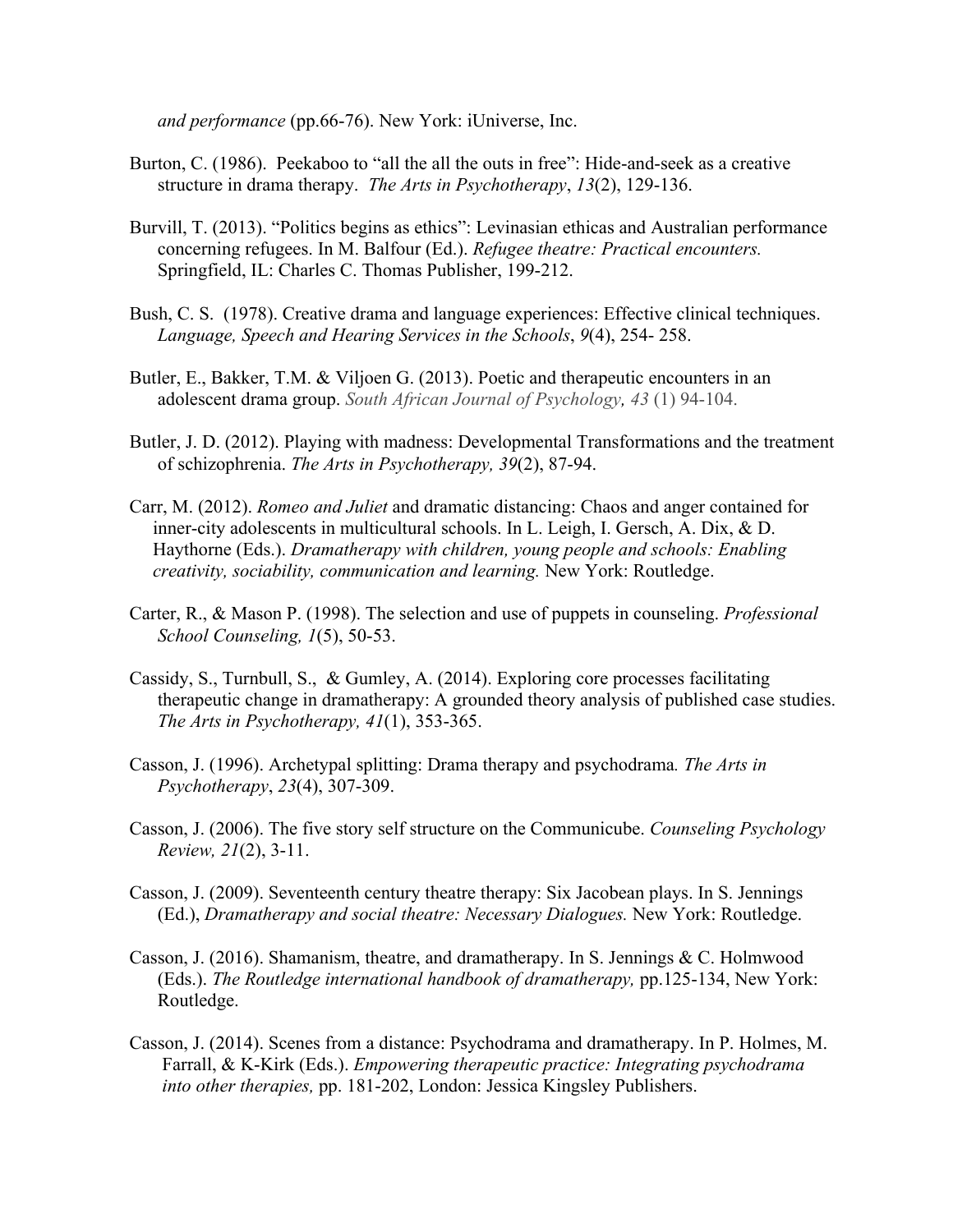- Cattanach, A. (1992). Playtherapy and dramatherapy with young children who have been abused. In S. Jennings (Ed.), *Dramatherapy: Theory and practice, Volume 2.* New York: Routledge.
- Cattanach, A. (1993). The developmental model of dramatherapy. In S. Jennings et al (Eds.), *The handbook of dramatherapy.* New York: Routledge.
- Cattanach, A. (1993). Dramatic play with children: The interface of dramatherapy and play therapy. In S. Jennings et al (Eds.), *The handbook of dramatherapy.* London: Routledge.
- Cattanach, A. (1995). The use of dramatherapy and playtherapy to help de-brief after the trauma of sexual abuse. In A. Gersie (Ed.), *Dramatic approaches to brief therapy* (pp.177- 187)*.* London: Jessica Kingsley Publishers.
- Cattanach, A. (1995). Drama and play therapy with young children. *The Arts in Psychotherapy, 22*(3), 223-228.
- Cattanach, A. (2005). Co-working with adoptive parents to support family attachments. In C.Haen & A.M. Weber (Eds.). *Clinical applications of drama therapy in child and adolescent treatment* (pp. 227-244). New York: Routledge.
- Cattanach, A. (2006). Narrative play therapy. In C.E. Shaefer & H.G. Kaduson (Eds.), *Contemporary play therapy: Theory, research and practice* (pp. 82-99). New York: Guilford Press.
- Cattanach, A. (2007). Brief narrative play therapy with refugees. In N.B. Webb (Ed.), *Play therapy with children in crisis: Individual, group, and family treatment* (pp. 426-442). New York: Guilford Press.
- Cattanach, A. (2008). Working creatively with children and their families after trauma: The restoried life. In C.A. Malchiodi (Ed.), *Creative interventions with traumatized children* (pp. 211-224). New York: Guilford Press.
- Cechnicki, A., & Bielanska, A. (2009). Understanding and treatment of people suffering from schizophrenia in Krakow. *Archives of Psychiatry and Psychotherapy, 11*(3), 17-25.
- Chabukswar, A. (2009). Making, breaking, and making again: Theatre in search of healing in India. In S. Jennings (Ed.), *Dramatherapy and social theatre: Necessary Dialogues.*  London: Routledge.
- Chabukswar, A., & Balsara, Z. (2016). Converging lineages: Arts based therapy in contemporary India. In S. Jennings & C. Holmwood (Eds.). *The Routledge international handbook of dramatherapy,* pp. 19-25, New York: Routledge.
- Chapman, E.J. (2014). Using dramatic reality to reduce depressive symptoms: A qualitative study. *The Arts in Psychotherapy 41*(2), 137-144.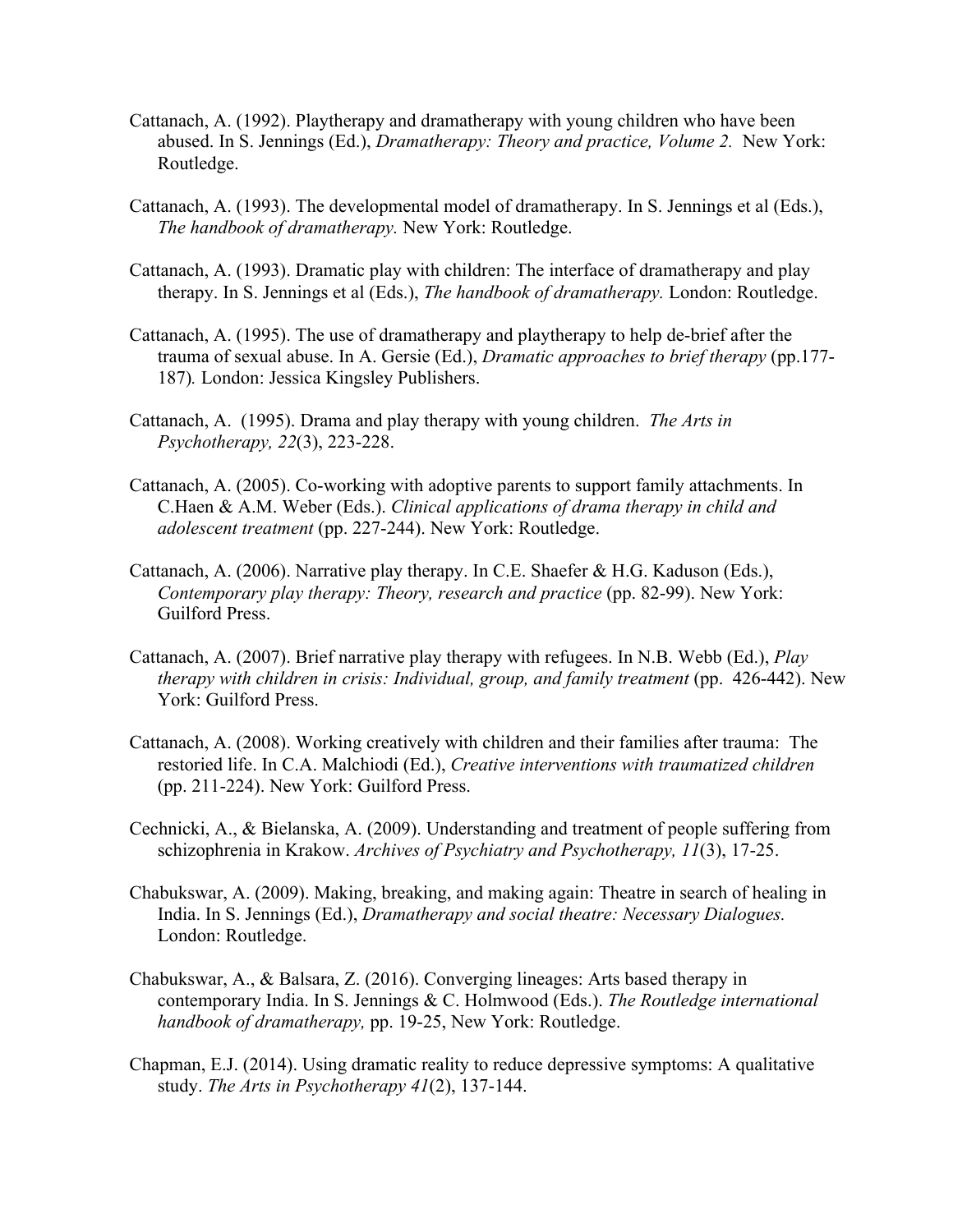- Chasen, L.R. (2005). Spectacle and ensemble in group dramatherapy treatment for children with ADHD and related neurological syndromes. In C.Haen & A.M.Weber (Eds.). *Clinical applications of drama therapy in child and adolescent treatment* (pp.153-170). New York: Routledge.
- Chan, C. (2012). Narrative practice with youth: A heuristic case study on a youth centre dramaworkshop. *Journal of Social Work Practice, 26*(2) 197-214.
- Chang, H. (2016). The development of drama therapy in Taiwan. In S. Jennings  $&C$ . Holmwood (Ed.). *The Routledge International Dramatherapy Handbook,* pp. 8-18, New York: Routledge.
- Cherney, L. R., Oehring, A. K., Whipple, K., & Rubenstein, T. (2011). Waiting on the words: Procedures and outcomes of a drama class for individuals with aphasia. *Seminars in Speech and Language, 32* (3), 229-242.
- Chesner, A. (1993). An integrated model of dramatherapy and its application with adults with learning disabilities. In S. Jennings et al (Eds.), *The handbook of dramatherapy.* London: Routledge.
- Chesner, A. (1993). Dramatherapy and psychodrama: Similarities and differences. In S. Jennings et al (Eds.), *The handbook of dramatherapy.* New York: Routledge.
- Chesner, A. (2001). Playback theatre and group communication. In A. Chesner & H. Hahn (Eds.), *Creative advances in groupwork.* London: Jessica Kingsley Publishers.
- Chesner, A. (2016). Creative integration in practice. In S. Jennings & C. Holmwood (Eds.). *The Routledge international handbook of dramatherapy,* pp.106-114, New York: Routledge.
- Chin, C. (2003). Reconstructing the self through drama and creative arts therapies. *Activities directors' quarterly for Alzheimer's & other dementia patients, 4*(1), 13 -26.
- Chipman, L. (2010). Expanding the frame: Self portrait photography in dramatherapy with a young adult living with cancer. In P. Jones (Ed.), *Drama as therapy, Volume 2: Clinical work and research into practice* (pp. 105-125). New York: Routledge.
- Chown, T. (2015). Don't look back Orpheus and the complicated grief of children and young people affected by drug and alcohol problems in their family – A reflection on the Orphic patterns in dramatherapy with this client group. In S.L. Brooke & D.A. Miraglia (Eds.). *Using the creative arts to cope with grief and loss,* pp. 336-356, Springfield, IL: Charles C. Thomas Publisher.
- Christie, D., Hood, D., & Griffin, A. (2006). Thinking, feeling, and moving: Drama and movement therapy as an adjunct to a multidisciplinary rehabilitation approach for chronic pain in two adolescent girls. *Clinical Child Psychology and Psychiatry, 11*(4), 569-577.

Christensen, J. (2009). Making space inside: The experience of dramatherapy within a school-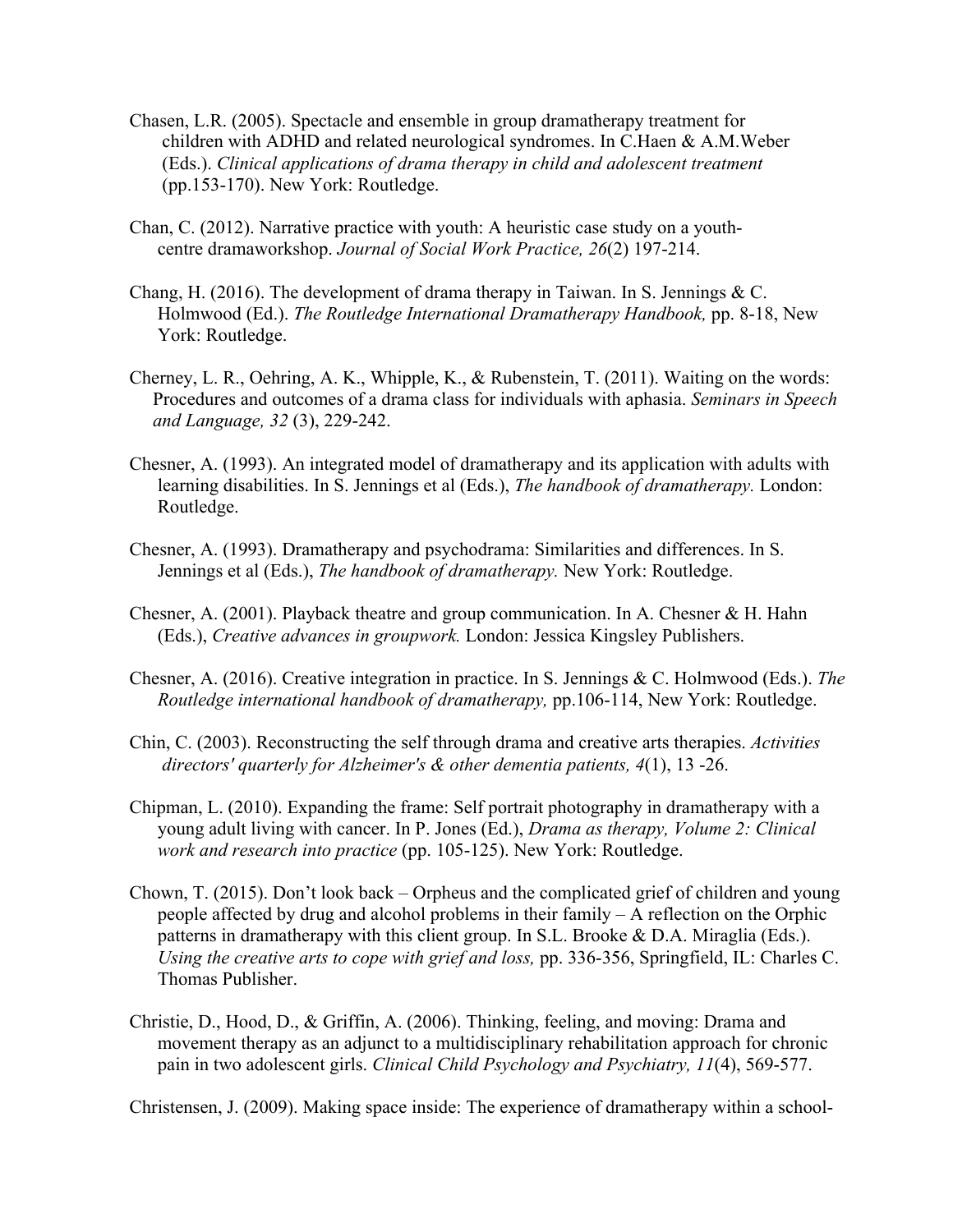based student support unit. In V. Karkou (Ed.), *Arts therapies in schools: Research and practice.* London: Jessica Kingsley Publishers.

- Christofferson, B. (2005). Performance creation as a mode of self-care: A participatory study of caregivers and the prevention of burnout. In C. Le Navenec & L. Bridges. (Eds.), *Creating connections between nursing care and the creative arts therapies: Expanding the concept of holistic care.* Springfield, IL: Charles C. Thomas Publisher.
- Cohen, H. U. (1985). Conflicting values in creating theatre with the developmentally disabled: A study of Theatre Unlimited*. The Arts in Psychotherapy*, *12*, 3-10.
- Colkett, D. (2012). Connecting with the divine feminine: Ritual theatre in a forensic psychiatric setting. In C. Schrader (Ed.). *Ritual theatre: The power of dramatic ritual in personal development groups and clinical practice.* London: Jessica Kingsley Publishers.
- Coleman, A., & Kelly, A. (2012). Beginning, middle, end, beginning: Dramatherapy with children who have life-limiting conditions and with their siblings. In L. Leigh, I. Gersch, A. Dix, & D. Haythorne (Eds.). *Dramatherapy with children, young people and schools: Enabling creativity, sociability, communication and learning.* New York: Routledge.
- Conquergood, D. (2013). Health theatre in a Hmong refugee camp: Performance, communication and culture. In M. Balfour (Ed.). *Refugee theatre: Practical encounters.*  Springfield, IL: Charles C. Thomas Publisher, 35-60.
- Cook, L.G. (1981) Sociodrama: Alternative training in corrections, *Corrections Today,* March-April*.*
- Cook, L.G. (1980). Sociodrama: Alternative training in corrections, *Proceedings of the one hundred and tenth annual congress of correction,* 261-267, San Diego.
- Cossa, M. (1992). Acting out: A pilot project in drama therapy with adolescents. *The Arts in Psychotherapy*, *19*(1), 53-55.
- Cossa, M. (2003). Taming puberty: Using psychodrama, sociodrama, and sociometry with adolescent groups. In J. Gershoni (Ed.), *Psychodrama in the 21<sup>st</sup>* century: Clinical and *education applications* (pp. 135-150). New York: Springer Publishing.
- Cossa, M. (2010). The "H" in "HIV" stands for "human": Action approaches to an ongoing global crisis. In E. Leveton (Ed.), *Healing collective trauma using sociodrama and drama therapy* (pp.81-102). New York: Springer Publishing Company.
- Cossa, M., & Burden, K. (2007). Actingout: An interactive youth drama group. In A. Blatner & D.J. Wiener (Eds.), *Interactive and improvisational drama: Varieties of applied theatre and performance* (pp. 260-270). New York: iUniverse, Inc.

Count van Manon, G. (2003). Drama imagery processes as socialization: An interdisciplinary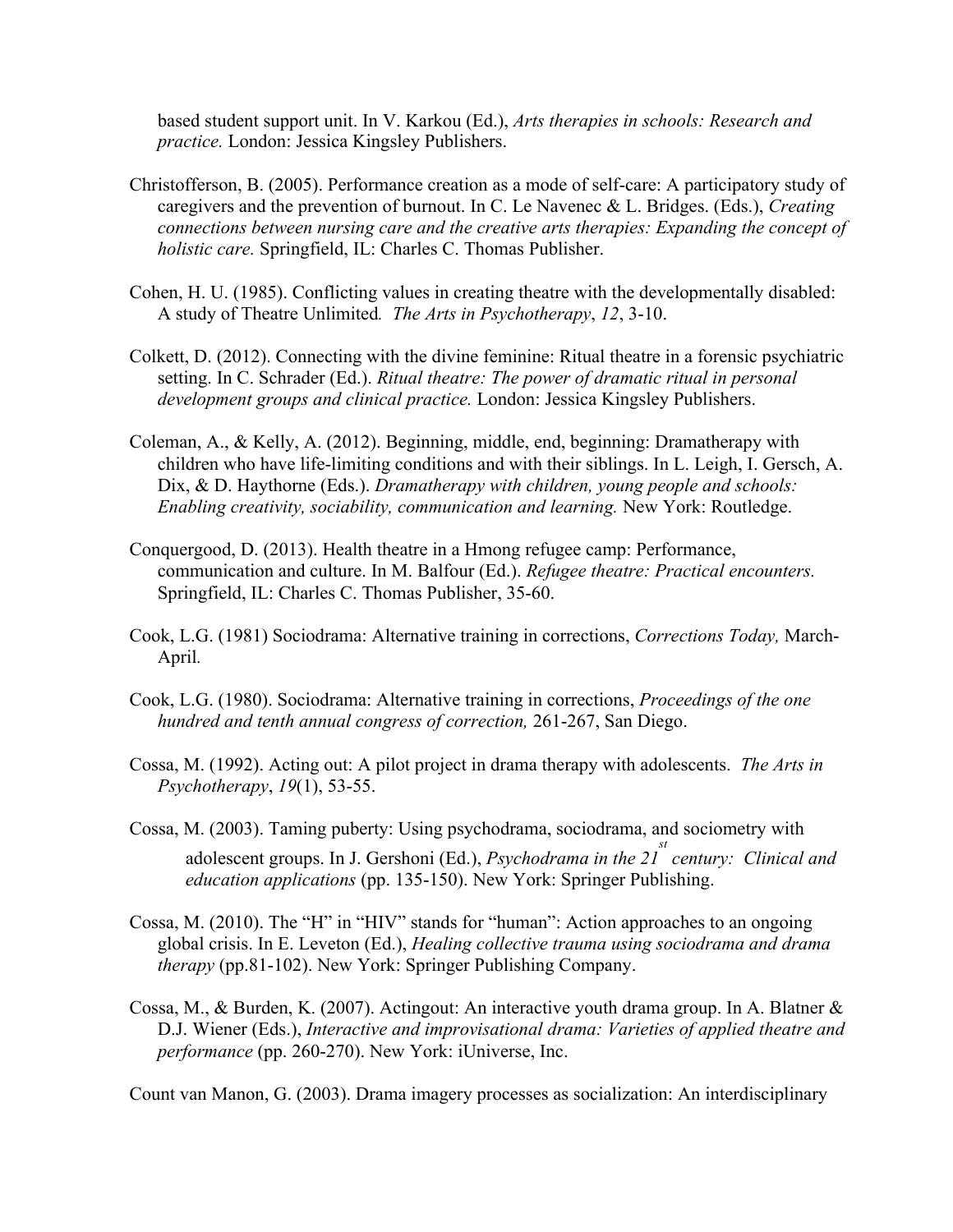perspective. *Journal of Mental Imagery, 27*(1-2), 42-87.

- Court, G., Higley, J. & Lousada, O. (2012). Education, the Playground Project and elements of psychodrama. In L. Leigh, I. Gersch, A. Dix, & D. Haythorne (Eds.). *Dramatherapy with children, young people and schools: Enabling creativity, sociability, communication and learning.* New York: Routledge.
- Courtney, R. (1981). The universal theatre: Background to drama therapy. In R. Courtney & G. Schattner (Eds.), *Drama in therapy, Volume II: Adults* (pp. 1-12). New York: Drama Book Specialists.
- Courtney, R. (1989). Dictionary of developmental drama The use of terminology in educational drama, theater education, creative dramatics, children's theater, drama therapy, and related areas. *British Journal of Aesthetic, 29*(1), 79-81.
- Couroucli-Robertson, K. (1992). Cultural differences and similarities in drama therapy. *The Arts in Psychotherapy*, *19*(2), 117-121.
- Couroucli-Robertson, K. (2001). Brief drama therapy of an immigrant adolescent with a speech impediment. *The Arts in Psychotherapy, 28*(5), 289-297.
- Cox, M. (1992). The place of metaphor in psychotherapy supervision: Creative tensions between forensic psychotherapy and dramatherapy. In S. Jennings (Ed.), *Dramatherapy: Theories and Practice, Vol. 2.* New York: Routledge.
- Crenshaw, D.A., & Foreacre, C. (2001). Play therapy in a residential treatment center. In A.A. Drewes, L. Carey, & C.E. Schaefer (Eds.), *School-based play therapy* (pp.139-162). Hoboken, NJ: Wiley.
- Curtis, A.M. (1999). Communicating with bereaved children: A drama therapy approach. *Illness, Crisis, and Loss, 7*(2), 183-190.
- Curtis, A.M. (2000). The power of humor. *Trauma Lines,* Fall, 1, 5.
- Curtis, A.M. (2001). "Schtick happens" The power of humor, Part II. *Trauma Lines,* Winter, 7- 8.
- Dadsetan, P., Anari, A., & Sedghpour, B. S. (2008). Social anxiety disorders and drama therapy. *Journal of Iranian Psychologists, 4*(14), 115-123.
- D'Amico, M., Lalonde, C. & Snow, S. (2015) Evaluating the efficacy of drama therapy in teaching social skills to children with Autism Spectrum Disorders. *Drama Therapy Review 1*(1), 21-39.
- Davies, D. G. (1984). Utilization of creative drama with hearing-impaired youth. *Volta Review, 86*(2), 106-113.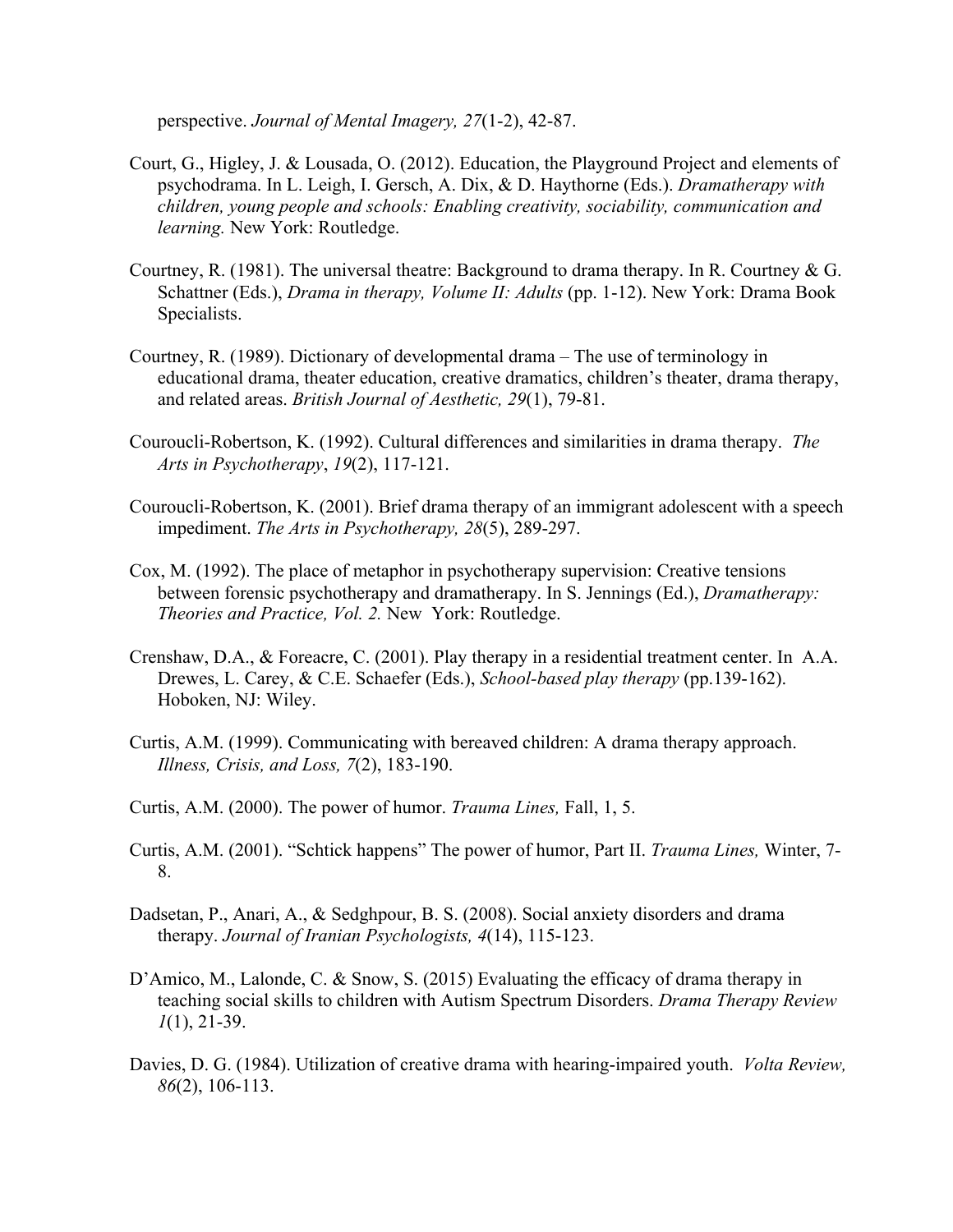- Davis, B. W. (1985). The impact of creative drama training on psychological states of older adults: An exploratory study*. Gerontologist*, *25*(3), 315-321.
- Davis, B. W. (1987). Some roots and relatives of creative drama as an enrichment activity for older adults. *Educational Gerontology, 13*(4), 297-306.
- Davis, J. (1981). Drama and the Deaf. In R. Courtney & G. Schattner (Eds.), *Drama in therapy, Volume 1: Children* (pp. 175-196). New York: Drama Book Specialists.
- David, E., & McCattie, L. (2009). Conscious breathing in drama therapy. In R. Azoulay & J.V. Loewy (Eds.). *Music, the breath and health: Advances in integrative music therapy* (pp. 277-282). New York, NY, US: Satchnote Press.
- Dayton, T. (2007). Emotional repair through action methods: The use of psychodrama, sociometry, psychodramatic journaling and experiential group therapy with adolescents. In V.A. Camilleri (Ed.), *Healing the inner city child: Creative arts therapies with youth at risk.* London: Jessica Kingsley Publishers.
- Dennis, R. (2013). Inclusive democracy: A consideration of playback theatre with refugee and asylum seekers in Australia. In M. Balfour (Ed.). *Refugee theatre: Practical encounters.*  Springfield, IL: Charles C. Thomas Publisher, 279-296.
- Dent-Brown, K., & Wang, M. (2004). Pessimism and failure in 6-part stories: Indicators of borderline personality disorder? *The Arts in Psychotherapy, 31*(5), 321-333.
- Dermody, S. (1995). Families and the story of change. In S. Jennings (Ed.), *Dramatherapy with children and adolescents* (pp. 210-232). New York: Routledge.
- Diamond-Raab, L.,& Orrell-Valente, J.K. (2002). Art therapy, psychodrama, and verbal therapy: An integrative model of group therapy in the treatment of adolescents with anorexia nervosa and bulimia nervosa. *Child & Adolescent Psychiatric Clinics of North America, 11*(2), 343-364.
- Dintino, C., & Johnson, D.R. (1996). Playing the perpetrator: Gender dynamics in developmental drama therapy. In S. Jennings (Ed.), *Dramatherapy: Theory and practice, Vol. 3* (pp. 205-220). New York: Routledge.
- Dix, A. (2012). Whizzing and whirring: Dramatherapy and ADHD. In L. Leigh, I. Gersch, A. Dix, & D. Haythorne (Eds.). *Dramatherapy with children, young people and schools: Enabling creativity, sociability, communication and learning.* New York: Routledge.
- Dix, A. (2012). All the better to see you with: Healing metaphors in a case of sexual abuse. In L. Leigh, I. Gersch, A. Dix, & D. Haythorne (Eds.). *Dramatherapy with children, young people and schools: Enabling creativity, sociability, communication and learning. New* York: Routledge.

Dokter, D. (1995). Being together briefly. One-on-one brief dramatherapy with clients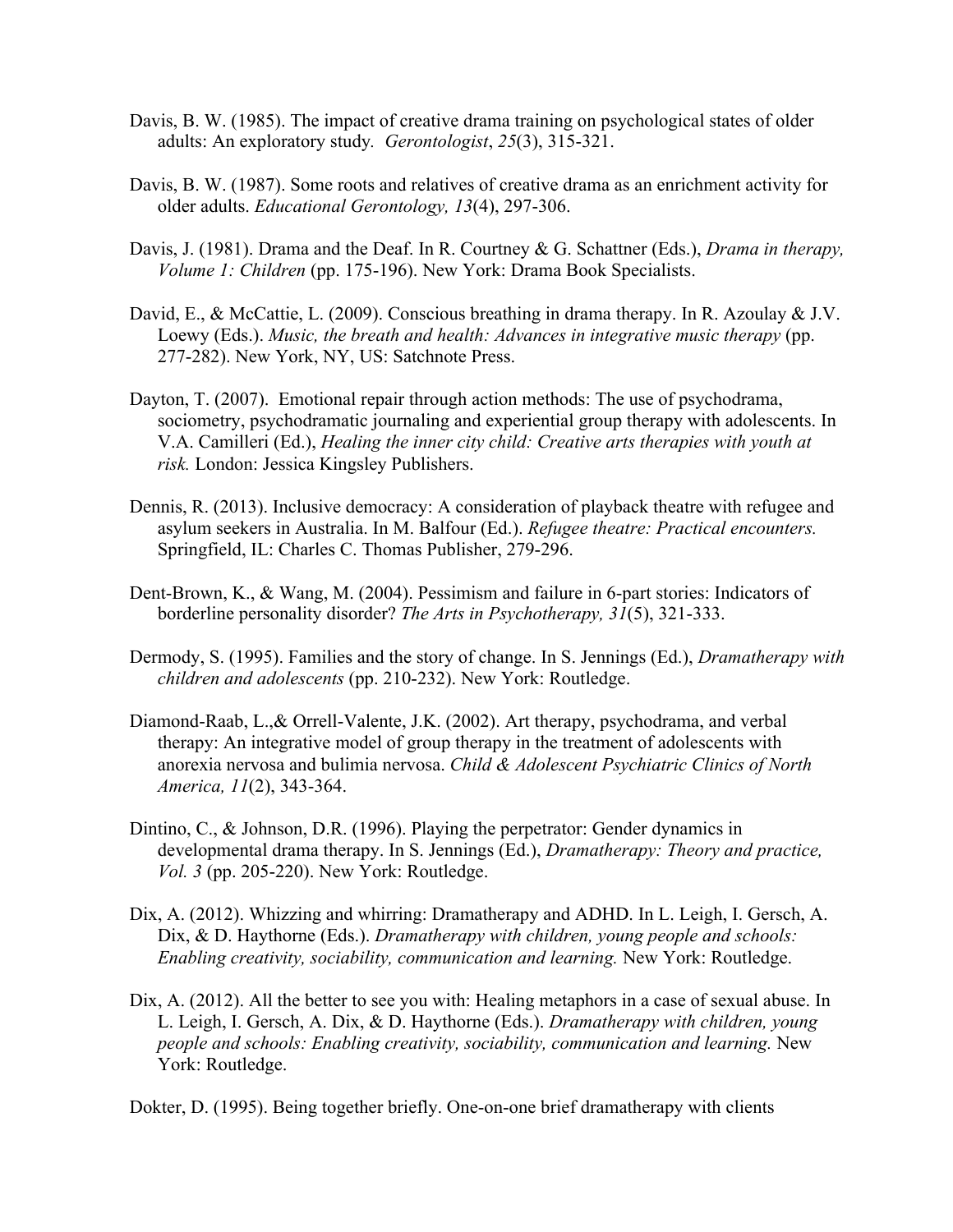hospitalized for chronic or reactive depression. In A. Gersie (Ed.), *Dramatic approaches to brief therapy* (pp.188-200)*.* London: Jessica Kingsley Publishers.

- Dokter, D. (1998). Being a migrant, working with migrants: Issues of identity and embodiment. In D. Dokter (Ed.), *Arts therapists, refugees and migrants: Reaching across borders*  (pp.145-154). London: Jessica Kingsley Publishers.
- Dokter, D. (2010). Embodying difference: To join or not to join the dance. In P. Jones (Ed.), *Drama as therapy, Volume 2: Clinical work and research into practice,* (pp. 208-233). New York: Routledge.
- Dokter, D. (2016). Embodiment in dramatherapy. In S. Jennings & C. Holmwood (Eds.). *The Routledge international handbook of dramatherapy,* pp. 115-124, New York: Routledge.
- Domikles, D. (2012). Violence and laughter: How school-based dramatherapy can go beyond behaviour management for boys at risk of exclusion from school. In L. Leigh, I. Gersch, A. Dix, & D. Haythorne (Eds.). *Dramatherapy with children, young people and schools: Enabling creativity, sociability, communication and learning.* New York: Routledge.
- Donovan, J. (1995). Group narrative function in brief dramatherapy. In A. Gersie (Ed.), *Dramatic approaches to brief therapy* (pp.113-124)*.* London: Jessica Kingsley Publishers.
- Dooman, R. (2012). Looking for meaning with bereaved families: "Bring back my Daddy" and other stories. In L. Leigh, I. Gersch, A. Dix, & D. Haythorne (Eds.). *Dramatherapy with children, young people and schools: Enabling creativity, sociability, communication and learning.* New York: Routledge.
- Dopulos, V. (2015). A healing ritual in grief using drama therapy. In S.L. Brooke & D.A. Miraglia, (Eds.). *Using the creative therapies to cope with grief and loss*, pp.321-335, Springfield, IL: Charles C. Thomas Publisher.
- Doyle, C. (1998). A self psychology theory of role in drama therapy. *The Arts in Psychotherapy, 25*(4), 223-235.
- Doyle, C. (2005). Aikido and drama therapy with families and children. In C.Haen & A.M. Weber (Eds.), *Clinical applications of drama therapy in child and adolescent treatment* (207-226). New York: Routledge.
- Dunne, L. (2007). Drama therapy with sexual abuse survivors with substance abuse issues. In S.L. Brooke (Ed.), *The use of creative arts therapies with sexual abuse survivors* (pp. 261- 279). Springfield, IL: Charles C. Thomas Publisher.
- Dunne, L. (2009). "I just need four weeks" Individual drama therapy and the alcoholic. In S.L. Brooke (Ed.), *The use of the creative therapies with chemical dependency issues* (pp. 218-238). Springfield, IL: Charles C. Thomas Publisher.

Dunne, L. (2009). Playing for real: Drama therapy, autism and an eight-year-old boy. In S.L.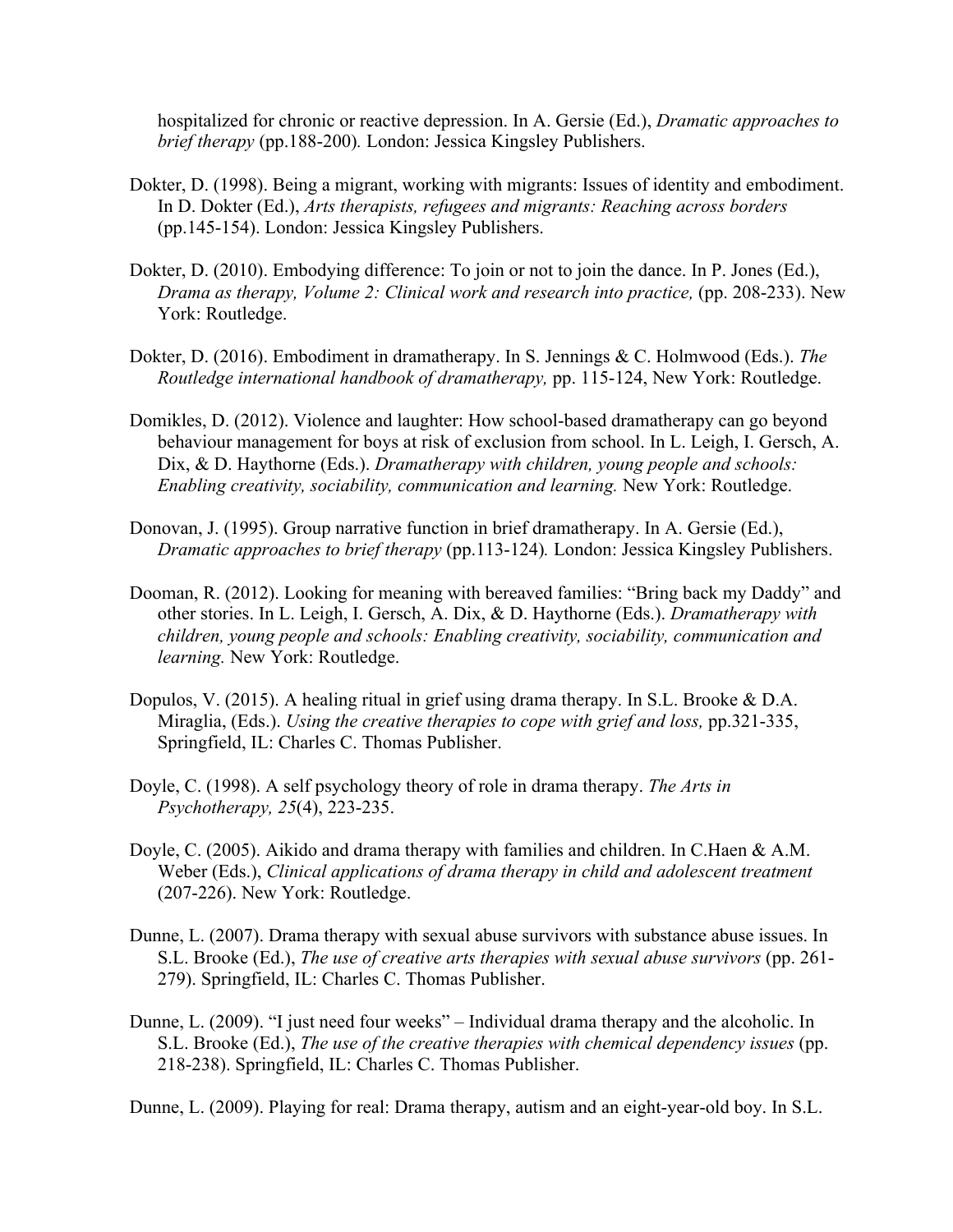Brooke (Ed.), *The use of the creative therapies with autism spectrum disorders* (pp.319- 334)*.* Springfield, IL: Charles C. Thomas Publisher.

- Dunne, L. (2015). What a difference the play makes: Drama therapy-Making space for the crossing of cultures. In S.L.Brooke & C.E. Myers (Eds.). *Therapists creating a cultural tapestry: Using the creative therapies across cultures,* pp. 225-237, Springfield, IL: Charles C. Thomas Publisher.
- Dunne, P.B. (1988). Drama therapy techniques in one-on-one treatment with disturbed children and adolescents*. The Arts in Psychotherapy, 15*(2), 139-149.
- Dunne, P.B. (1997). Catch the Little Fish. In Smith & Nyland (Eds.), *Narrative therapies with children and adolescents* (pp. 71-110). New York: Guilford Press.
- Dunne, P.B. (2003). Narradrama: An narrative action approach with groups. In D. Wiener & L. Oxford (Eds.), *Action therapies with families and groups* (pp. 229-265). Washington, DC: APA.
- Dunne, P.B. (2010). Narradrama with marginalized groups: Uncovering strengths, knowledges, and possibilities. In E. Leveton (Ed.), *Healing collective trauma using sociodrama and drama therapy* (pp.25-54). New York: Springer Publishing Company.
- Dunne, P.B. (2010). Narradrama: A narrative approach to drama therapy. In D.R. Johnson & R. Emunah (Eds.), *Current approaches in drama therapy, 2<sup>nd</sup> ed.* (pp. 172-204). Springfield, IL: Charles C. Thomas Publisher.
- Dutton, S.E. (2001). Urban youth development Broadway style: Using theatre and group work as vehicles for positive youth development. *Social Work in Groups, 23*(4), 39-58.
- Edmondson, L. (2013). Marketing trauma and the theatre of war in Northern Uganda. In M. Balfour (Ed.). *Refugee theatre: Practical encounters.* (pp. 97-128). Springfield, IL: Charles C. Thomas Publisher.
- Eliaz, E. (1992) The concept of dramatic transference*. The Arts in Psychotherapy, 19*(5), 333- 346.
- Eliaz, E., & Flashman A. (1994). Road signs: Elements of transference in drama therapy: Case study. *The Arts in Psychotherapy, 21*(1), 59-73.
- Emunah, R. (1983). Drama therapy with adult psychiatric patients. *The Arts in Psychotherapy, 10*(2), 77-84.
- Emunah, R. (1985). Drama therapy and adolescent resistance. *The Arts in Psychotherapy*, *12*(2), 71-79.
- Emunah, R. (1985). Introduction. *Theatrical performance in drama therapy: Productions with psychiatric patients.* National Association for Drama Therapy: Monograph Number One.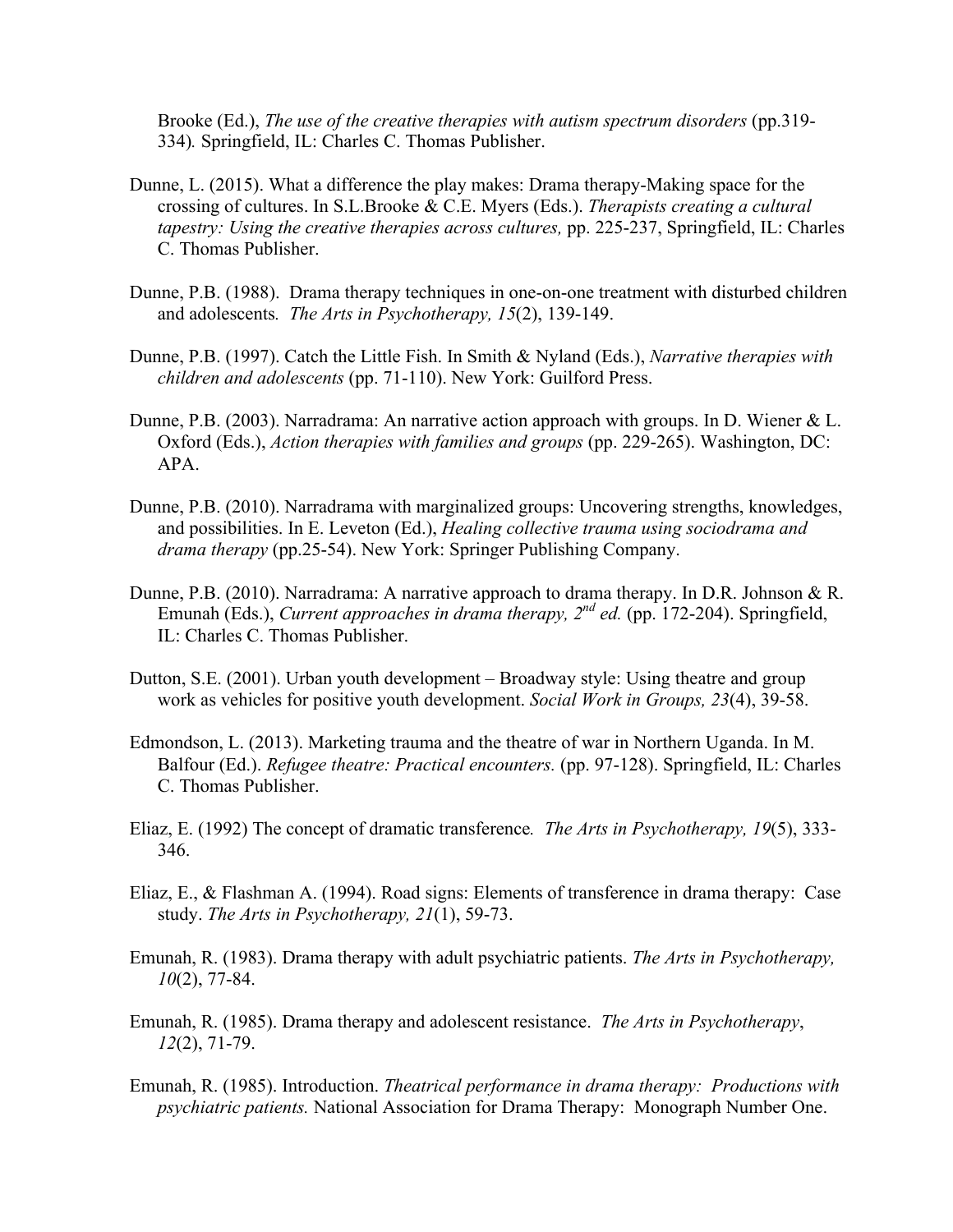- Emunah, R. (1990). Expression and expansion in adolescence: The significance of creative arts therapy*. The Arts in Psychotherapy, 17*(2), 101-107.
- Emunah, R. (1995). Five progressive phases in dramatherapy and their implications in brief dramatherapy. In A. Gersie (Ed.), *Dramatic approaches to brief therapy* (pp. 29-44). London: Jessica Kingsley Publishers
- Emunah, R. (1995). From adolescent trauma to adolescent drama: Group drama therapy with emotionally disturbed youth. In S. Jennings (Ed.), *Dramatherapy with children and adolescents* (pp. 150-168). New York: Routledge.
- Emunah, R. (1997). Drama therapy and psychodrama: An integrated model. *International Journal of Action Methods,* 108-134*.*
- Emunah, R. (1999). Drama therapy in action. In D. Wiener (Ed.), *Beyond talk therapy* (pp.99- 124). Washington, DC: APA Publications.
- Emunah, R. (2005). Drama therapy and adolescent resistance. In C.Haen & A.M. Weber (Eds.). *Clinical applications of drama therapy in child and adolescent treatment* (pp. 107-121). New York: Routledge.
- Emunah, R. (2010). The integrative five phase model of drama therapy. In D.R. Johnson & R. Emunah (Eds.), *Current approaches in drama therapy, 2<sup>nd</sup> ed.* (pp.37-64). Springfield, IL: Charles C. Thomas Publisher.
- Emunah, R. (2015). Self-revelatory performance: A form of drama therapy and theatre. *Drama Therapy Review, 1*(1), 71-85.
- Emunah, R. (2016). Instilling cultural competence in (and the raising of) drama therapists. In S. Jennings & C. Holmwood (Eds.). *The Routledge international dramatherapy handbook,* pp. 92-105, New York: Routledge.
- Emunah, R., & Johnson, D.R. (1983). The impact of theatrical performance on the self-images of psychiatric patients. *The Arts in Psychotherapy*, *10*, 233-239.
- Emunah, R., Raucher, G., Ramirez-Hernandex, A. (2014). Self-revelatory performance in mitigating the impact of trauma. In N. Sajnani & D.R. Johnson (Eds.), *Trauma-informed drama therapy: Transforming clinics, classrooms, and communities,* (pp. 93-121). Springfield, IL: Charles C. Thomas Publisher.
- Evans, D., Ackerman, S., & Tripp, J. (2009). Where professional actors are too 'good': The RAP (respect and protect) project. In S. Jennings (Ed.), *Dramatherapy and social theatre: Necessary Dialogues.* London: Routledge.
- Fann, A. (1981). Drama and the underprivileged mind. In R. Courtney & G. Schattner (Eds.), *Drama in therapy, Volume 2: Adults* (pp. 277-294). New York: Drama Book Specialists.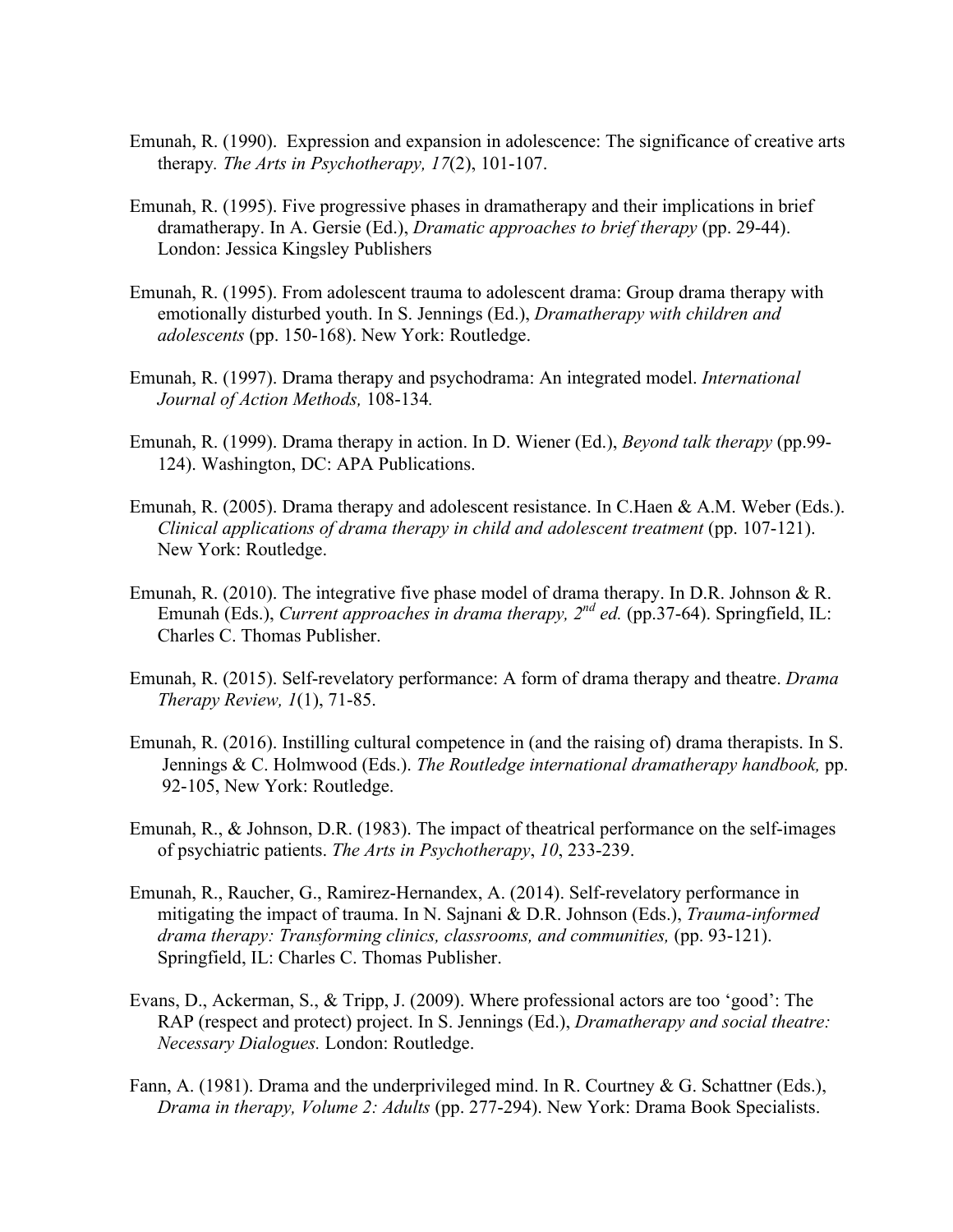- Feniger-Schall, R. (2016). A dramatherapy case study with a young man who has a dual diagnosis of intellectual disability and mental health problems. *The Arts in Psychotherapy, 50,* 40-45.
- Feniger-Schall, R., Koren-Karie, N., & Bareket, M. (2013). Dramatherapy focusing on maternal insightfulness: A preliminary report. *The Arts in Psychotherapy, 40*(3), 185-191.
- Feldman D., Sussman Jones, F., & Ward, E. (2010). The Enact method of employing drama therapy in schools. In D.R. Johnson & R. Emunah (Eds.), *Current approaches in drama therapy, 2nd ed.* (pp. 284-307). Springfield, IL: Charles C. Thomas Publisher.
- Feldman, D., Ward, E., Handley, S., & Goldstein, T.R. (2015). Evaluating drama therapy in school settings: A case study of the ENACT programme. *Drama Therapy Review 1*(2), 127- 145.
- Fink, S. O. (1990). Approaches to emotion in psychotherapy and theatre: Implications for drama therapy. *The Arts in Psychotherapy*, *17*(1), 5-18.
- Finneran, L. R., Unruh, D., & Bartscher, B. (1997). The therapeutic classroom: A cooperative effort between Lawrence Public Schools and Bert Nash Community Mental Health Center. *Continuum: The Journal of the Association for Ambulatory Behavioral Healthcare*, *4*(2), 153-174.
- Finneran, L., Murray, R., Dobson, C., Cherry, C., & McCall, J. (2014). Drama therapy in the secondary therapeutic classroom. In N. Sajnani & D.R. Johnson (Eds.), *Trauma-informed*  drama therapy: Transforming clinics, classrooms, and communities, (pp. 348-364). Springfield, IL: Charles C. Thomas Publisher.
- Fisher, E.P. (1992). The impact of play on development A metaanalysis. *Play and Culture, 5*(2), 159-181.
- Fontana, D., & Valente, L. (1993) Drama therapy and the theory of psychological reversals. *The Arts in Psychotherapy*, *20*(2), 133-142.
- Ford, G. (2001). Playback theatre. In H.G. Kaduson & C.E. Schaefer (Eds.), *101 more favorite play therapy techniques* (pp. 390-394). Lanham, MD: Jason Aronson.
- Forrester, A.M., & Johnson, D.R. (1995). The role of dramatherapy on an extremely short term inpatient psychiatric unit. In A. Gersie (Ed.), *Dramatic approaches to brief therapy* (pp. 125-138). London: Jessica Kingsley Publishers.
- Forrester, A. M. (2000). Role-playing and dramatic improvisation as an assessment tool. *The Arts in Psychotherapy, 27*(4), 235-243.

Frydman, J.S. (2016). Role theory and executive functioning: Constructing cooperative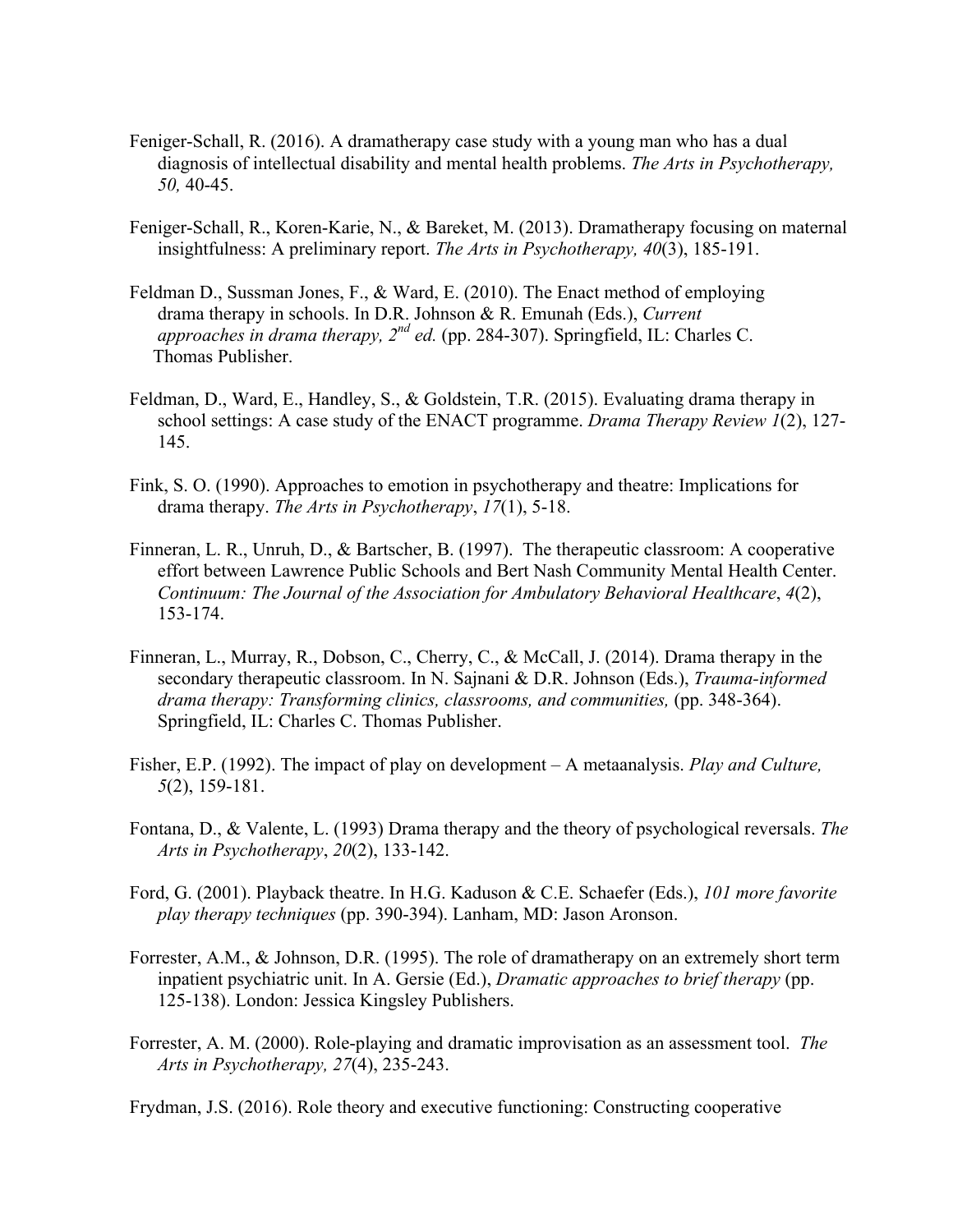paradigms of drama therapy and cognitive neuropsychology. *The Arts in Psychotherapy, 47*, 41-47.

- Frydman, J.S., & Segal, J. (2016). Investigating the glass escalator effect among registered drama therapists: A gender-based examination of professional trajectory. *Drama Therapy Review, 2*(1), 25-39.
- Frydman, J.S., & McLellan, L. (2014). Complex trauma and executive functioning: Envisioning a cognitive-based, trauma-informed approach to drama therapy. In N. Sajnani & D.R. Johnson (Eds.), *Trauma-informed drama therapy: Transforming clinics, classrooms, and communities,* (pp. 152-178). Springfield, IL: Charles C. Thomas Publisher.
- Furman, L. (1988). Theatre as therapy: The distancing effect applied to audience. *The Arts in Psychotherapy, 15*(3), 245-249.
- Gaines, A.M. & Butler, J.D. (2016). The history, trends and future of North American drama therapy. In S. Jennings & C. Holmwood (Eds.). *The Routledge international dramatherapy handbook,* pp. 52-64, New York: Routledge.
- Gallo-Lopez, L. (2005). Drama therapy in the treatment of children with sexual behavior problems. In C.Haen & A.M. Weber (Eds.), *Clinical applications of drama therapy in child and adolescent treatment* (pp.137-152). New York: Routledge.
- Gallo-Lopez, L. (2005). Drama therapy with adolescents. In L. Gallo-Lopez  $\&$  C.E. Schaefer (Eds.), *Play therapy with adolescents.* Lanham, MD: Jason Aronson.
- Gallo-Lopez, L. (2006). A creative play therapy approach to the group treatment of young sexually abused children. In H.G. Kaduson & C.E. Schaefer (Eds.), *Short- term play therapy for children, 2<sup>n</sup> ed.* (pp. 245-272). New York: Guilford Press.
- Gallo-Lopez, L. (2007). Beyond survival: Play and creative therapy with adolescents who have been sexually abused. In S.L. Brooke (Ed.), *The use of creative arts therapies with sexual abuse survivors* (pp.170-170). Springfield, IL: Charles C. Thomas Publisher.
- Gallo-Lopez, L. (2012). From monologue to dialogue: The use of play and drama therapy for children with autism spectrum disorders. In L. Gallo-Lopez & L.C. Rubin (Eds.). *Play based interventions for children and adolescents with autism spectrum disorders.* New York: Routledge.
- Galway, K.C. (2009). Drama therapy in the treatment of autism spectrum disorders: Enhancing social and relationship skills through a developmental paradigm. In S.L. Brooke (Ed.), *The use of the creative therapies with autism spectrum disorders* (pp.351-370)*.* Springfield, IL: Charles C. Thomas Publisher.
- Galway, K.C. Hurd, K., & Johnson, D. (2003). Developmental transformations in group therapy with homeless people with a mental illness. In D. Wiener & L. Oxford (Eds.), *Action*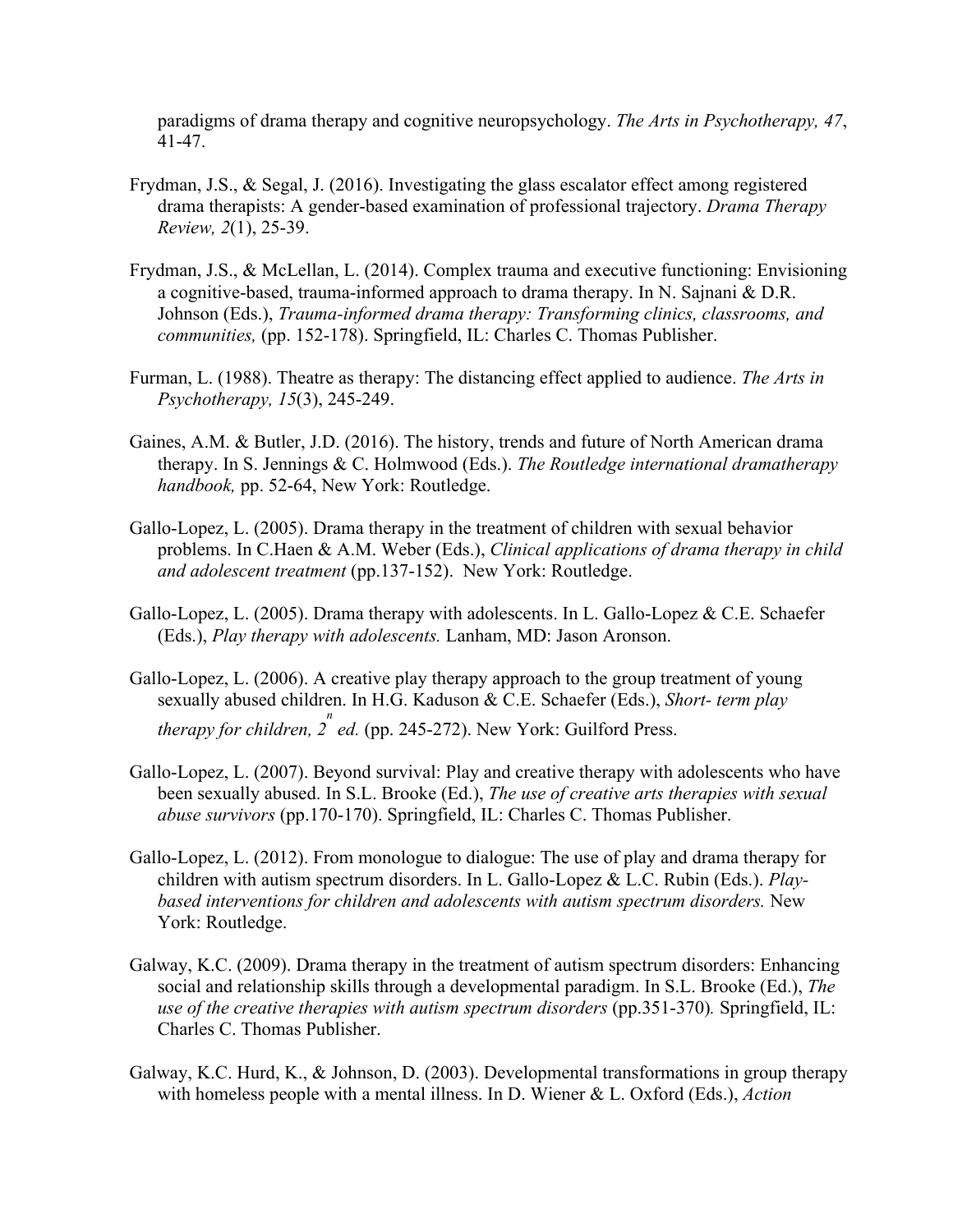*therapy with families and groups* (pp. 135-162). Washington, DC: APA.

- Garcia, A. (2010). Healing with action methods on the world stage. In E. Leveton (Ed.), *Healing collective trauma using sociodrama and drama therapy (pp.3-24).* New York: Springer Publishing Company.
- Gardner, R.A. (1981). Dramatized storytelling in child psychotherapy. In R. Courtney & G. Schattner (Eds.), *Drama in therapy, Volume 1: Children* (pp. 211-236). New York: Drama Book Specialists.
- Gardner-Hynd, N. (2010). Dramatherapy, learning disabilities and acute mental health. In P. Jones (Ed.), *Drama as therapy, Volume 2: Clinical work and research into practice* (pp. 172-188). New York: Routledge.
- Geissinger, A. (1996). Authentic sound movement and drama: An interview with Penny Lewis. *A Moving Journal.* Providence, *3*(1).
- Gerity, L. (2006). Art and community building from the puppet and mask maker's perspective. In F. Kaplan (Ed.), *Art therapy and social action*. London: Jessica Kingsley Publishers.
- Gersh, I. (2012). Educational psychology, listening to children and dramatherapy. In L. Leigh, Gersch, A. Dix, & D. Haythorne (Eds.). *Dramatherapy with children, young people and schools: Enabling creativity, sociability, communication and learning.* New York: Routledge.
- Gersie, A. (1995). Arts therapies practice in inner-city slums: Beyond the installation of hope. *Arts in Psychotherapy, 22*(3), 207-216.
- Gersie, A. (2016). Dramatherapists believe they must be both artist and therapist: An exploration, In S. Jennings & C. Holmwood (Eds.). *The Routledge international handbook of dramatherapy,* pp.67-76, New York: Routledge.
- Gerson, M.J. (2001). The drama of couples therapy. *Journal of Psychotherapy Integration, 11*(3), 333-347.
- Gheorghe, C. (2008). The sacred and the profane food: Ritual and compulsion in eating disorders - Existential drama therapy with adolescents and their families. In S.L. Brooke (Ed.), *Creative therapies and eating disorders.* Springfield, IL: Charles C. Thomas Publisher.
- Gheorghe, C. (2009). Surviving the freedom of choosing our feelings: Existential drama therapy and addictive behavior. In S.L. Brooke (Ed.), *The use of the creative therapies with chemical dependency issues* (pp.239-255). Springfield, IL: Charles C. Thomas Publisher.
- Gheorghe, C. (2015). The angel who was not: Drama therapy and clinical depression. In S.L. Brooke & C.E. Meyers (Eds.). *The use of the creative therapies in treating depression,*  pp.214-230, Springfield, IL: Charles C. Thomas Publisher.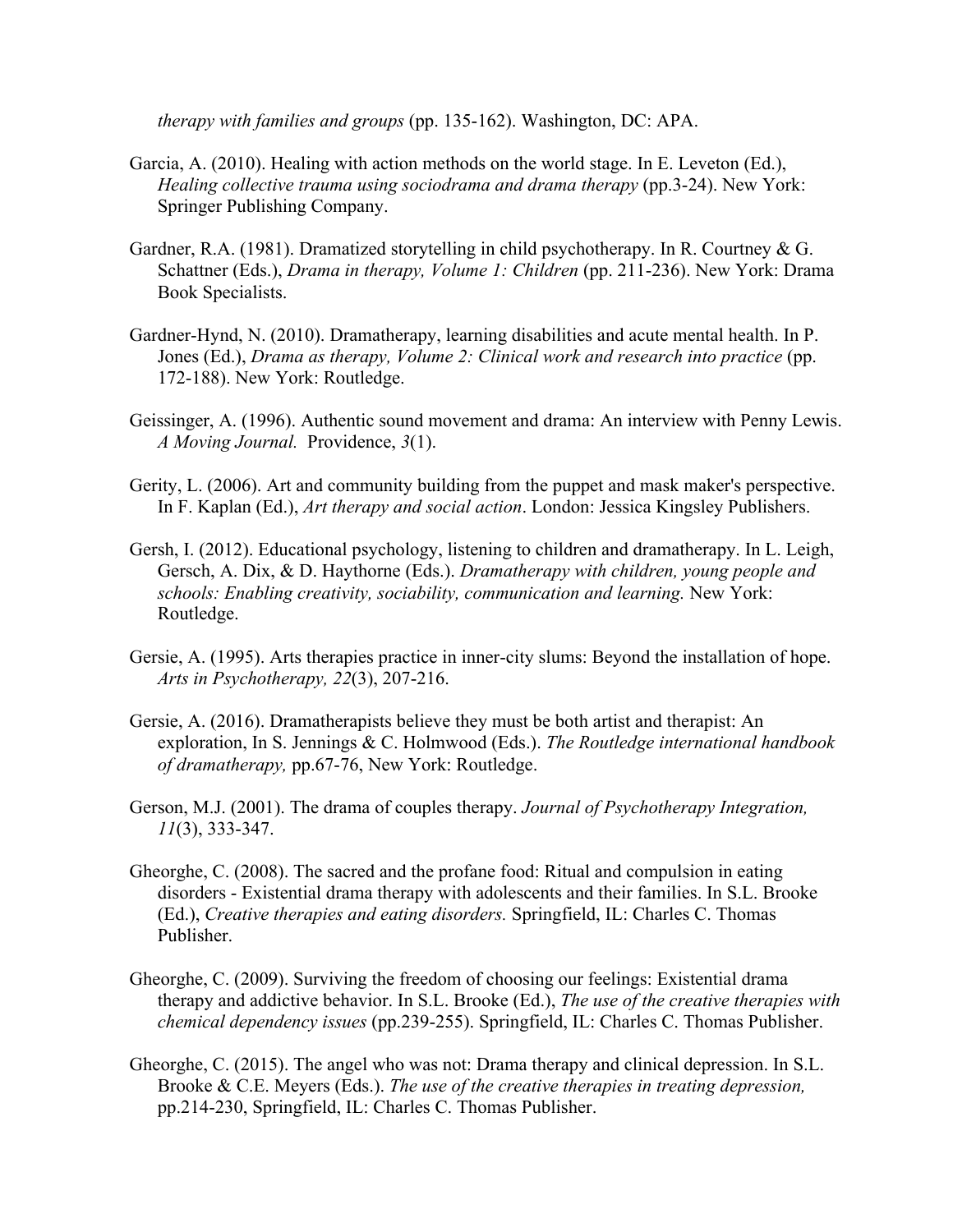- Ghiaci, G., & Richardson, J. T. (1980). The affects of dramatic play upon cognitive structure and development*. Journal of Genetic Psychology, 136*(1), 77-83.
- Gibson, W., & Brookes, J.M. (1976). The drama group. In J. Erickson (Ed.), *Activity, recovery, and growth.* New York: W.W. Norton.
- Gil, E., & Dias, T. (2014). The integration of drama therapy and play therapy in attachment work with traumatized children. In C. Malchiodi (Ed.). *Creative Arts and Play Therapy for Attachment Problems,* pp.100-120, New York: Guilford Press.
- Glaser, B. (2004). Ancient traditions within a new drama therapy method: Shamanism and Developmental Transformations. *The Arts in Psychotherapy, 31*(2), 77-88.
- Glass, J. (2006). Working toward aesthetic distance: Drama therapy for adult victims of trauma. In L. Carey (Ed.), *Expressive and creative arts methods for trauma survivors* (pp. 57-71). London: Jessica Kingsley Publishers.
- Gluck, J. (2007). Insight improvisation. In A. Blatner & D.J. Wiener (Eds.), *Interactive and improvisational drama: Varieties of applied theatre and performance* (pp. 184-195). New York: iUniverse, Inc.
- Gluck, J. (2013). Mindfulness and drama therapy: Insight improvisation and the transformation of anger. In L. Rappaport (Ed.). *Mindfulness and the arts therapies,* (pp. 107-116). London: Jessica Kingsley Publishers.
- Gluck J. & Rubenstein T. (2007). Applied drama in business. In A. Blatner & D.J. Wiener (Eds.), *Interactive and improvisational drama: Varieties of applied theatre and performance* (pp. 130-140). New York: iUniverse, Inc.
- Gomes, R. C., & Count Van Manen, G. (1984). Family life laboratory: The uses of creative dramatic processes in a university social sciences setting. *Journal of Mental Imagery,* 8 (1), 109-115 and reprinted in (2003). *Journal of Mental Imagery, 27*(1-2), 88-93.
- Goodrich, J., & Goodrich, W. (1986). Drama therapy with a learning disabled, personality disordered adolescent. *The Arts in Psychotherapy*, *13*(4), 285-291.
- Gordon, R. (1981). Humanizing offenders through acting therapy. In R. Courtney  $\& G$ . Schattner (Eds.), *Drama in therapy, Volume 2: Adults* (pp. 309-326). New York: Drama Book Specialists.
- Graham-Poole, J. (2002). The creative arts: What role do they play? In S. Shannon (Ed.). *Handbook of complementary and alternative therapies in mental health* (pp. 475-495). San Diego: Academie Press.
- Grainger, R. (1987). Evaluation of drama therapy. In D. Milne (Ed.), *Evaluating mental health practice: Methods and applications* (pp. 154-162). New York: Croom Helm.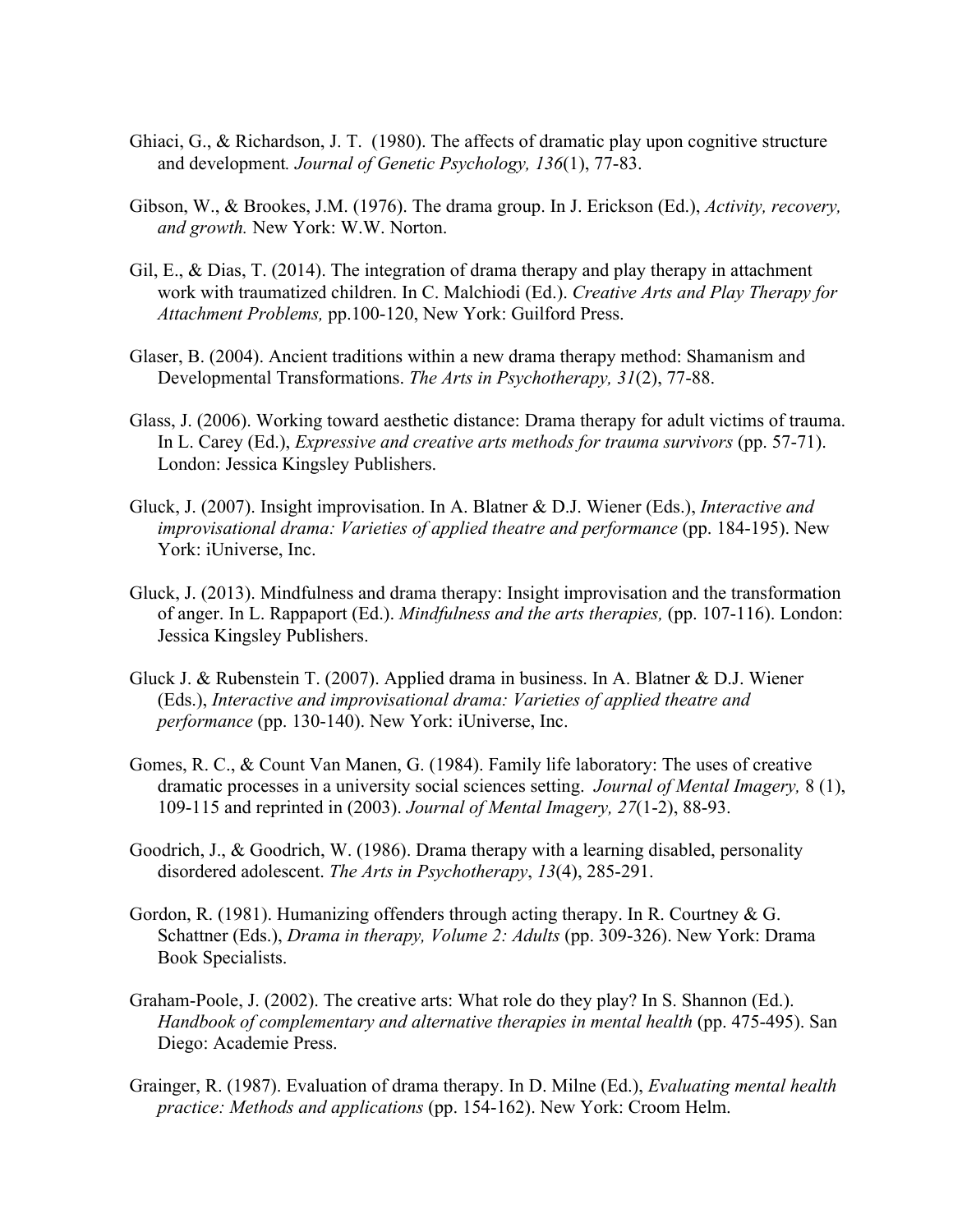- Grainger, R. (1992). Dramatherapy and thought disorder. In S. Jennings (Ed.), *Dramatherapy: Theory and practice, Volume 2.* London: Routledge.
- Grainger, R. (1996). Artistic expression and the embodiment of social constructions. *The Arts in Psychotherapy, 23*(2), 137-140.
- Grainger, R. (2008). Dramatherapy and cognitive readjustment. *Counseling Psychology Review*, *23*(3), 40-46.
- Grainger, R. (2009). Talking to actors. In S. Jennings (Ed.), *Dramatherapy and social theatre: Necessary Dialogues.* London: Routledge.
- Grainger, R. (2012). Ritual theatre and existential change. In C. Schrader (Ed.). *Ritual theatre: The power of dramatic ritual in personal development groups and clinical practice.* London: Jessica Kingsley Publishers.
- Gray, B. (1997). This is the story of wicked: Community drama theatre with at-risk Aboriginal Australian youth. *The Arts in Psychotherapy*, *24*(3), 275-279.
- Grayer, E.D. (2005). The story of Alex An improvisational drama. *Clinical Social Work Journal, 33*(1), 21-36.
- Gregoric, M., & Gregoric, L. (1981). Sociodrama: Video in Social Action. In J.L. Fryrear & B. Fleshman (Eds.), *Videotherapy in mental health* (pp. 244-256). Springfield, IL: Charles C. Thomas Publisher.
- Green, M.Y. (1995). When art imitates life A look at art and drama therapy. *Public Welfare, 53*(2), 34-43.
- Grimshaw, D. (1995). Shall I be mother? The development of the role of the dramatherapist and reflections on transference/countertransference. In S. Jennings (Ed.), *Dramatherapy with children and adolescents* (pp. 187-209). New York: Routledge.
- Grinberg, Z., Pendzik, S, Kowalsky, R. Goshen, & Yaron S. (2012). Drama therapy role theory as a context for understanding medical clowning. *The Arts in Psychotherapy 39*(1), 42-51.
- Guli, L.A., Semrud-Clikeman, M. Lerner, Matthew D., & Britton, N. (2013). Social Competence Intervention Program (SCIP): A pilot study of a creative drama program for youth with social difficulties. *The Arts in Psychotherapy 40* (1) 37-44.
- Hackett, S., & Bourne, J. (2014). The Get Going Group: Dramatherapy with adults who have learning disabilities and mental health difficulties. *Dramatherapy, 36*(1), 43-50. DOI: 10.1080/02630672.2014.909981.
- Hackney, P. W. (1986). Education of the visually handicapped gifted: A program description*. Education of the Visually Handicapped, 18*(2), 85-95.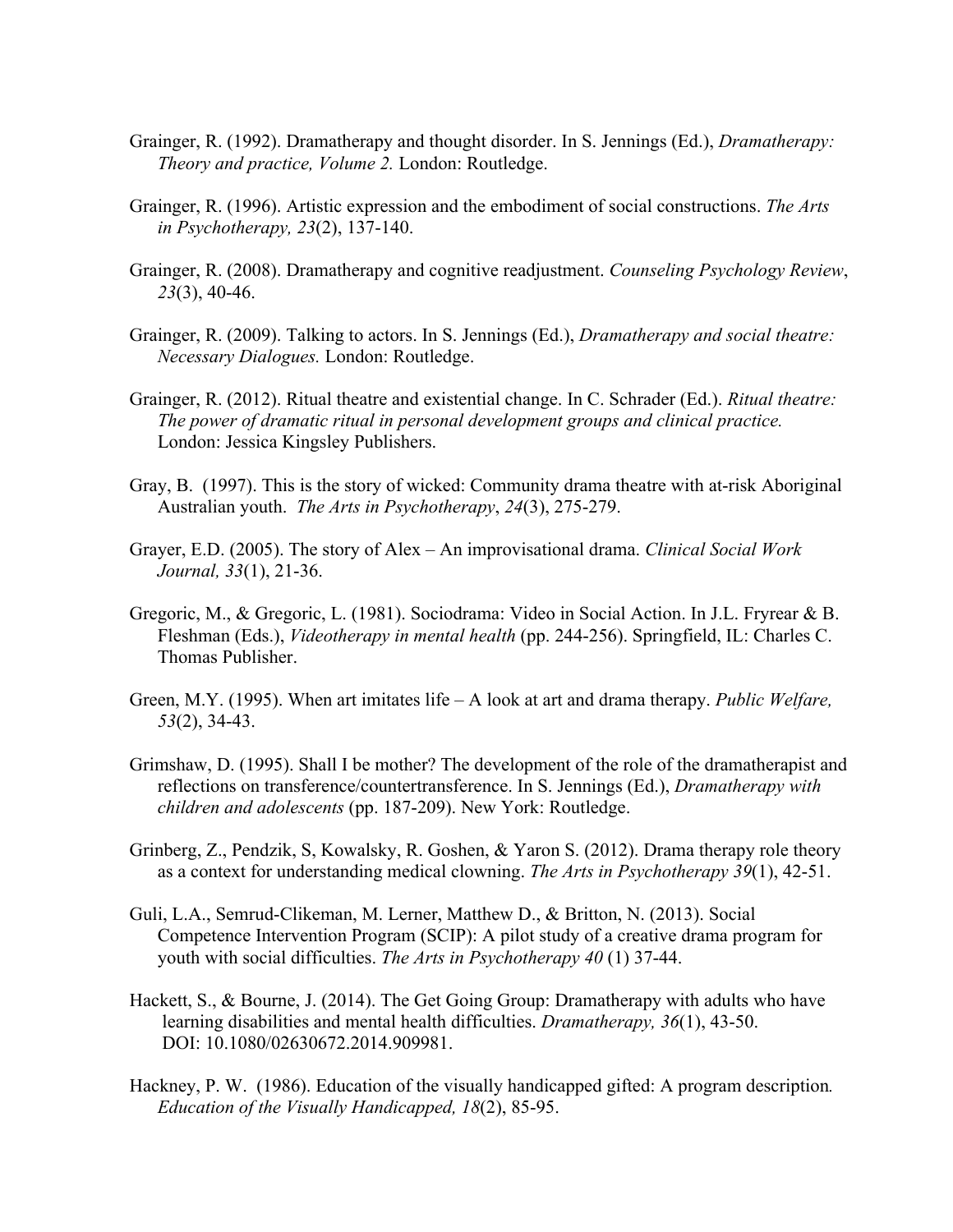- Hadar, D.D. (2016). Sparks of hope: Dramatherapy with people with a terminal illness. In S. Jennings & C. Holmwood (Eds.). *The Routledge international handbook of dramatherapy,*  pp.250-261, New York: Routledge.
- Haen, C. (2005). Rebuilding security: Group therapy with children affected by September 11. *International Journal of Group Psychotherapy, 55*(3), 391-414.
- Haen, C. (2005). Group drama therapy in a children's inpatient psychiatric setting. In C.Haen & A.M. Weber (Eds.). *Clinical applications of drama therapy in child and adolescent treatment* (pp.189-206). New York: Routledge.
- Haen, C. (2007). Make me wanna holler: Dramatic encounters with boys from the inner city. In V.A. Camilleri (Ed.), *Healing the inner city child: Creative arts therapies with youth at risk.* London: Jessica Kingsley Publishers.
- Haen, C. (2007). Fear to tread: Play and drama therapy in the treatment of boys who have been sexually abused. In S.L. Brooke (Ed.), *The use of creative arts therapies with sexual abuse survivors* (pp. 235-249). Springfield, IL: Charles C. Thomas, Publisher.
- Haen, C. (2008). Vanquishing monsters: Drama therapy for treating childhood trauma in the group setting. In C.A. Malchiodi (Ed.), *Creative interventions with traumatized children*  (pp. 225-246). New York: Guilford Press.
- Haen, C. (2011). The therapeutic use of superheroes in the treatment of boys. In C. Haen (Ed.), *Engaging boys in treatment: Creative approaches to the therapy process*. New York: Routledge.
- Haen, C. (2014). Examining roles in children's group therapy: Applying a dramaturgical role instrument to group process. *The Arts in Psychotherapy, 41*(5), 554-562.
- Haen, C. (2015). Vanquishing monsters: Group drama therapy for treating trauma. In C. Malchiodi (Ed.). *Creative Interventions with Traumatized Children 2nd Ed.,* pp. 235- 257, New York: Guilford Press.
- Haen, C. (2015). Advancing a dramaturgical theory of group process. *Drama Therapy Review, 1*(2), 219-235.
- Haen, C., & Brannon, K. (2002). Superheroes, monsters, and babies: Roles of strength, destruction, and vulnerability for emotionally disturbed boys. *The Arts in Psychotherapy, 29*, 31-40.
- Haen, C., & Weber, A.M. (2009). Beyond retribution: Working through revenge fantasies with traumatized young people. *The Arts in Psychotherapy, 36*(2), 84-93.
- Haen, C., & Weil, M. (2010). Group therapy on the edge: Adolescence, creativity, and group work. *Group,* 3*4*(1), 37-52.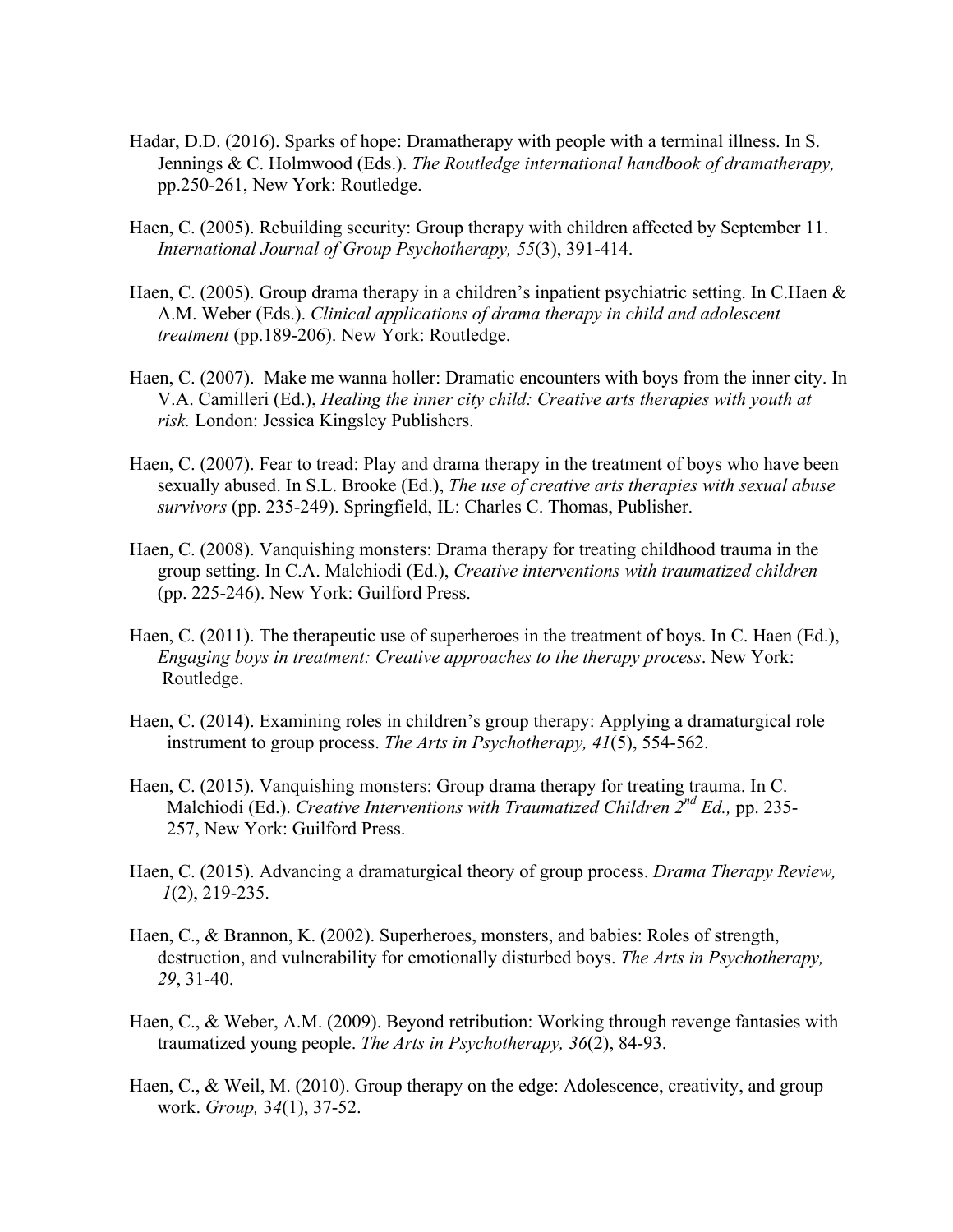- Haigh, R. (2012). Future possibilities. In L. Leigh, I. Gersch, A. Dix, & D. Haythorne (Eds.). *Dramatherapy with children, young people and schools: Enabling creativity, sociability, communication and learning.* New York: Routledge.
- Hanec, B. (2004). Mesmerizing violent offenders with a slice of life: Drama and reflexivity in the treatment of men who abuse their spouses. In T. Strong & D. *Furthering talk: Advances in discursive therapies* (pp. 199-215). New York: Kluwer Academic/Plenum Publishers.
- Henson, A., & Fitzpatrick, M. (2016). Attachment, distancing, and the work of alliance in drama therapy. *Drama Therapy Review, 2*(2), 239-255.
- Harnden, B. (2014). *You Arrive:* Trauma performed and transformed. In N. Sajnani & D.R. Johnson (Eds.), *Trauma-informed drama therapy: Transforming clinics, classrooms, and communities,* (pp. 122-151). Springfield, IL: Charles C. Thomas Publisher.
- Harvey, S.A. (1990). Dynamic play therapy: An integrative expressive arts approach to the family therapy of young children. *The Arts in Psychotherapy*, *17*(3), 239-246.
- Harvey, S.A. (1991). Creating a family: An integrated expressive approach to adoption*. The Arts in Psychotherapy, 18*(3), 213-222.
- Harvey, S.A. (1993). Ann: Dynamic play therapy with ritual abuse. In T. Kottman & C. Shaefer (Eds.), *Play therapy in action: A case book for practitioners.* New Jersey: Jason Aronson.
- Harvey, S.A. (1994a). Dynamic play therapy: Expressive play intervention with families. In D.O'Connor & S. Schaefer (Eds.), *Handbook of play therapy: Volume two, Advances and innovations.* New York: John Wiley & Sons.
- Harvey, S.A. (1994b). Dynamic play therapy: Creating attachments. In B. James (Ed.), *Handbook for treatment of attachment-trauma problems in children.* New York: Lexington Books.
- Harvey, S.A. (1994c). Dynamic play therapy: An integrated expressive arts approach to family treatment of infants and toddlers. *Zero to three, 15*, 11-17.
- Harvey, S.A. (1995). Sandra: The case of an adopted sexually abused child. In F. Levy (Ed.), *Dance and other expressive arts therapies: When words are not enough.* New York: Routledge.
- Harvey, S.A. (1997). Dynamic play therapy: A creative arts approach. In K. O'Connor & L. Braverman (Eds.), *Play therapy theory and practice: A comparative presentation.* NY: John Wiley & Sons.
- Harvey, S.A. (2001). Volcano. In H.G. Kaduson & C.E. Schaefer (Eds.), *101 more favorite play therapy techniques* (pp. 188-192). Lanham, MD: Jason Aronson.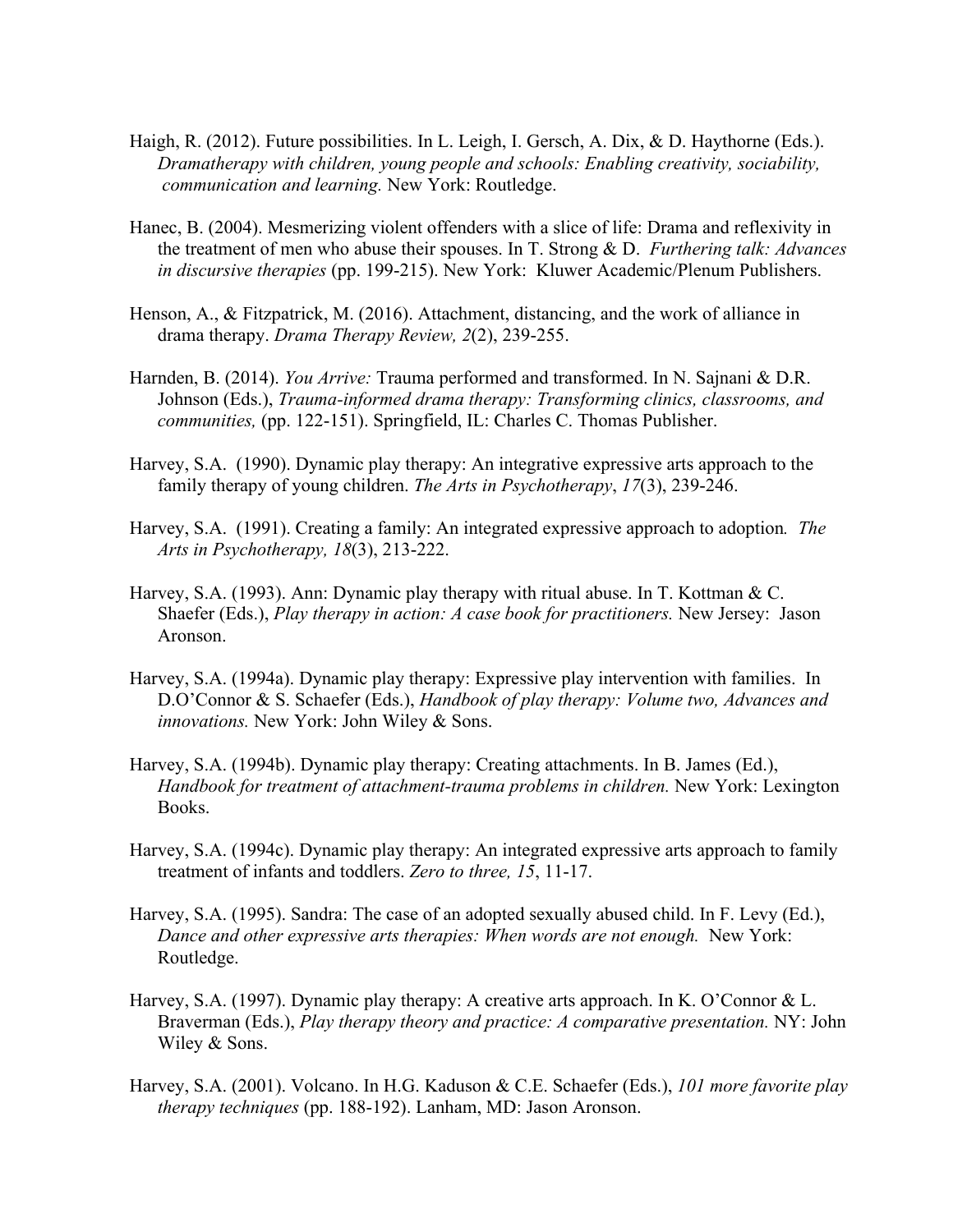- Harvey, S.A. (2003). Dynamic play therapy with adoptive families. In D. Betts (Ed.), *Creative arts therapies approaches in adoption and foster care* pp.77-96)*.* Springfield, IL: Charles C. Thomas, Publisher.
- Harvey, S.A. (2005). Stories from the islands: Drama therapy with bullies and their victims. In C.Haen & A.M. Weber (Eds.), *Clinical applications of drama therapy in child and adolescent treatment* (pp.245-260). New York: Routledge.
- Harvey, S.A. (2006). Dynamic play therapy. In C.E. Schaefer & H.G. Kaduson (Eds.), *Contemporary play therapy: Theory, research, and practice* (pp. 55-81). New York: Guilford Press.
- Harvey, S.A. (2011). Physical play with boys of all ages. In C. Haen (Ed.), *Engaging boys in treatment: Creative approaches to the therapy process.* New York: Routledge.
- Harvey, S.A., & Kelly, E. C. (1993). Evaluation of the quality of parent-child relationships: A longitudinal case study. *The Arts in Psychotherapy*, *20*(5), 387-395.
- Haste, E., & McKenna, P. (2010). Clinical effectiveness of dramatherapy in the recovery from severe neuro-trauma. In P. Jones (Ed.), *Drama as therapy, Volume 2: Clinical work and research into practice* (pp. 84-104). New York: Routledge.
- Haythorne, D. (2012). The charity roundabout: One model of providing dramatherapy in schools. In L. Leigh, I. Gersch, A. Dix, & D. Haythorne (Eds.). *Dramatherapy with children, young people and schools: Enabling creativity, sociability, communication and learning.* New York: Routledge.
- Haythorne, D., Crockford, S., & Godfrey, E. (2012). An educational psychology service evaluation of a dramatherapy intervention for children with additional needs in primary school. In L. Leigh, I. Gersch, A. Dix, & D. Haythorne (Eds.). *Dramatherapy with children, young people and schools: Enabling creativity, sociability, communication and learning.*  New York: Routledge.
- Hazou, R.T. (2013). Encounters in the Aida refugee camp in Palestine: Travel notes on attending Alrowwad Theatre's production of *Handala* (2011). In M. Balfour (Ed.). *Refugee theatre: Practical encounters .*(129-156). Springfield, IL: Charles C. Thomas Publisher.
- Herman, L. (1997). Good enough fairy tales for resolving sexual abuse trauma*. The Arts in Psychotherapy*, *24*(5), 439-445.
- Hickling, F.W. (1989). Sociodrama in the rehabilitation of chronic mentally ill patients. *Hospital and Community Psychiatry, 40*(4), 402-206.
- Hickson, A. (2009). Social theatre: A theatre of empowerment to address bullying in schools. In S. Jennings (Ed.). *Dramatherapy and social theatre: Necessary Dialogues.* London: Routledge.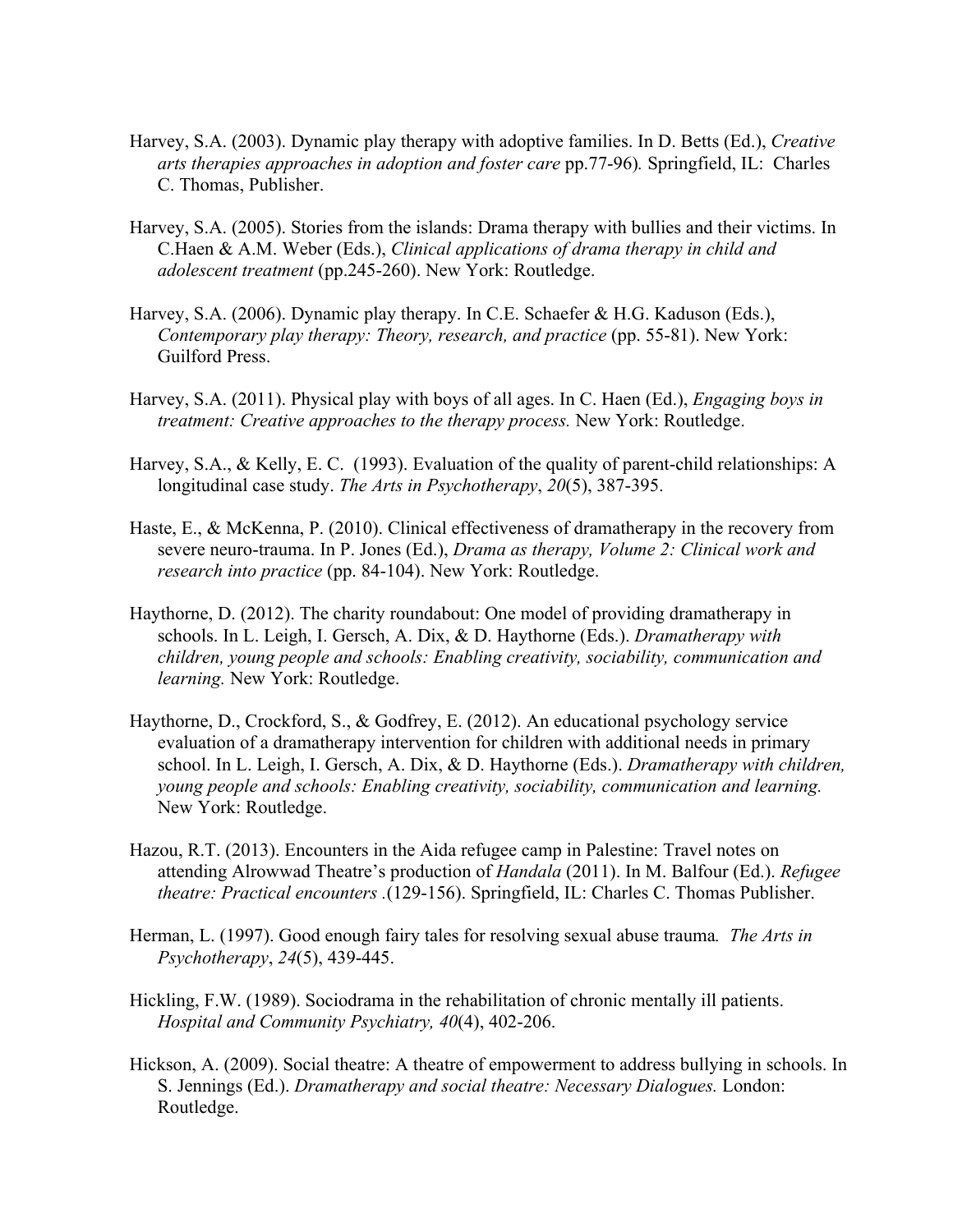- Hickling, F.W. (2004). Popular theatre as psychotherapy. *Interventions: International Journal of Post Colonial Studies, 6*(1), 45-56.
- Hiltunen, S. M. S. (1988). Initial therapeutic applications of Noh Theatre in drama therapy*. Journal of Transpersonal Psychology*, *20*(1), 71-79.
- Hiltunen, S. M. S. (1989). The effects of art/drama therapy experiences on rigidity, body concept and mental maturity in graphic thinking of adolescents with mental retardation. *Art Therapy*, 18-25.
- Hiltunen, S.M. S. (2001). Seven stages of womanhood: A contemporary healing ritual from the Finnish mythology of the Kalevala. *Journal of Transpersonal Psychology, 33*(2), 113-129.
- Hiltunen, S. M. S. (2005). Transpersonal functions of masks in NohKiDo™. *The International Journal of Transpersonal Studies. 23*, 50-64.
- Hindmarch, T. (2005). Eating disorders: A psychodrama approach. In T. Hindmarch (Ed.), *Eating disorders: A multi-professional approach.* New York: Wiley.
- Hodermarska, M. (2009). Perfume: A meditation on the countertransferential drama with babies who smell bad. *The Arts in Psychotherapy, 36*(1), 39-46.
- Hodermarska, M. (2013). Autism as performance. *Dramatherapy 35*(1), 64-76. DOI: 10.1080/02630672.2013.773129.
- Hodermarska, M., Haen, C., & McLellan, L. (2014). Exquisite corpse: On dissociation and intersubjectivity – Implications for trauma-informed drama therapy. In N. Sajnani & D.R. Johnson (Eds.), *Trauma-informed drama therapy: Transforming clinics, classrooms, and communities,* (pp. 179-205). Springfield, IL: Charles C. Thomas Publisher.
- Hodermarska, M., Landy, R., Dintino, C. Mowers, D. & Sajnani, N. (2015). *As Performance*: Ethical and aesthetic considerations for therapeutic theatre. *Drama Therapy Review, 1*(2), 173-186.
- Hodermarska, M., & Scott-Moncrieff, S. (2007). Operatic play: A drama and music therapy collaboration. In V.A. Camilleri (Ed.), *Healing the inner city child: Creative arts therapies with youth at risk.* London: Jessica Kingsley Publishers.
- Hollins, S. (2001). Psychotherapeutic methods. In A. Dosen & K. Day (Eds.), *Treating mental illness and behavior disorders in children and adults with mental retardation* (pp. 27-44). Washington, DC: APA.
- Holmwood, C. (2016). Dramatherapy and theatre: Current interdisciplinary discourses. In S. Jennings & C. Holmwood (Eds.). *The Routledge international handbook of dramatherapy,*  pp. 160-169, New York: Routledge.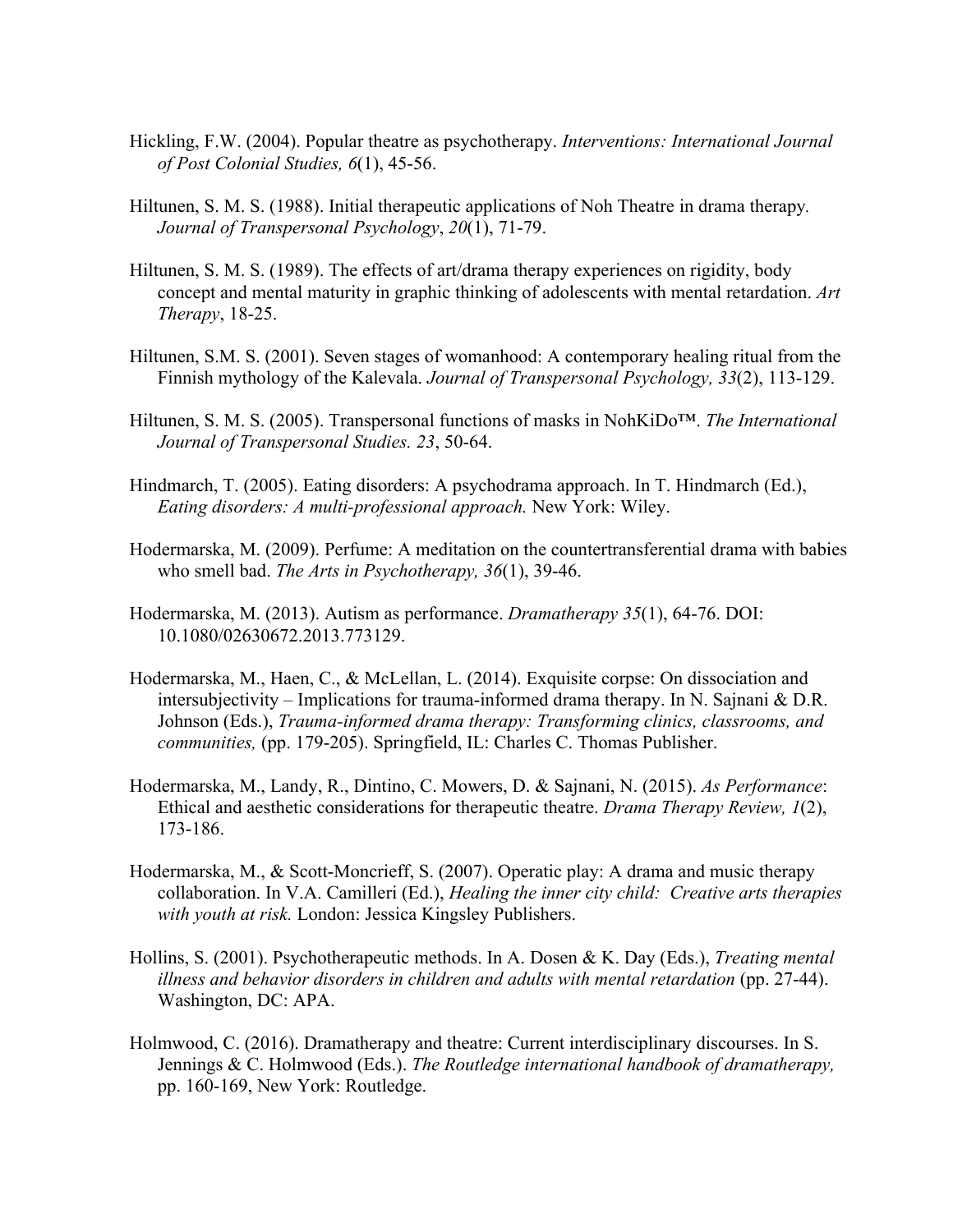- Holmwood, C. & Stavrou, C. (2012). Dramatherapy and drama teaching in school a new perspective: Towards a working relationship. In L. Leigh, I. Gersch, A. Dix, & D. Haythorne (Eds.). *Dramatherapy with children, young people and schools: Enabling creativity, sociability, communication and learning.* New York: Routledge.
- Holt, D. (1992). Enactment, therapy and behaviour. In S. Jennings (Ed.), *Dramatherapy: Theories and Practice, Vol. 2.* London: Routledge.
- Hougham, R. (2012). The matrix, group processes and dramatherapy. *The Arts in Psychotherapy 39*(1), 60-65.
- Horowitz E.B., Kowalski, J., & Anderberg, U.M. (2010). Theater for, by and with fibromyalgia patients—Evaluation of emotional expression using video interpretation. *The Arts in Psychotherapy*, *37*(1), 13-19.
- Huddleston, R. (1989). Drama with elderly people. *British Journal of Occupational Therapy*, *52*(8), 298-300.
- Irwin, E.C. (1971). Why play? *The Publication: Children in Contemporary Society, 5*(2), 15- 17.
- Irwin, E.C. (1975). Facilitating children's language development through play. *The Speech Teacher, 24*(1), 15-23.
- Irwin, E.C. (1975). Drama in education: Drama in therapy. *The Publication: Children in Contemporary Society*, *8*(12), 34-39.
- Irwin, E.C. (1975). Dramatic play and therapy. *Children's Theatre Review, 24*(3). 8-10.
- Irwin, E.C. (1976). Play in psychotherapy. *The Publication: Children in Contemporary Society, 9*(3), 75-79.
- Irwin, E. C. (1977). Play, fantasy, and symbols: Drama with emotionally disturbed children. *American Journal of Psychotherapy, 31*(3), 426-436.
- Irwin, E.C. (1978). Expressive therapy with a communicationally handicapped deaf adolescent. *Arts for the Handicapped: Why?* (pp.12-29). Washington, DC: National Committee: Arts for the Handicapped.
- Irwin, E.C. (1978). Observational guide for drama activities. In J. Carlson (Ed.), *Counseling in the elementary and middle schools. A pragmatic approach.* William C. Brown Company.
- Irwin, E.C. (1979). Drama therapy with the handicapped. In A. Shaw & C.S. Stevens (Eds.), *Drama, theatre and the handicapped* (pp. 21-30). Washington, DC: American Theatre Association.
- Irwin, E.C. (1980). The projective value of puppets. In R. Herink (Ed.), *Psychotherapy*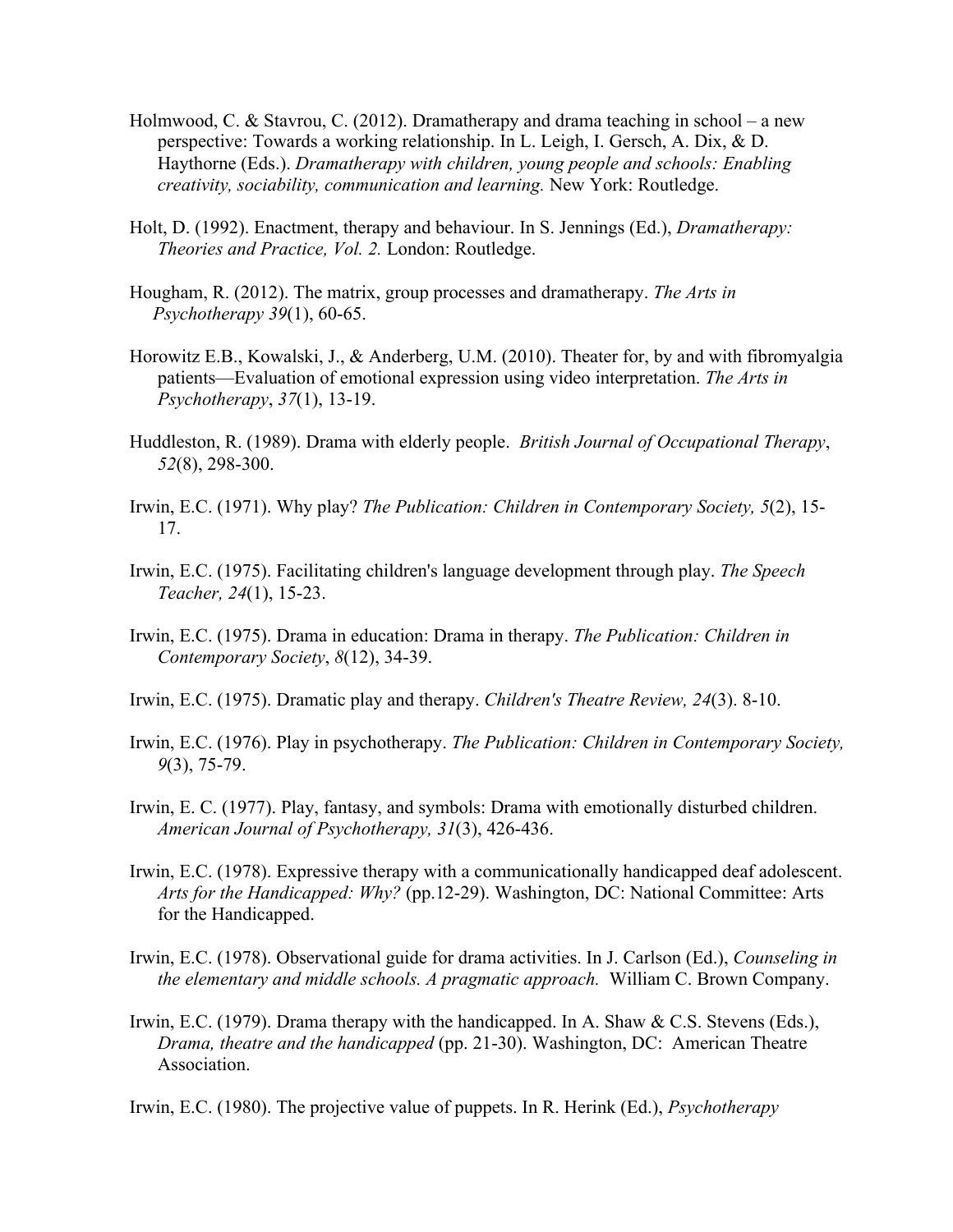*handbook.* NY: New American Library.

- Irwin, E.C. (n.d.) Learning to play: Playing to learn. In S. Stoner (Ed.), *Arts resources and training guide.* Washington, DC: National Committee, Arts for the Handicapped.
- Irwin, E.C. (1981). Play, fantasy, and symbols: Drama with emotionally disturbed children. In R. Courtney & G. Schattner (Eds.), *Drama in therapy, Volume 1: Children* (pp. 111-126). New York: Drama Book Specialists.
- Irwin, E.C. (1982). Enlarging the psychodynamic picture through dramatic play techniques. In K. O'Laughlin & E. Nickerson (Eds.), *Helping through action: Readings on actionoriented therapies* (pp.53-59). Amherst: Human Resource Development Press.
- Irwin, E.C. (1983). The diagnostic and therapeutic use of pretend play*.* In Schaefer, C.E. & O'Connor, K.J. (Eds.), *Handbook of Play Therapy* (pp.148-173). New York: John Wiley & Sons.
- Irwin, E.C. (1983). Enlarging the psychodynamic picture through dramatic play techniques. In K. O'Laughlin & E. Nickerson (Eds.), *Helping through action: Readings on action-oriented therapies* (pp. 53-59). Amherst: Human Resource Development Press.
- Irwin, E.C. (1984). The role of the arts in mental health. *Design for the Arts in Education, 86*(1), 43-47.
- Irwin, E.C. (1985). Externalizing and improvising imagery through drama therapy: A psychoanalytic view. *Journal of Mental Imagery, 9*(4), 33-42.
- Irwin, E.C. (1985). Puppets in therapy: An assessment procedure. *Journal of Psychotherapy, 34*(3) 289-400.
- Irwin, E. C. (1986). On being and becoming a therapist. *The Arts in Psychotherapy, 13*, 191- 195.
- Irwin, E. C. (1986). Drama therapy in diagnosis and treatment. *Child Welfare, 65*(4), 347-357.
- Irwin, E. C. (1987). Drama: The play's the thing. *Elementary School Guidance and Counseling, 21*(4), 247-283.

Irwin, E.C. (1988). Arts therapy and healing. *The Arts in Psychotherapy, 15*, 293-295.

- Irwin, E.C. (1988). Further thoughts on understandings. *The Arts in Psychotherapy, 15*, 307- 308.
- Irwin, E.C. (1991). The use of a puppet interview to understand children. In C.E. Schaefer, K. Gitllin, & A. Sandgrund (Eds.), *Play diagnosis and assessment* (pp.617-635). New York: John Wiley & Sons.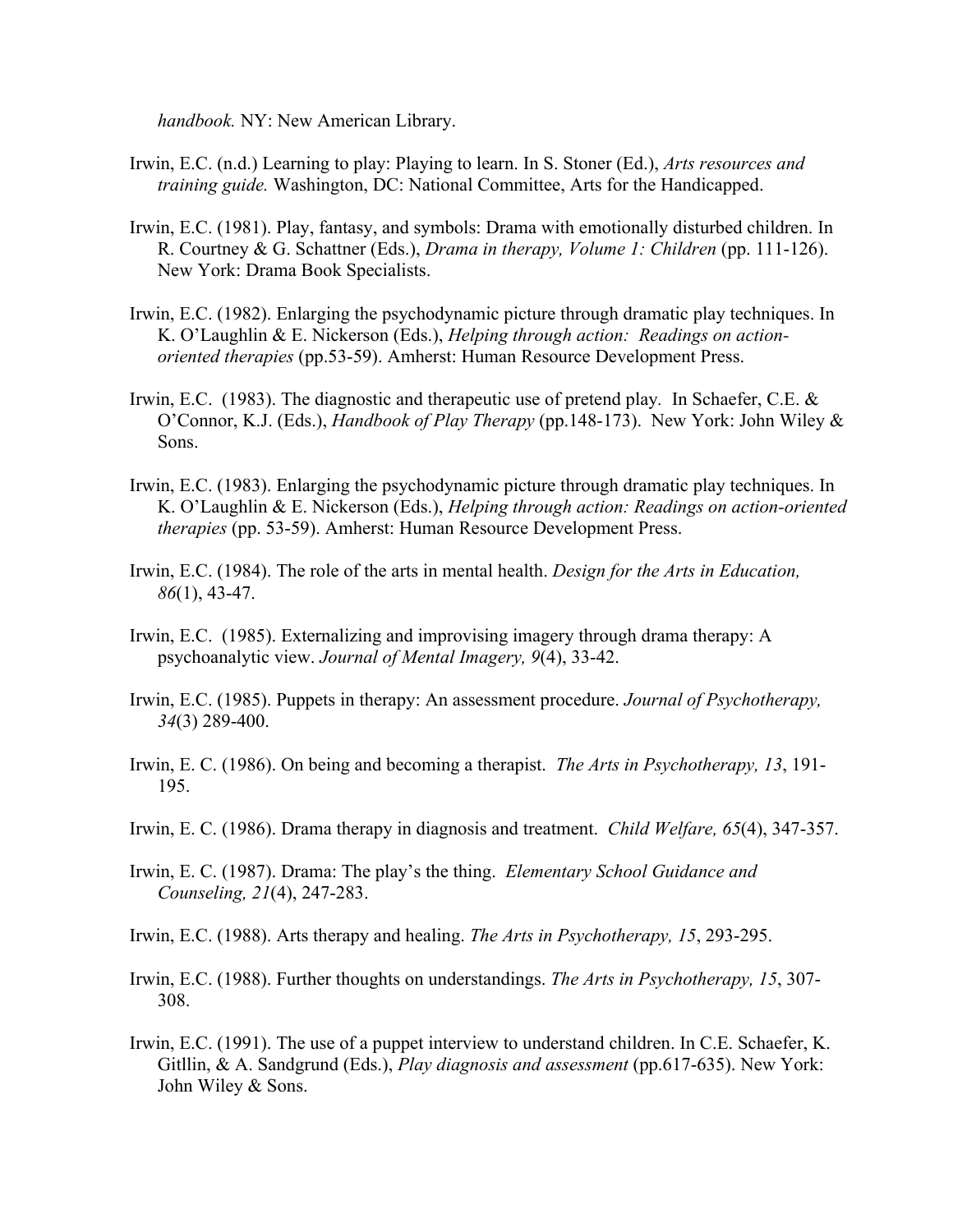- Irwin, E.C. (1993). Using puppets for assessment. In C.E. Shaefer (Ed.), *Play therapy techniques.* Northvale, NJ: Jason Aronson.
- Irwin, E.C. (1998). Child dramatic play as viewed from two perspectives: Ego psychology and object relations. *Journal of Clinical Psychoanalysis, 7*, 505-533.
- Irwin, E.C. (2000). The use of a puppet interview to understand children. In C.E. Schaefer, K. Gitlins, & A. Sandgrund (Eds.), *Play diagnosis and assessment, 2nd Ed.* (pp.682-703).*.* NY: John Wiley & Sons.
- Irwin, E.C. (2002). Using puppets for assessment. In C.E. Schaefer & D. Cangelosi (Eds.), *Play therapy techniques, 2nd Ed.* (pp. 101-113). Northvale, NJ: Jason Aronson, Inc.
- Irwin, E.C. (2005). Facilitating play with non-players: A developmental perspective. In C.Haen & A.M. Weber (Eds.), *Clinical applications of drama therapy in child and adolescent treatment* (pp. 3-24). New York: Routledge.
- Irwin, E.C. (2006). Peter: A study of cumulative trauma: From "robot" to "regular guy." In L. Carey (Ed.), *Expressive and creative arts methods for trauma survivors* (pp. 93-113). London: Jessica Kingsley Publishers.
- Irwin, E.C. (2010). Psychoanalytic approach to drama therapy. In D.R. Johnson & R. Emunah (Eds.), *Current approaches in drama therapy, 2nd ed.* (pp. 235-251). Springfield, IL: Charles C. Thomas Publisher.
- Irwin, E.C., Baker, N., & Bloom, L. (1976). Fantasy, play and language: Expressive therapy with communication handicapped children. *Journal of Childhood Communication Disorders, 1*(2), 99-115.
- Irwin, E.C., & Curry N.E. (1993). Role play. In C.E. Schaefer (Ed.), *The therapeutic powers of play* (pp. 168-187). Northvale, NJ: Jason Aronson, Inc.
- Irwin, E.C., & Frank, M. (1977). Facilitating the play process with learning disabled children. *Academic Therapy*, *1*(4), 435-444.
- Irwin, E.C., & Frank, M. (1980). Facilitating the play process with learning disabled children. In R. Strom (Ed.), *Child Development: Growing through play.* New York: Brooks Cole Publishing Company.
- Irwin, E.C., & Kovacs, A. (1979). Analysis of children's drawings and stories. *Journal of the Association for the Care of Children in Hospitals, 8*(2), 39-45.
- Irwin, E. C., Levy, P., & Shapiro, M. I. (1972). Assessment of drama therapy in a child guidance setting. *Group Psychotherapy and Psychodrama*, *25*(3), 105-116.

Irwin, E.C., & Malloy, E.P. (1975). Family puppet interview. *Family Process, 14*(2), 179-191.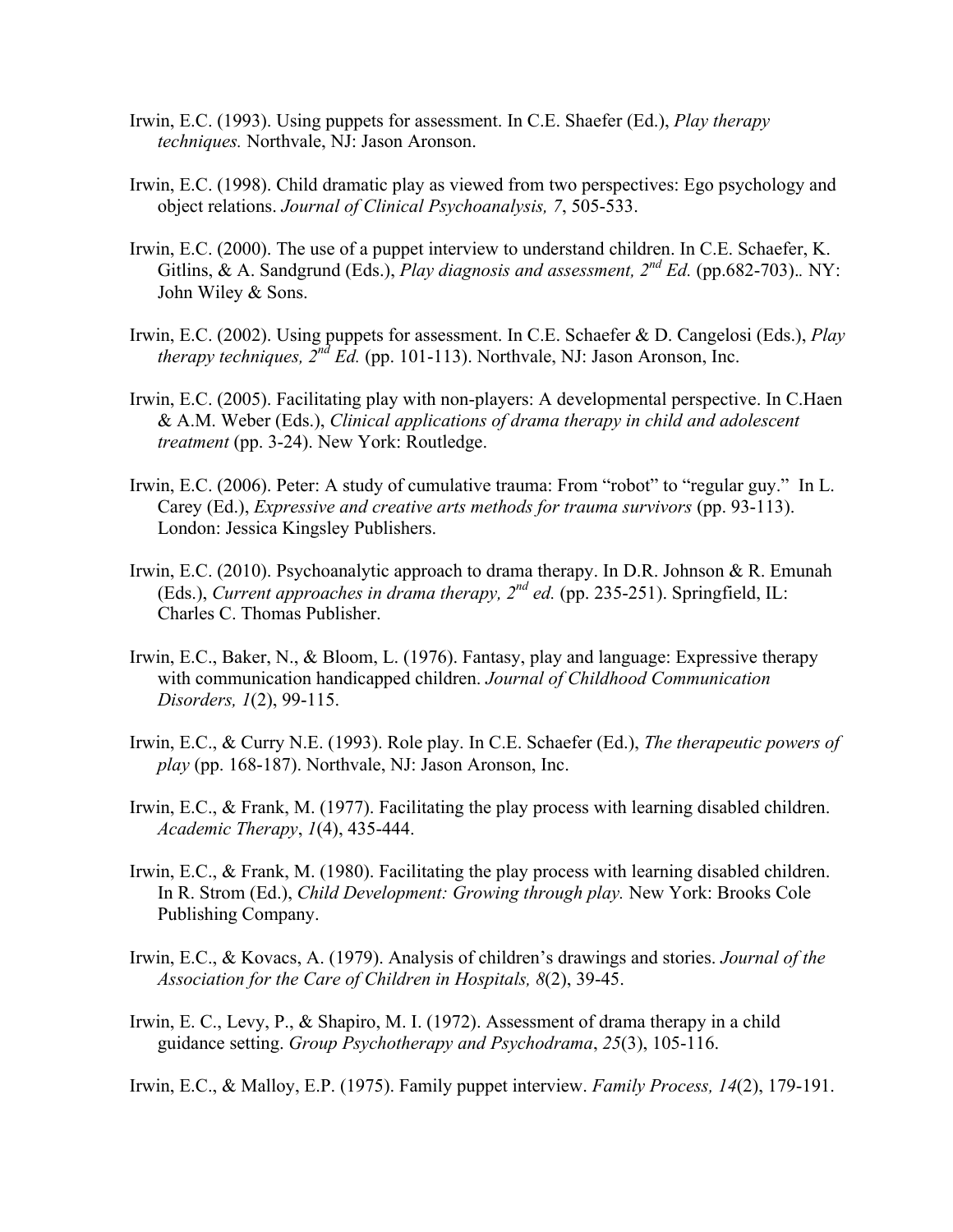- Irwin, E.C., & Malloy, E.P. (1980). Family puppet interview In J.G. Howells (Ed.), *Advances in family psychiatry, Vol. 1* (pp.191-203). New York: International Universities Press.
- Irwin, E. C., & McWilliams, B.J (1974). Play therapy for children with cleft palate. *Children Today, 3*, 18-22.
- Irwin, E.C., & Perla, R. (1978). Expressive therapy with a communicationally handicapped deaf adolescent. In *Arts for the handicapped: Why?* (pp.23-29). Washington, DC: National Committee: Arts for the Handicapped.
- Irwin, E. C., & Rubin, J. A. (1976). Art and drama interviews: Decoding symbolic messages. *Art Psychotherapy*, *3*, 169-175.
- Irwin, E.C., & Rubin, J.A. (1976). Understanding play interviews. *The Publication: Children in Contemporary Society, 9*(2), 5-10.
- Irwin, E. C., Rubin, J. A., & Shapiro, M. I. (1975). Art and drama: Partners in therapy. *American Journal of Psychotherapy, 24*(1), 107-116. Also In R. Courtney & G. Schattner (Eds.), *Drama in therapy, Volume 1: Children* (pp. 197-210). New York: Drama Book Specialists.
- Irwin, E.C., & Shapiro, M. (1975). Puppetry as a diagnostic and therapeutic tool. In I. Jakab (Ed.), *Transcultural aspects of Art: Art and psychiatry,* Vol. 4 (pp.86-94). Basel: Karger Press.
- Israel, S. & Plummer, E. (2012). Psychodrama and ritual theater. In C. Schrader (Ed.). *Ritual theatre: The power of dramatic ritual in personal development groups and clinical practice.* London: Jessica Kingsley Publishers.
- Jaaniste, J. (2016). Life stage and human development in dramatherapy with people who have dementia. In S. Jennnings & C. Holmwood (Eds.). *The Routledge international handbook of dramatherapy,* pp.262-272, New York: Routledge.
- Jaaniste, J., Linnell, S., Ollerton, R.L., Slewa-Younan, S. (2015). Drama therapy with older people with dementia: Does it improve quality of life? *The Arts in Psychotherapy, 43,* 40- 48.
- Jabour, N. (2013). Iraqi memories. A personal and poetic exploration of homecomings, departures and arrivals from a theatre director who fled Iraq in 1987 and returns home again. In M. Balfour (Ed.). *Refugee theatre: Practical encounters.* (pp. 1-14). Springfield, IL: Charles C. Thomas Publisher.
- Jacobse, A. (1995). The use of dramatherapy in the treatment of eating disorders: A developing Dutch method. In D. Dokter (Ed.), *Arts therapies and clients with eating disorders: Fragile board* (pp. 124-143)*.* London: Jessica Kingsley Publishers.

Jagetic, N., Breitenfeld, D., Matošic, A., Breitenfeld, T., Mikula, I., & Golub, I. (2007).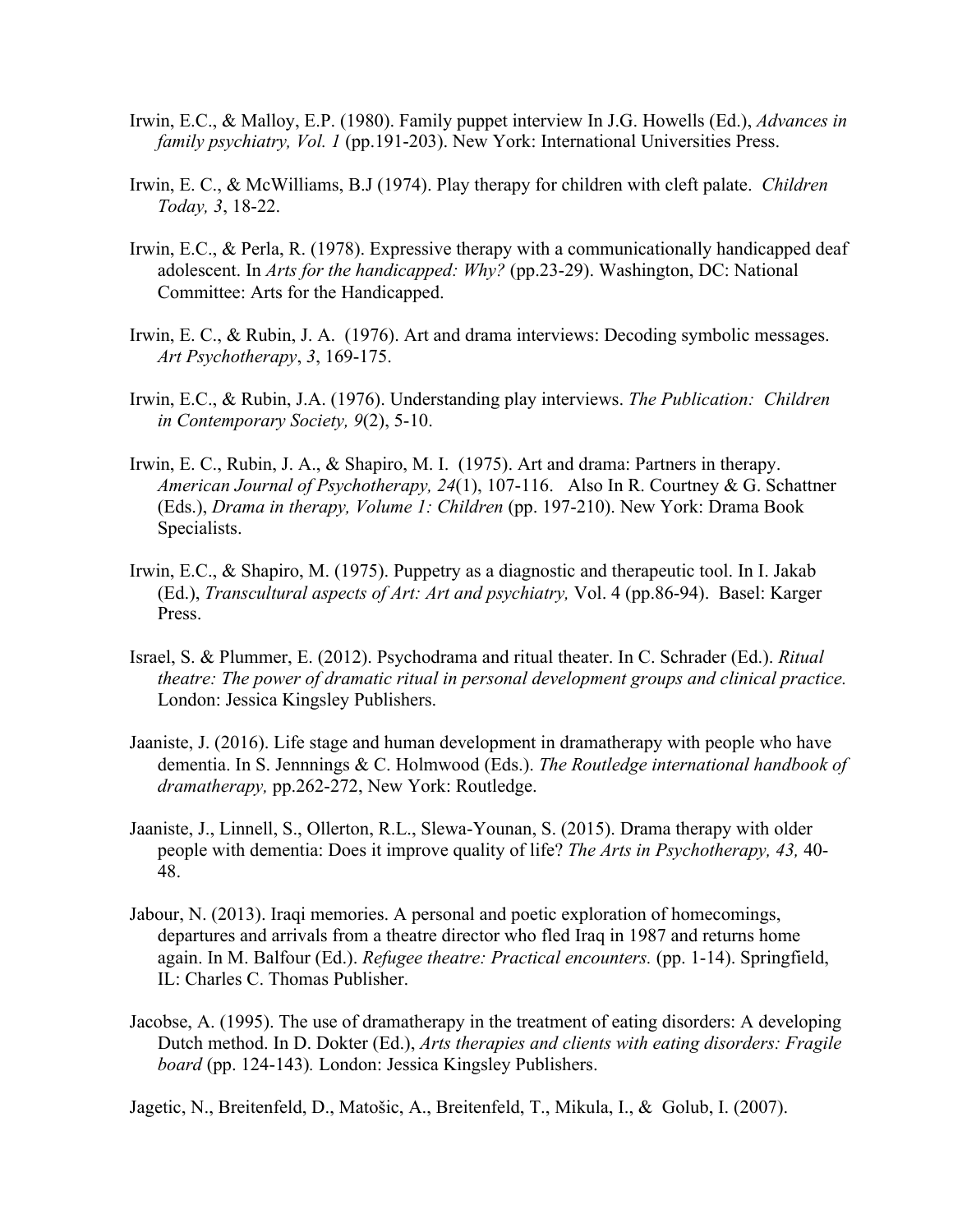Recreative-cultural treatment in alchology. *Alcoholism: Journal on Alcoholism and Related Addictions. 43*(1), 51-55.

- James, M., & Johnson, D.R. (1996). Drama therapy for the treatment of affective expression in post-traumatic stress disorder. In D. Nathanson (Ed.), *Knowing feeling: Affect, script, and psychotherapy* (pp.303-326). New York: W.W. Norton.
- James, M., & Johnson, D.R. (1997). Drama therapy in the treatment of combat-related posttraumatic stress disorder. *The Arts in Psychotherapy*, *23*(5), 383-395.
- Janzing, H. (1998). The use of the mask in psychotherapy. *The Arts in Psychotherapy, 23*(3), 151-157.
- Jeffers, A. (2013). Hospitable stages and civil listening: Being an audience for participatory refugee theatre. In M. Balfour (Ed.). *Refugee theatre: Practical encounters.* (pp. 297-310). Springfield, IL: Charles C. Thomas Publisher.
- Jen, W. (2016). The use of Image Theatre to examine the acculturation process of Taiwanese international performing arts students in New York City. *Drama Therapy Review, 2*(1), 79- 97.
- Jenkins, R.L., & Beckh, E. (1993). Finger puppets and mask making. In C.E. Schaefer et al. (Eds.), *Play therapy techniques.* Northvale, NJ: Jason Aronson.
- Jennings, S. (1981). Drama therapy: Origins and the physically disabled. In R. Courtney & G. Schattner (Eds.), *Drama in therapy, Volume 1: Children* (pp. 55-76). New York: Drama Book Specialists.
- Jennings, S. (1991). Legitimate grieving? Working with infertility. In D. Papadatou & C. Papadatos (Eds.), *Children and death* (pp. 277-282). Washington, DC: Hemisphere Publishing Corp.
- Jennings, S. (1992). The nature and scope of dramatherapy: Theatre of healing. In M. Cox (Ed.), *Shakespeare comes to Broadmoor: 'The actors are come hither': The performance of tragedy in a secure psychiatric hospital* (pp. 229-250). London: Jessica Kingsley Publishers.
- Jennings, S. (1993). Therapeutic journies through King Lear. In S. Jennings (Ed.), *Dramatherapy: Theory and Practice Volume 2.* New York: Routledge.
- Jennings, S. (1993). The theatre of healing: Metaphor and metaphysics in the healing process. In S. Jennings et al (Eds.), *The handbook of dramatherapy.* New York: Routledge.
- Jennings, S. (1993). What is dramatherapy? Interviews with pioneers and practitioners. In S. Jennings et al (Eds.), *The handbook of dramatherapy.* New York: Routledge.

Jennings, S. (1994). A dramatherapy case history: An anorectic response to an incomplete "rite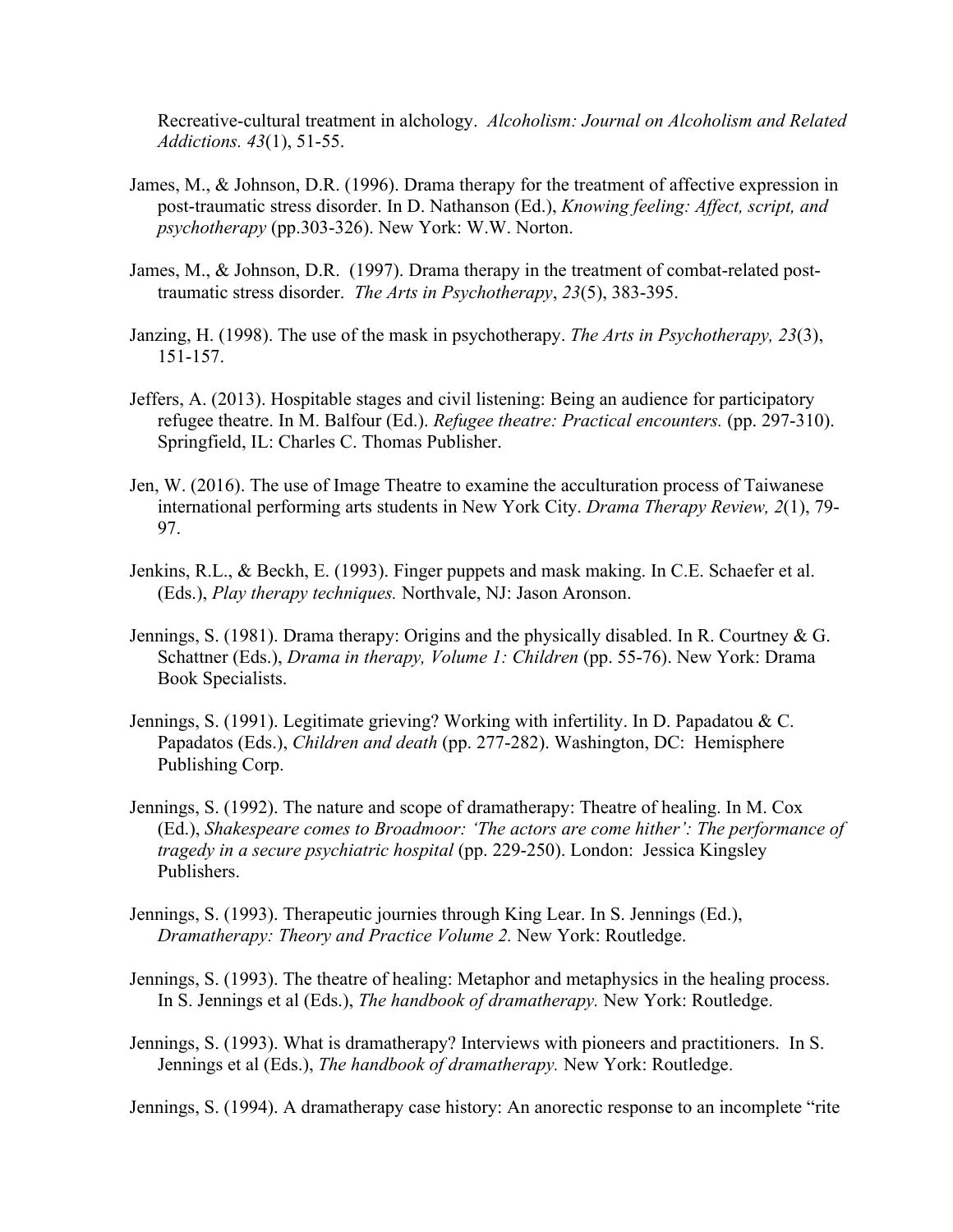of passage." In D. Dokter (Ed.), *Arts therapies and clients with eating disorders: Fragile board.* London: Jessica Kingsley Publishers.

- Jennings, S. (1995). Brief dramatherapy and preventative models of practice. In A. Gersie (Ed.), *Dramatic approaches to brief therapy* (pp.201-215)*.* London: Jessica Kingsley Publishers.
- Jennings, S. (1995). Dramatherapy for survival: Some thoughts on transitions and choices for children and adolescents. In S. Jennings (Ed.), *Dramatherapy with children and adolescents* (pp.90-106). New York: Routledge.
- Jennings, S. (2009). "Escape into myself": Personal experience and public performance. In S. Jennings (Ed.), *Dramatherapy and social theatre: Necessary Dialogues.* New York:
- Jennings, S. (2012). The roots of ritual theatre: An anthropological perspective. In C. Schrader (Ed.). *Ritual theatre: The power of dramatic ritual in personal development groups and clinical practice.* London: Jessica Kingsley Publishers.
- Jennings, S. (2012). Theatre of resilience: Ritual and attachment with marginalized groups "We are all born dramatised and ritualised." In C. Schrader (Ed.). *Ritual theatre: The power of dramatic ritual in personal development groups and clinical practice.* London: Jessica Kingsley Publishers.
- Jennings, S. (2016). From brains to bottoms: The preoccupations of the very young and the very old. In S. Jennings & C. Holmwood (Eds.). *The Routledge international handbook of dramatherapy,* pp. 135-144. New York: Routledge.
- Johnson, D.R. (1979). Drama therapy. In R. Herink (Ed.), *Psychotherapy handbook.* New York: Aronson.
- Johnson, D.R. (1980). Effects of a theatre experience on hospitalized psychiatric patients. *The Arts in Psychotherapy*, *7*, 265-272.
- Johnson, D.R. (1981). Diagnostic implications of drama therapy. In G. Schattner & R. Courtney (Eds.), *Drama in therapy, Vol.: Adults* (pp. 13-34). New York: Drama Book Specialists.
- Johnson, D.R. (1981). Drama therapy and the schizophrenic condition. In G. Schattner & R. Courtney (Eds.), *Drama in therapy, Vol. 2: Adults* (pp. 47-66). New York: Drama Book Specialists.
- Johnson, D.R. (1982). Principles and techniques of drama therapy*. The Arts in Psychotherapy*, *9*(2), 83-90.
- Johnson, D.R. (1982). Developmental approaches in drama therapy*. The Arts in Psychotherapy*, *9*(3), 183-189.
- Johnson, D.R. (1984). Drama therapy. In T. Karascu (Ed.), *Manual of psychiatric therapies, Vol. 2* (pp. 767-775). Washington, DC: APA.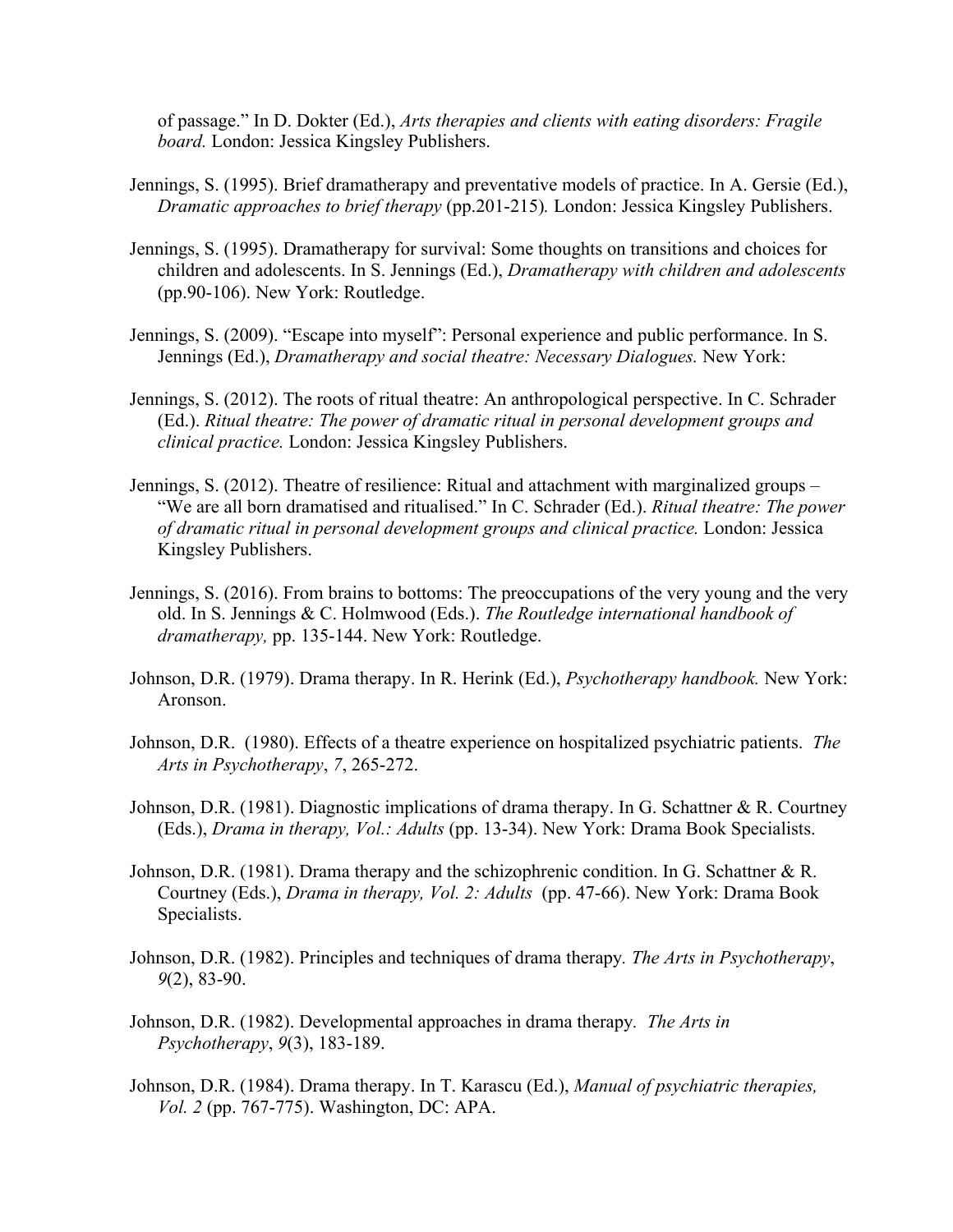Johnson, D.R. (1984). The arts and communitas. *Design, 86*, 36-39.

- Johnson, D.R. (1984). Establishing the creative arts therapies as an independent profession. *The Arts in Psychotherapy*, *11*, 209-212.
- Johnson, D.R. (1984). Representation of the internal work in catatonic schizophrenia. *Psychiatry, 47*, 299-314.
- Johnson, D.R. (1984). The field of drama therapy. *Journal of Mental Imagery*, *8*(1), 105-109.
- Johnson, D.R. (1985) Expressive group psychotherapy with the elderly  $-A$  drama therapy approach. *International Journal of Group Psychotherapy. 35*, 109-127.
- Johnson, D.R. (1985). Envisioning a link among the creative arts therapies. *The Arts in Psychotherapy, 12,* 233-238.
- Johnson, D.R. (1986). The developmental method in drama therapy: Group treatment with the elderly. *The Arts in Psychotherapy*, *13*(1), 17-33.
- Johnson, D.R. (1987). The role of the creative arts therapies in the diagnosis and treatment of psychological trauma*. The Arts in Psychotherapy*, *14*, 7-13.
- Johnson, D.R. (1988). The diagnostic role-playing test. *The Arts in Psychotherapy*, *15*, 23-36.
- Johnson, D.R. (1989). The theatrical dimensions of psychotherapy. In A. Robbins (Ed.), *The psychoaesthetic experience* (pp. 77-92). New York: Human Sciences Press.
- Johnson, D.R. (1990). How the arts are used in therapy. In *Health and Medical Horizons* (pp. 80-91). New York: MacMillan.
- Johnson, D.R. (1991). On being one and many. *The Arts in Psychotherapy, 18,* 1-5.
- Johnson, D.R. (1991). The theory and technique of transformations in drama therapy. *The Arts in Psychotherapy*, *18*(4), 285-300.
- Johnson, D.R. (1991). Taking the next step: Forming the National Creative Arts Therapies Association. *The Arts in Psychotherapy, 18,* 387-394.
- Johnson, D.R. (1992). The dramatherapist "in role." In S. Jennings (Ed.), *Dramatherapy: Theories and practice, Volume 2* (pp. 112-136). New York: Routledge.
- Johnson, D.R. (1993). Marian Chace's influence on drama therapy. In S. Sandel, S. Chaiklin, & A. Lohn (Eds.), *Foundations of dance/movement therapy* (pp. 176-192). Columbia, MD: American Dance Therapy Association.

Johnson, D.R. (1994). Shame dynamics among creative arts therapies. *The Arts in*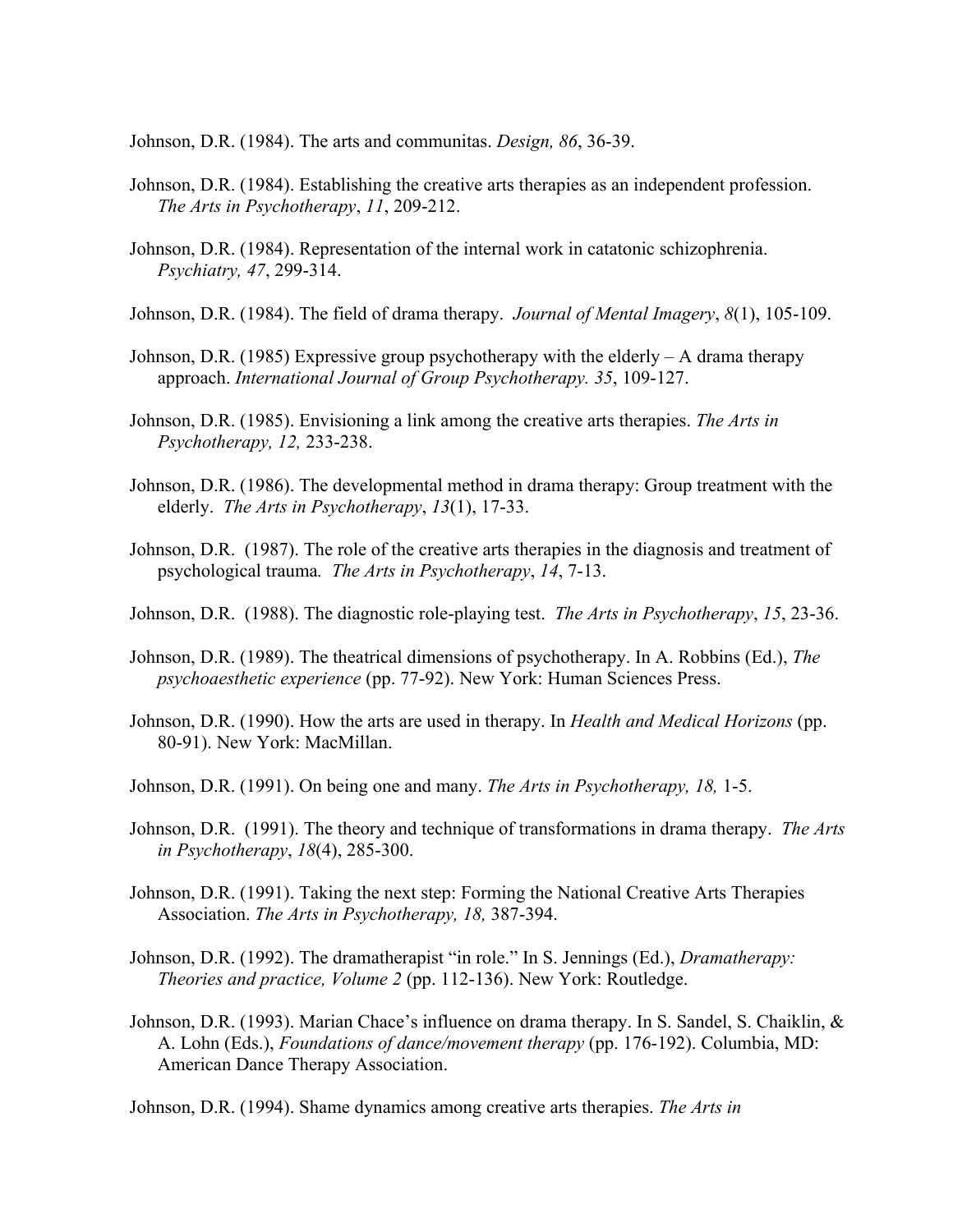*Psychotherapy, 21,* 173-178.

- Johnson, D.R. (1997). An existential model of group therapy for chronic mental conditions. *International Journal of Group Psychotherapy, 47,* 227-250.
- Johnson, D.R. (1998). On the therapeutic action of the creative arts therapies: The psychodynamic model. *The Arts in Psychotherapy, 25*(2), 85-99.
- Johnson, D.R. (2000). Creative therapies. In E.B. Foa, T.M. Keane, & M.J. Friedman (Eds.), *Effective treatments for PTSD: Practice guidelines from the International Society for Traumatic Stress Studies* (pp. 302-314). New York: Guilford.
- Johnson, D.R. (2007). British influences on developmental transformations. *Journal of the British Dramatherapy Association, 29,* 3-10.
- Johnson, D.R. (2010). Performing absence: The limits of testimony in the recovery of the combat veteran. In E. Leveton (Ed.), *Healing collective trauma using sociodrama and drama therapy* (pp.55-80). New York: Springer Publishing Company.
- Johnson, D.R. (2010). Developmental transformations: Towards the body as presence. In D.R. Johnson & R. Emunah (Eds.), *Current approaches in drama therapy, 2nd ed.* (pp. 89-116). Springfield, IL: Charles C. Thomas Publisher.
- Johnson, D.R. (2014). Trauma-centered developmental transformations. In N. Sajnani & D.R. Johnson (Eds.), *Trauma-informed drama therapy: Transforming clinics, classrooms, and communities,* (pp. 68-92). Springfield, IL: Charles C. Thomas Publisher.
- Johnson, D.R., Agresti, A., Nies, K., & Jacob, M. (1990). Building a therapeutic community in a nursing home through specialized groups. *Clinical Gerontologist, 9,* 203-217.
- Johnson, D.R., & Eicher, V. (1990). The use of dramatic activities to facilitate dance therapy with adolescents. *The Arts in Psychotherapy, 17*, 157-164.
- Johnson, D.R., Feldman, S. Lubin, H., & Southwick, S. (1995). The use of ritual and ceremony in the treatment of post-traumatic stress disorder. *Journal of Traumatic Stress, 8,* 283-299.
- Johnson, D.R., & Forrester, A. (2004). Creative arts therapies in the treatment of incest (In Hebrew). In Z. Seligman & Z. Solomon (Eds.), *Critical and clinical perspectives on incest*  (pp.334-348). Tel Aviv: Hakibbutz Hameuchad Ltd.
- Johnson, D.R., Forrester, A., Dintino, C., James, M., & Schnee, G. (1996). Towards a poor drama therapy. *The Arts in Psychotherapy, 23*(4), 293-306.
- Johnson, D.R., & Lubin, H. (1998). Healing ceremonies*. Family Therapy Networker, 22*(5), 38-39, 64-67.
- Johnson, D.R., & Munich, R.L. (1975). Increasing hospital-community contact through a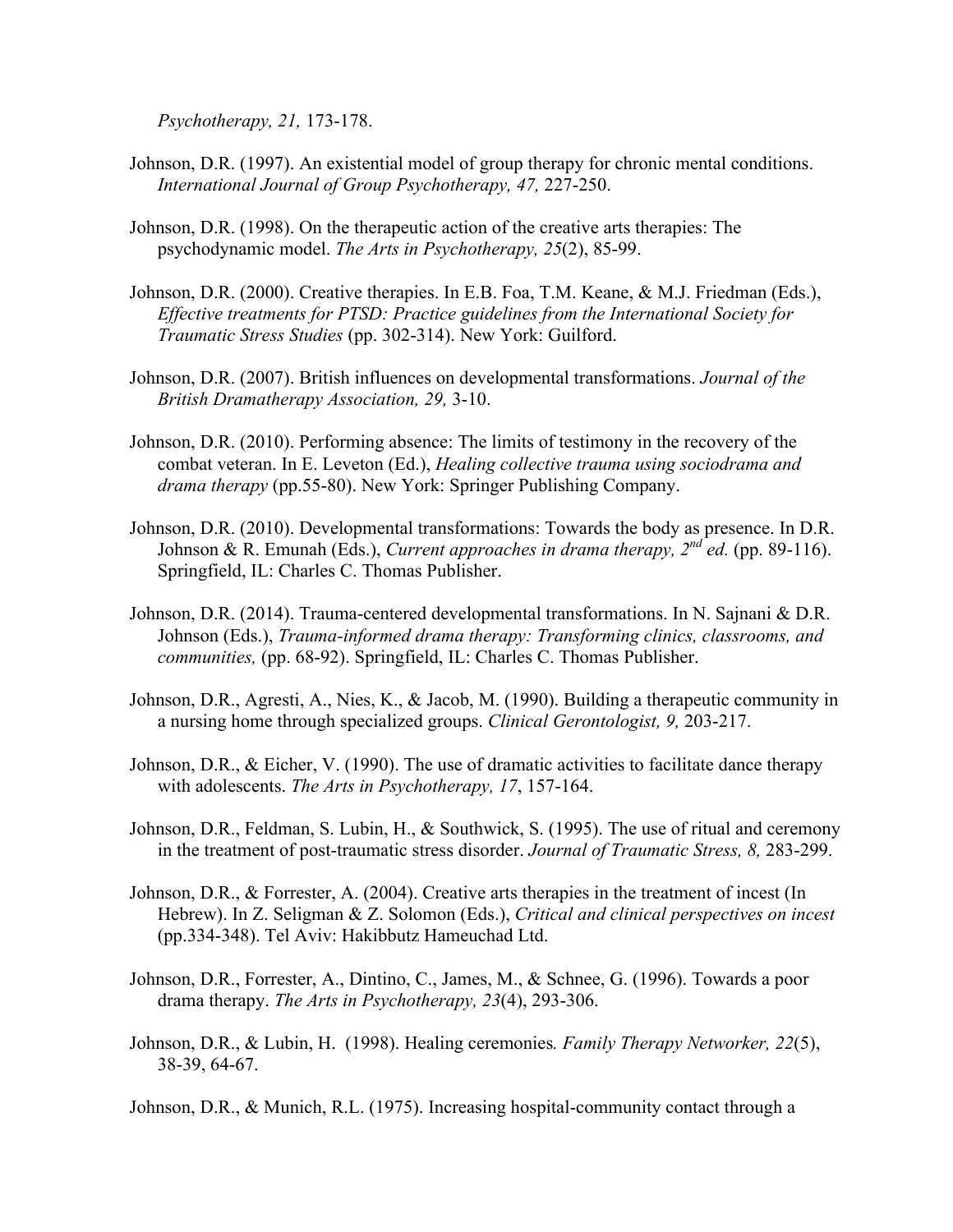theater program in a psychiatric hospital. *Hospital and Community, 26*(7), 435- 438.

- Johnson, D. R., & Quinlan, D. (1980). Fluid and rigid boundaries of paranoid and nonparanoid schizophrenics on a role-playing task. *Journal of Personality Assessment, 44,* 523-531.
- Johnson, D.R., & Quinlan, D. (1985). Representational boundaries in role portrayals among paranoid and nonparanoid schizophrenic patients. *Journal of Abnormal Psychology, 94,*  498-506.
- Johnson, D.R., & Quinlan, D. (1993). Can the mental representations of paranoid schizophrenics be differentiated from those of normals? *Journal of Personality Assessment, 60,* 588-601.
- Johnson, D.R., & Ryan, E. R. (1983). Freedom and discovery within the therapeutic bond. *The Arts in Psychotherapy, 10*, 3-7.
- Johnson, D.R., & Sajnani, N. (2014). The role of drama therapy in trauma treatment. In N. Sajnani & D.R. Johnson (Eds.), *Trauma-informed drama therapy: Transforming clinics, classrooms, and communities,* (pp.5-23). Springfield, IL: Charles C. Thomas Publisher.
- Johnson, D.R., & Sandel, S. (1974). Indications and contraindications for dance therapy and sociodrama in a long-term psychiatric hospital. *American Dance Therapy Association Monograph, 3,* 47-65.
- Johnson, D.R., Smith, A., & James, M. (2003). Developmental transformations in group therapy with the elderly. In C. Schaefer (Ed.), *Play therapy with adults* (pp. 78-106). New York: Wiley & Sons.
- Johnston, J. C., Healy, K. N., & Tracey-Magid, D. (1985). Drama and interpersonal problem solving: A dynamic interplay for adolescent groups*. Child Care Quarterly*, *14*(4), 238- 247.
- Jones, C.B. (1991). Creative dramatics: A way to modify aggressive behavior*. Early Childhood Development and Care*, *73*, 43-52.
- Jones, P. (1995). Time and dramatherapy. In A. Gersie (Ed.), *Dramatic approaches to brief therapy* (pp. 45-55)*.* London: Jessica Kingsley Publishers.
- Jones, P. (2008). The active self: Dramatherapy and philosophy. *The Arts in Psychotherapy, 35*(3), 224-231.
- Jones, P. (2008). Research into the core processes of drama therapy: Vignettes and conversations. *The Arts in Psychotherapy, 35*(4), 271-279.
- Jones, P. (2009). Therapists' understanding of embodiment in dramatherapy: Findings from a research approach using vignettes and aMSN messenger research conversations. *Body, Movement and Dance in Psychotherapy, 4*(2), 95-106.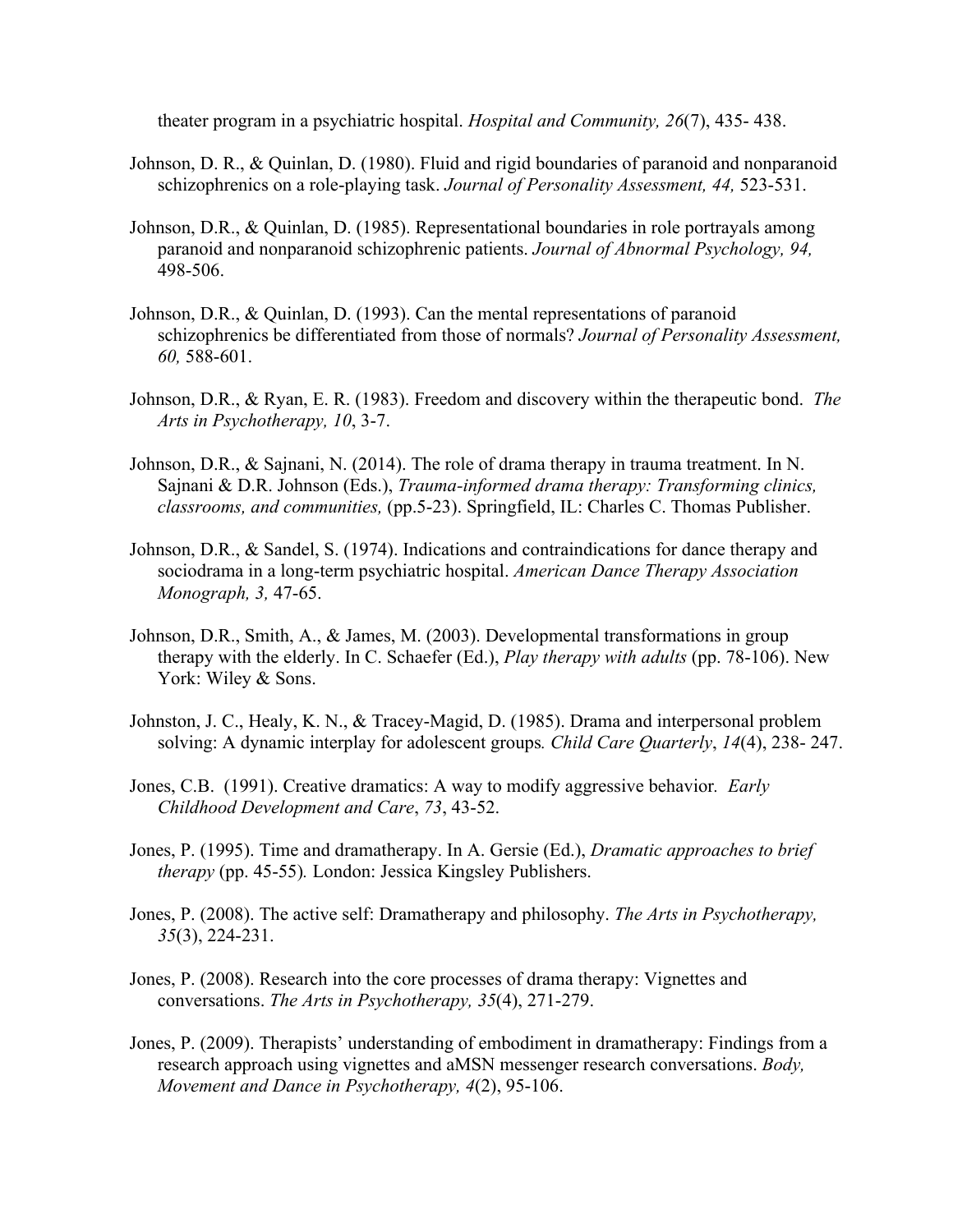- Jones, P. (2010). The nature of practice and practitioner research. In P. Jones (Ed.), *Drama as therapy, Volume 2: Clinical work and research into practice* (pp. 3-20). New York: Routledge.
- Jones, P. (2010). The social and political contexts of dramatherapy. In P. Jones (Ed.), *Drama as therapy, Volume 2: Clinical work and research into practice* (pp. 21-34). New York: Routledge.
- Jones, P. (2012). Childhood today and the implications for dramatherapy in schools. In L. Leigh, I. Gersch, A. Dix, & D. Haythorne (Eds.). *Dramatherapy with children, young people and schools: Enabling creativity, sociability, communication and learning.* New York: Routledge.
- Jones, P. (2013). An analysis of the first articulation of drama therapy: Austin's *Principles of drama-therapy: A handbook for dramatists* (1917). *The Arts in Psychotherapy 40*(3), 352-357.
- Jones, P. (2015). Three challenges for drama therapy research: Keynote NADTA conference, Montreal 2013, Part 1. *Drama Therapy Review, 1*(1), 87-99.
- Jones, P. (2015). Three challenges for drama therapy research: Keynote NADTA conference, Montreal 2013, Part 2. *Drama Therapy Review, 1*(2), 115-126.
- Jones, P. (2016). How do dramatherapists understand client change? The core processes at work. S. Jennings & C. Holmwood (Eds.). *The Routledge international handbook of dramatherapy,* pp.77-91, New York: Routledge.
- Joronen, K., Häkämies, A., & Åstedt‐Kurki, P. (2011). Children's experiences of a drama programme in social and emotional learning. *Scandinavian Journal of Caring Sciences 25* (4 ), 671-678.
- Keats, P.A. (2003). Constructing masks of the self in therapy. *Constructivism in the Human Sciences, 8*(1), 105-124.
- Kedem-Tahar, E., & Kellerman, P.F. (1996). Psychodrama and drama therapy: A comparison. *The Arts in Psychotherapy, 23*(1), 27-36.
- Keeling, J.A., & Rose, J.L. (2006). The adaptation of a cognitive-behavioural treatment programme for special needs sexual offenders. *British Journal of Learning Disabilities, 34*(2), 110-116.
- Kellerman, P. F. (1996). Concretization in psychodrama with somatization disorder. *The Arts in Psychotherapy,* 23 (2), 149-152.
- Kelo Sam, O., Edmondson, L., & Ajwang' R. (2013). Play extract: *Forged in fire.* In M. Balfour (Ed.). *Refugee theatre: Practical encounters.* (pp. 61-76). Springfield, IL: Charles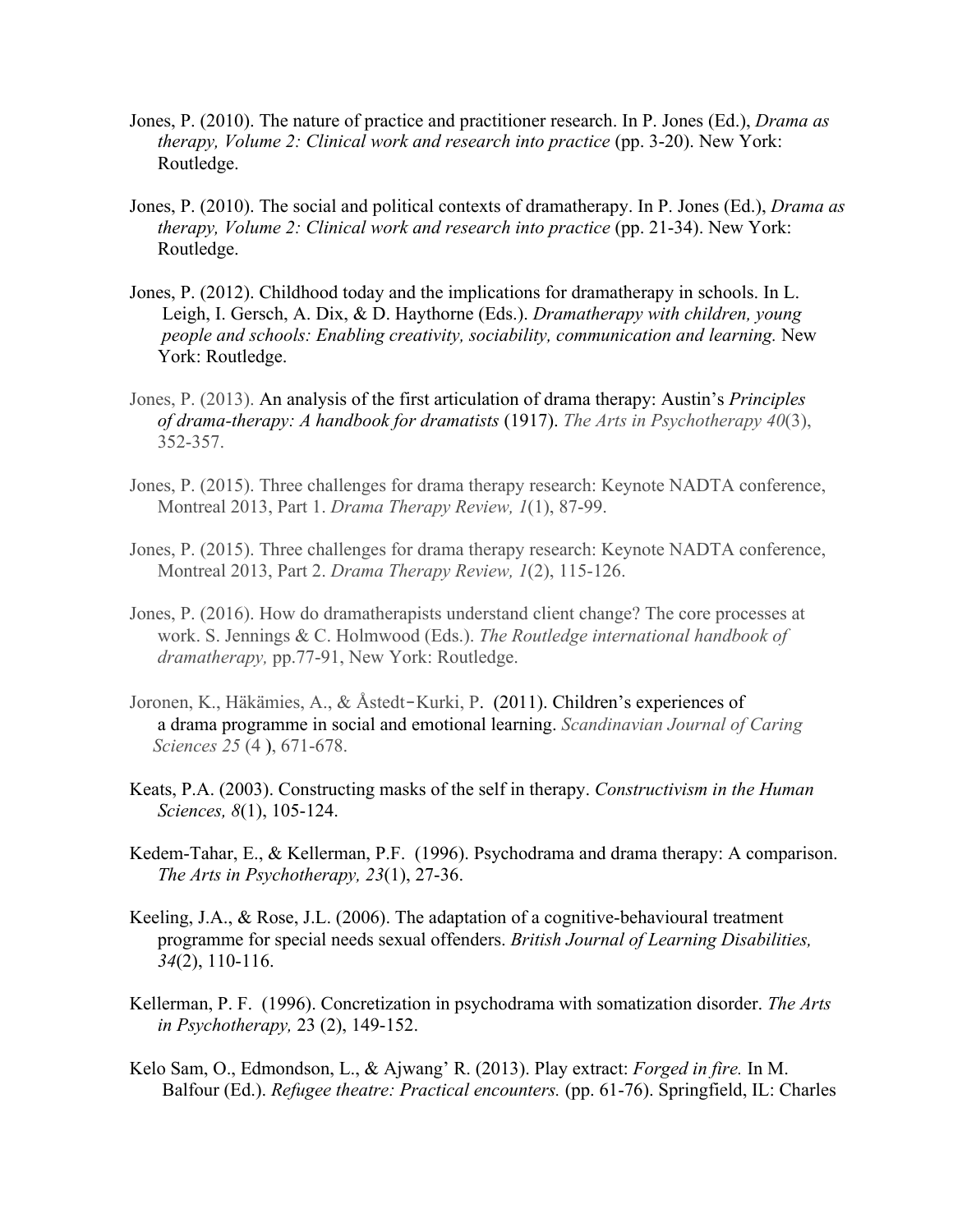C. Thomas Publisher.

- Kerr, C. (2000). Eugene O'Neill: An American playwright's contribution to family therapy. *The Arts in Psychotherapy, 27*(2), 115-122.
- Kersner, M. (1987). Drama with mentally handicapped adults. *College of Speech Therapists Bulletin.* November.
- Kersner, M. (1989). Drama in therapy is more than acting. *Speech Therapy in Practice.* October, 8-9.
- Kidd, J. (2016). The brain as collaborator in dramatherapy practice. In S. Jennings  $&C$ . Holmwood (Eds.). *The Routledge international dramatherapy handbook,* pp.170-179, New York: Routledge.
- Kidder, B. (2002). Healing through action. *Focal Point, 16*(1), 17-18.
- Kindler, R. (1997). Lonely as a cloud: Finding daffodils in the house of terror: Transference and countertransference in drama therapy with a 10 year old boy. In A. Goldberg (Ed.), *Conversations in self psychology: Progress in self psychology.* Mahway, NJ: Analytic Press.
- Kindler, R. (1997). Turning passive into active: Treatment of physically handicapped preschoolers. *Psychoanalysis and Psychotherapy, 14*(2), 323-348.
- Kindler, R. (2005). Creative co-constructions: A psychoanalytic approach to spontaneity and improvisation in the therapy of a twice forsaken child. In C.Haen & A.M. Weber (Eds.). *Clinical applications of drama therapy in child and adolescent treatment* (pp.87-106). New York: Routledge.
- Kiriby, J.P., & Shu, G. (2010). Re-reconciling culture-based conflicts with "culture drama." In E. Leveton (Ed.), *Healing collective trauma using sociodrama and drama therapy* (pp.207- 234). New York: Springer Publishing Company.
- Klees, S. (2016). *A Hero's Journey* in a German psychiatric hospital: A case study on the use of role method individual drama therapy. *Drama Therapy Review, 2*(1), 99-110.
- Kristel, J. (2015). Stories that need to be told: Using Playback Theatre as a way to explore loss and grief and build resilience. In S.L. Brooke & D.A. Miraglia (Eds.). *Using the Creative Arts to Cope with Grief and Loss,* pp. 301-320, Springfield, IL: Charles C. Thomas Publishers.
- Koch, S.C., Ostermann, T., Steinhage, A., Kende, P., & Haller, K. (2015). Breaking barriers: Evaluating an arts-based emotion regulation training in prison. *The Arts in Psychotherapy, 42,* 40-49.

Kogen, J., & Cadenhead, E. (1981). Dramatization in the Gestalt therapy process. In R.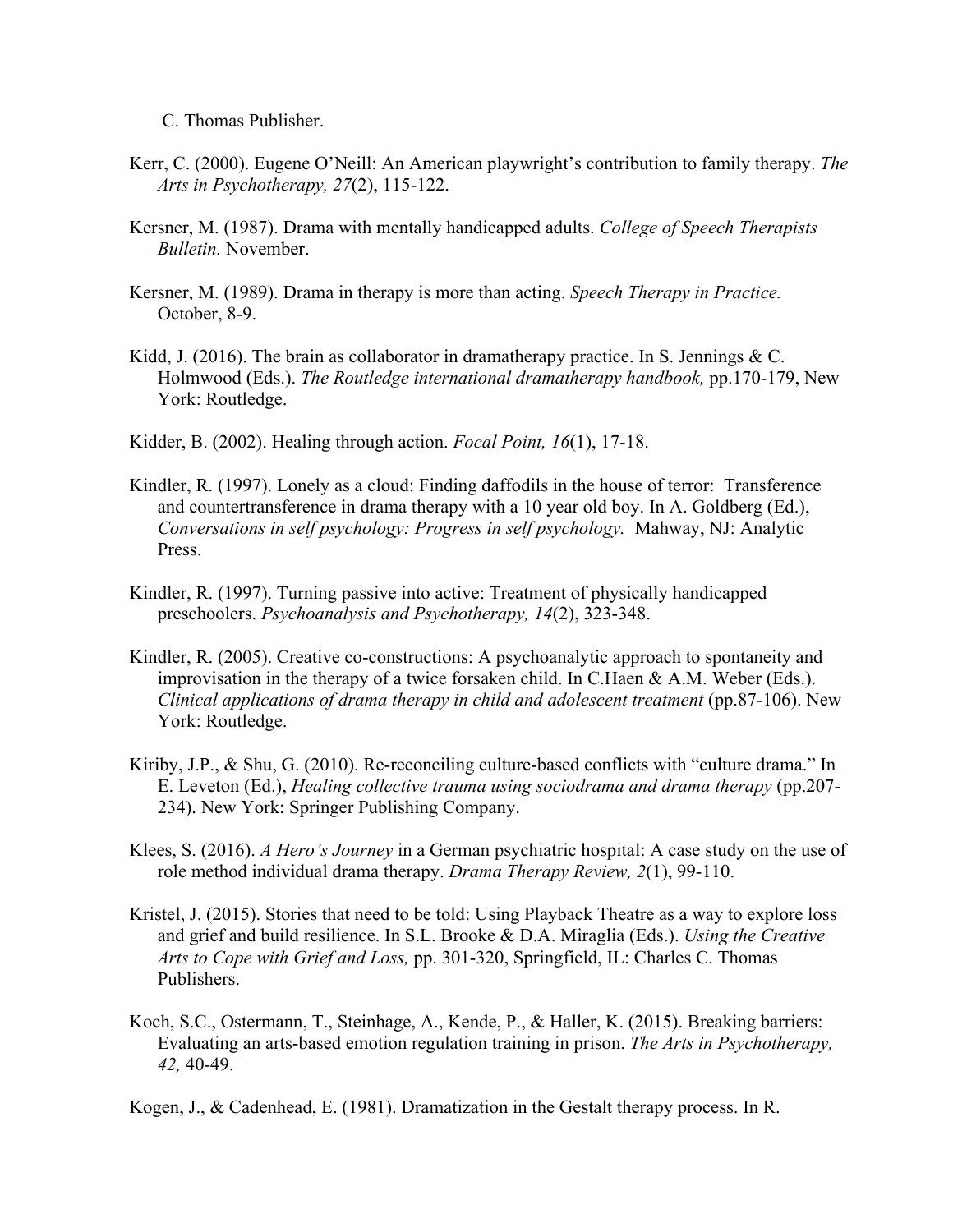Courtney & G. Schattner (Eds.), *Drama in therapy, Volume 2: Adults* (pp. 111-120). New York: Drama Book Specialists.

- Koiv, K., & Kaudni, L. (2015). Impact of integrated arts therapy: An intervention program for young female offenders in correctional institution. *Psychology 6*(1), 1-9.
- Kolko, D.J., Luar, L., & Sturnick, D. (1989). Inpatient social-cognition skills training groups with conduct disordered and attention deficit disordered children. *Journal of Child Psychology and Psychiatry, 3*(5), 737-748.
- Koltai, J. (1981). Movement, drama, and therapy. In R. Courtney & G. Schattner (Eds.), *Drama in therapy, Volume 2: Adults* (pp. 197-212). New York: Drama Book Specialists.
- Kontos, P. C., Miller, K.;,Gilbert, J. E., Mitchell, G. J., Colantonio, A. et al. (2012). Improving client-centered brain injury rehabilitation through research-based theater. *Qualitative Health Research, 22*(12), 1612-1632.
- Kouttab, A. (2007). Mapping the emotional terrain of peace: Palestinians and Israelis search for common ground. *Journal of Humanistic Psychology, 47*(3), 351-360.
- Kruczek, T., & Zagelbaum, A. (2004). Increasing adolescent awareness of at-risk behaviors via psychoeducational drama. *The Arts in Psychotherapy, 31*(1), 1-10.
- Kurahashi, Y. (2013). Theatre as a healing space: Ping Chong's *children of war.* In M. Balfour (Ed.). *Refugee theatre: Practical encounters.* (pp. 247-260). Springfield, IL: Charles C. Thomas Publisher.
- Kyriacou, D. (2016). Spagyric dramatherapy: A transcendental perspective. In S. Jennings & C. Holmwood (Eds.). *The Routledge international handbook of dramatherapy,* pp. 285-293, New York.
- Lacey, J., Michaelson, R., & Laar, C. (2007). A Safe Distance: An intermodal approach to creating a country retreat for city girls who have been abused. In V.A. Camelleri (Ed.). *Healing the inner city child: Creative arts therapies with at-risk youth.* London: Jessica Kingsley Publishers.
- Laffoon, D., Diamond, S. Bryan, V., & Kenny, F. (2003). When the bough breaks: The STOP-GAP method in foster care. In D. Betts (Ed.), *Creative arts therapies approaches in adoption and foster care* (pp*.* 152-167). Springfield, IL: Charles C. Thomas, Publisher.
- Laffoon, D., & Kenny, F. (2010). The Stop-Gap approach to drama therapy. In D.R. Johnson & R. Emunah (Eds.), *Current approaches in drama therapy, 2nd ed.* (pp. 308-329). Springfield, IL: Charles C. Thomas Publisher.
- Lahad, M. (1992). Storymaking in assessment methods for coping with stress. In S. Jennings (Ed.), *Dramatherapy: Theories and Practice, Volume 2.* New York: Routledge.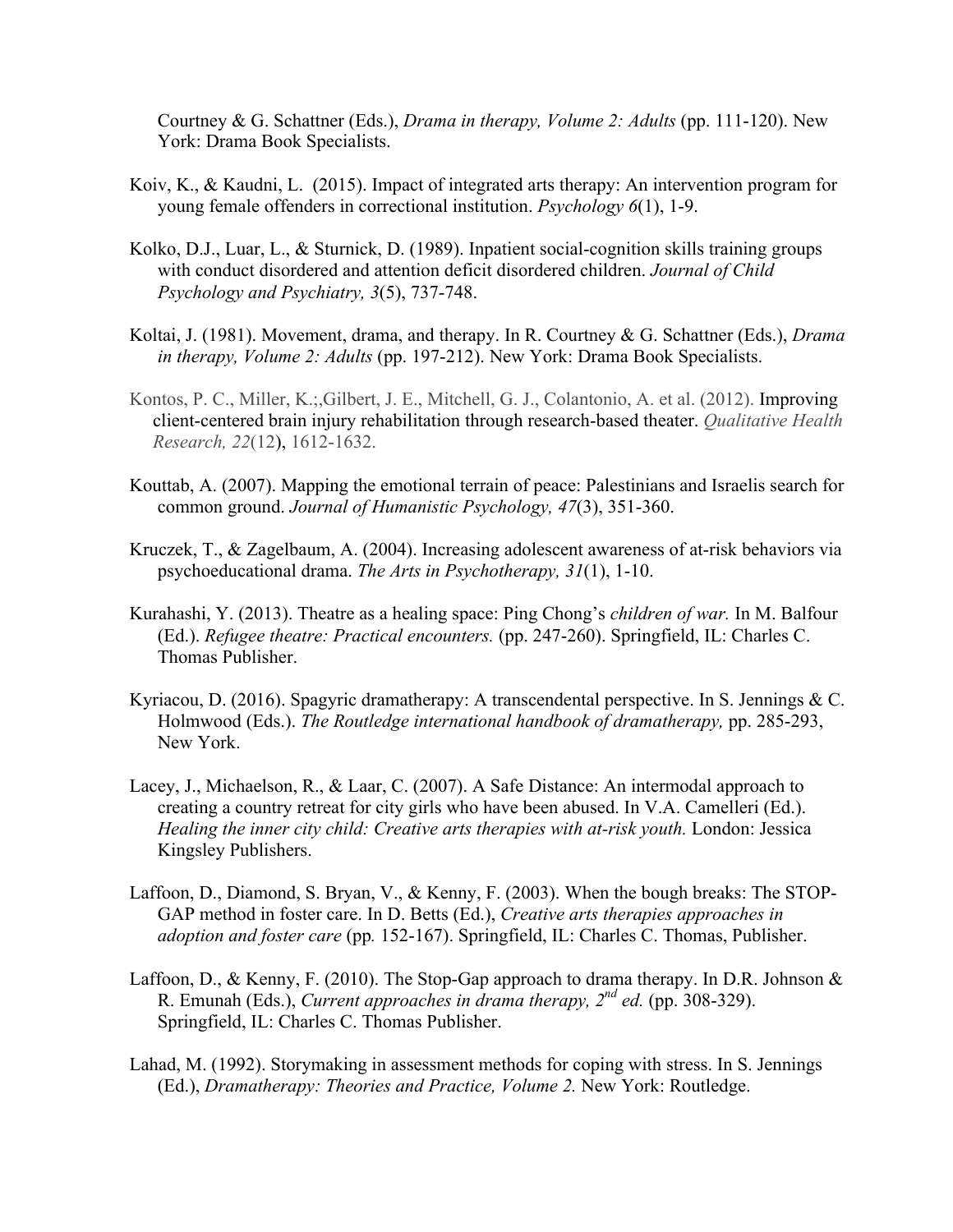- Lahad, M. (1995). Masking the gas mask: Brief intervention using metaphor, imagery, movement and enactment. In A. Gersie (Ed.), *Dramatic approaches to brief therapy* (pp.146-160)*.* London: Jessica Kingsley Publishers.
- Lahad, M. (1999). The use of drama therapy with crisis intervention groups following mass evacuation. *The Arts in Psychotherapy, 26*(1), 27-34.
- Lahad, M., Farhi, M., Leykin, D., & Kaplansky, N. (2010). Preliminary study of a new integrative approach in treating post traumatic stress disorder. *The Arts in Psychotherapy, 37*(5), 391-399.
- Landers, F. (2002). Dismantling violent forms of masculinity through developmental transformations. *The Arts in Psychotherapy. 29*(1), 19-29.
- Landers, F., (2012). Urban play: Imaginatively responsible behavior as an alternative to neoliberalism. *The Arts in Psychotherapy, 39*(3) 201-205.
- Landis, H. (2014). Drama therapy with newly-arrived refugee women. In N. Sajnani & D.R. Johnson (Eds.), *Trauma-informed drama therapy: Transforming clinics, classrooms, and communities,* (pp. 287- 305). Springfield, IL: Charles C. Thomas Publisher.
- Landy, R.J. (1983). The use of distancing in drama therapy. *The Arts in Psychotherapy, 10*(3), 175-185.
- Landy, R.J. (1984). Puppets, dolls, objects, masks, and make-up. *Journal of Mental Imagery, 8*(1), 79-89.
- Landy, R.J. (1985). The image of the mask: Implications for theatre and therapy*. Journal of Mental Imagery*, *9*(4), 43-56.
- Landy, R.J. (1990). The concept of role in drama therapy*. The Arts in Psychotherapy*, *17*(3), 223-230.
- Landy, R.J. (1991). The dramatic basis of role theory. *The Arts in Psychotherapy, 18*(1), 29- 41.
- Landy, R.J. (1991). A taxonomy of roles: A blueprint for the possibilities of being. *The Arts in Psychotherapy, 18*(5), 419-431.
- Landy, R.J. (1992). The case of Hansel and Gretel. *The Arts in Psychotherapy, 19*(4), 231-241.
- Landy, R.J. (1992). One-on-one: The role of the dramatherapist with individuals. In S. Jennings (Ed.), *Dramatherapy: Theories and Practice, Volume 2.* New York: Routledge.
- Landy, R.J. (1993). The child, the dreamer, the artist and the fool: In search of understanding the meaning of expressive therapy*. The Arts in Psychotherapy, 20*(5), 359-370.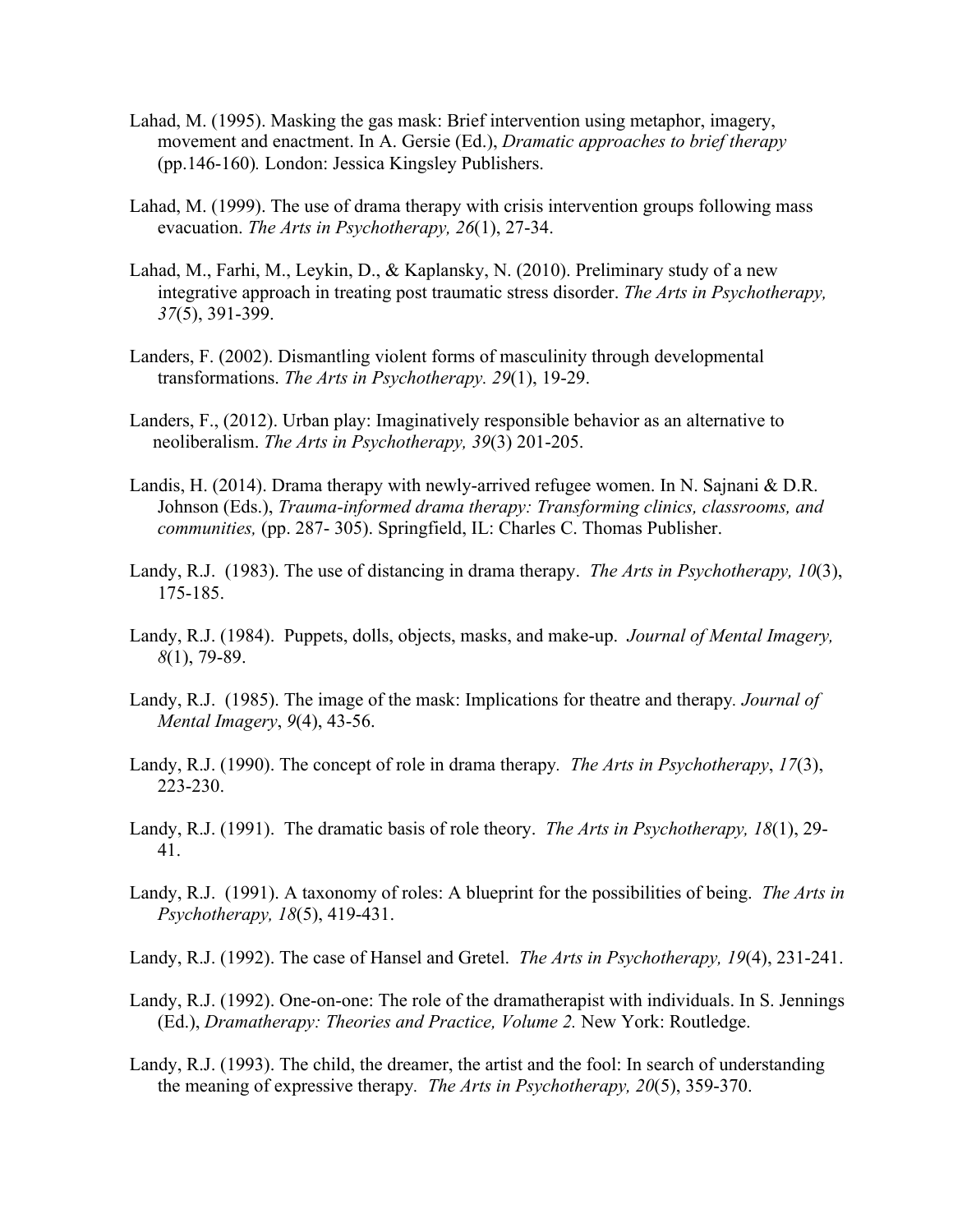- Landy, R.J. (1994). Three scenarios for the future of drama therapy*. The Arts in Psychotherapy, 21*(3), 179-184.
- Landy, R.J. (1995). Isolation and collaboration in the creative arts therapies: The implications of crossing borders. *The Arts in Psychotherapy*, *22*(2), 83-86.
- Landy, R.J. (1995). The dramatic world view: Reflections on the roles taken and played by young children. In S. Jennings (Ed.), *Dramatherapy with children and adolescents* (pp.7- 27). New York: Routledge.
- Landy, R.J. (1995). A short-term model of dramatherapy through the role method. In A. Gersie (Ed.), *Dramatic approaches to brief therapy* (pp.56-69)*.* London: Jessica Kingsley Publishers.
- Landy, R.J. (1996). Drama therapy and distancing: Reflections on theory and clinical application. *The Arts in Psychotherapy, 23*, 367-373.
- Landy, R.J. (1997). Drama therapy the state of the art. *The Arts in Psychotherapy*, *24*(1), 5- 15.
- Landy, R.J. (1997). Drama therapy in Taiwan. *The Arts in Psychotherapy, 24*(2), 159-172.
- Landy, R.J. (2002). Shifting through the images  $-A$  drama therapist's response to the terrorist attacks of September 11, 2001. *The Arts in Psychotherapy, 29*(3), 135-142.
- Landy, R.J. (2003). Drama therapy with adults. In C.E. Schaefer (Ed.). *Play therapy with adults*  (pp. 15-33). New York: Wiley.
- Landy, R.J. (2006). The future of drama therapy. *The Arts in Psychotherapy, 33*(2), 135- 142.
- Landy, R.J. (2007). Drama therapy: Past, present, and future. *Whole person healthcare: Vol. 3: The arts and health* (pp. 143-164). CT: Praeger.
- Landy, R.J. (2010). Role theory and the role method of drama therapy. In D.R. Johnson & R. Emunah (Eds.), *Current approaches in drama therapy, 2<sup>nd</sup> ed.* (pp. 65-88). Springfield, IL: Charles C. Thomas Publisher.
- Landy, R.J., & Hadari, A. (2007). Stories of destruction and renewal: A drama therapy experience. *Journal of Humanistic Psychology, 47*(3), 413-421.
- Langley, D. (1995). Brief dramatherapy in a changing health service. In A. Gersie (Ed.), *Dramatic approaches to brief therapy* (pp.70-86)*.* London: Jessica Kingsley Publishers.
- Langley, D. (1998). The relationship between psychodrama and drama therapy. In M. Karp et al. (Eds.), *The handbook of psychodrama* (pp. 263-274), New York: Routledge.

Lawrence, S. (1981). Journal: Drama therapy with severely disturbed adults. In R. Courtney &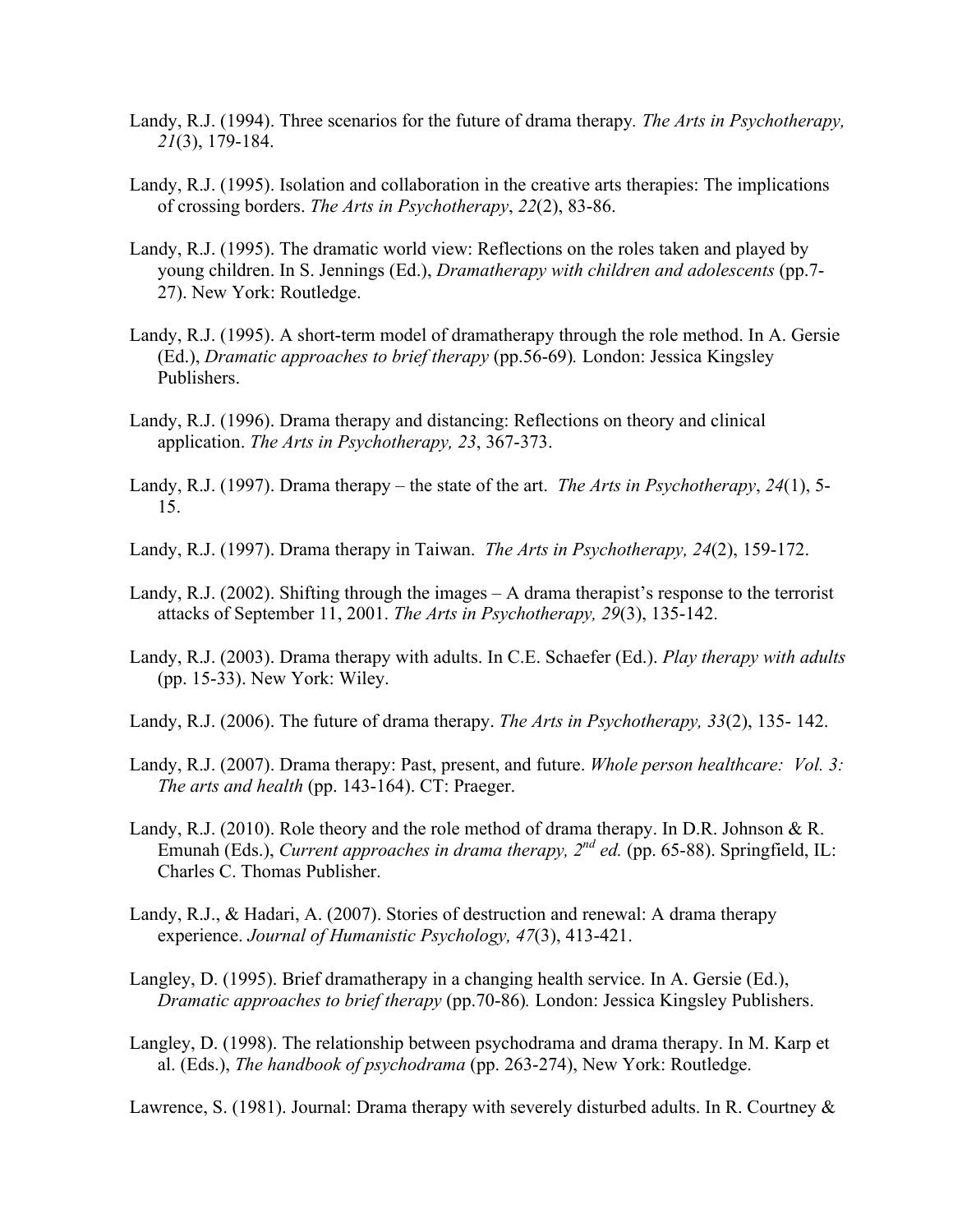G. Schattner (Eds.), *Drama in therapy, Volume 2: Adults* (pp. 85-100). New York: Drama Book Specialists.

- LeBlanc, K, Curtis, A.M., & Linville, S. (2004). Coping with grief and loss: Helping children heal within the classroom community. *Montessori Reporter, 28*(3), 14- 17.
- Lee Soon, R.K.M. (2016). Nohona i Waena i nā Mo'olelo/living between the stories: Contextualizing drama therapy within an indigenous Hawaiian epistemology. *Drama Therapy Review, 2*(2), 257-271.
- Leeder, A., & Raybin, J. (2007). Women's empowerment through drama. In A. Blatner & D.J. Wiener (Eds.), *Interactive and improvisational drama: Varieties of applied theatre and performance* (pp. 240-249). New York: iUniverse, Inc.
- Leeder, A., & Wimmer, C. (2007). Voices of pride: Drama therapy with incarcerated women. *Women and Therapy. 29*(3-4), 195-213.
- Leedy, J., & Reiter, S. (1981). Poetry in drama therapy. In R. Courtney & G. Schattner (Eds.), *Drama in therapy, Volume 2: Adults* (pp.221-242). New York: Drama Book Specialists.
- Leigh, L. (2012). Holding the family in the heart of school. In L. Leigh, I. Gersch, A. Dix, & D. Haythorne (Eds.). *Dramatherapy with children, young people and schools: Enabling creativity, sociability, communication and learning.* New York: Routledge.
- Leigh, L., Dix, A., Dokter, D., & Haythorne, D. (2012). The role and relevance of dramatherapy in schools today. In L. Leigh, I. Gersch, A. Dix, & D. Haythorne (Eds.). *Dramatherapy with children, young people and schools: Enabling creativity, sociability, communication and learning.* New York: Routledge.
- Leveton, A. Leveton, E., & Newman, M. (2010). Teaching family dynamics using sociodrama and psychodrama at Sichuan University, Chengdu, China. In E. Leveton (Ed.), *Healing collective trauma using sociodrama and drama therapy* (pp.235-256). New York: Springer Publishing Company.
- Leveton, E. (1991). The use of doubling to counter resistance in family and individual treatment*. The Arts in Psychotherapy*, *18*, 241-249.
- Leveton, E. (1995). Is it therapy or what? Boundary issues in the context of a single session therapy. In A. Gersie (Ed.), *Dramatic approaches to brief therapy* (pp. 146-160)*.* London: Jessica Kingsley Publishers.
- Leveton, E., & Volkas, A. (2010). Healing the wounds of history: Germans and Jews facing the legacy of the Holocaust. In E. Leveton (Ed.), *Healing collective trauma using sociodrama and drama therapy* (pp.127-146). New York: Springer Publishing Company.

Lewis-Bernstein, P., Rubin, J., & Irwin, E. (1975). Play, parenting, and the arts*.* In Lewis-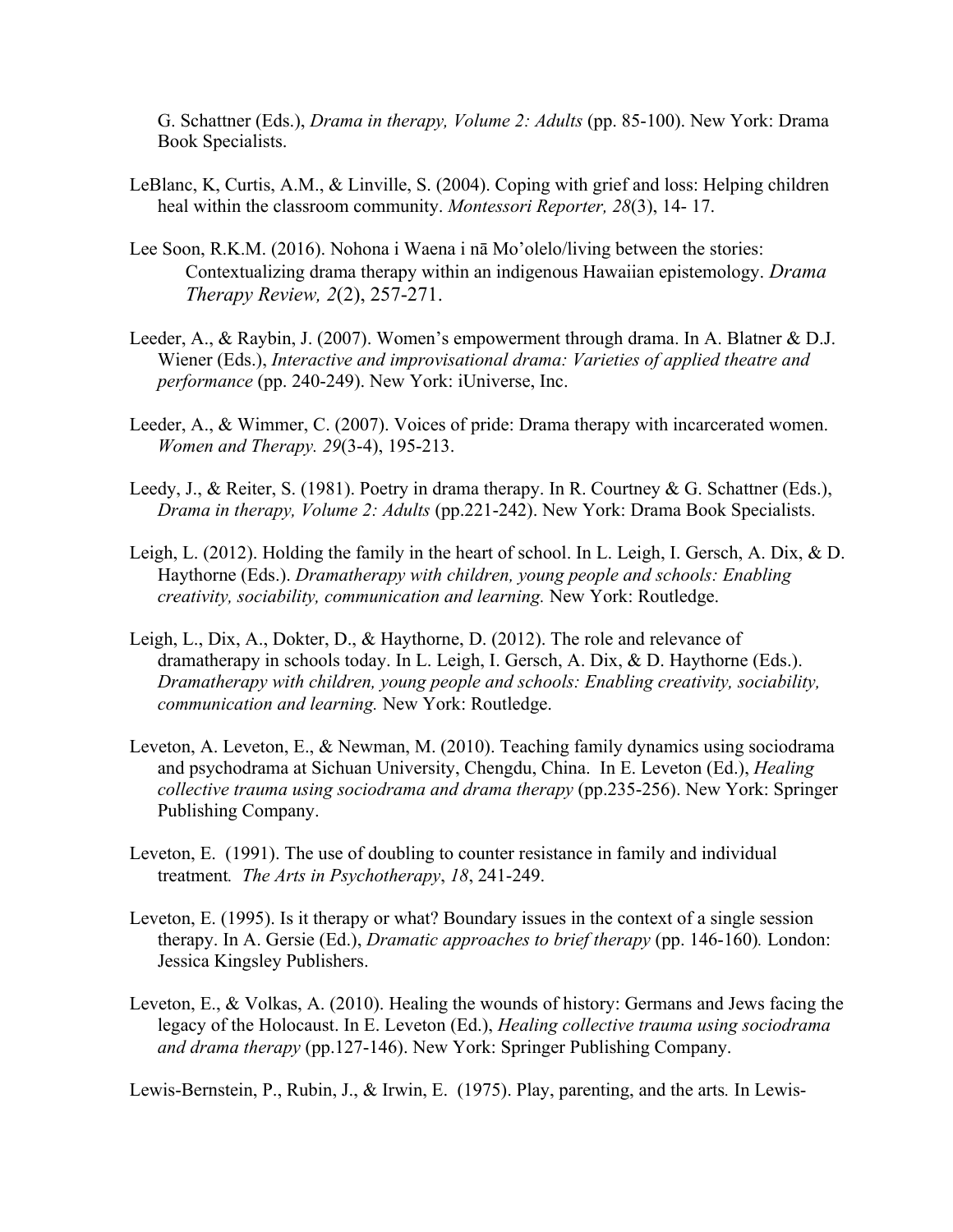Bernstein, P. (Ed.), *Therapeutic Process Movement as Integration*, Columbia, MD: ADTA.

- Lewis-Bernstein, P. (1980). The union of the Gestalt concept of experiment and Jungian active imagination within a woman's mythic quest*. The Gestalt Journal, 3*(2), 36-46.
- Lewis, P. (1987). The expressive therapies in the choreography of object relations*. The Arts in Psychotherapy, 14*(4), 321-332.
- Lewis, P. (1988). The transformative process within the imaginal realm. *The Arts in Psychotherapy, 15*(3), 309-316.
- Lewis, P. (1991). Creative transformation: The alchemy of healing, individuation and spiritual consciousness*. Shadow and Light: Moving Toward Wholeness.* Columbia, MD: ADTA.
- Lewis, P. (1992). The creative arts in transference-countertransference relationships. *The Arts in Psychotherapy, 19*(5), 317-324.
- Lewis, P. (1996). Authentic sound, movement, and drama: An interactional approach*.* In M. Robbins. (Ed.), *Body Oriented Psychotherapy,* Somerville, MA: Inter. Scientific Community for Psycho-Corporal Therapies.
- Lewis, P. (1997). Multiculturalism and globalism in the arts in psychotherapy. *The Arts in Psychotherapy, 24*(2), 123-128.
- Lewis, P. (1997). Appreciating diversity, commonality, and the transcendent*. The Arts in Psychotherapy*, *24*(3), 225-226.
- Lewis, P. (1997) Transpersonal arts psychotherapy: Toward an ecumenical worldview*. The Arts in Psychotherapy, 24*(3), 243-254.
- Lewis, P. (1999) The embodied feminine: Dance and drama therapy in women's holistic health*.* In E. Olshansky (Ed.), *Woman's Holistic Health*, Gaithersburg, MD: Aspen Publisher.
- Lewis, P. (2010). The developmental themes approach in drama therapy. In D.R. Johnson & R. Emunah (Eds.), *Current approaches in drama therapy*,  $2^{nd}$  *ed.* (pp. 252-283). Springfield, IL: Charles C. Thomas Publisher.
- Lewis Bernstein, P., Rubin, J., & Irwin, E. (1975). Play, parenting, and the arts. *Therapeutic process movement as integration.* Penny Lewis Bernstein (Ed.). Columbia: ADTA.
- Lewis, S. (1974). Creative drama in the treatment of emotionally disturbed children from six years of age to pre-adolescence. *Australian Occupational Therapy Journal*, *21*(1), 8- 22.
- Linden, S. (1997). Festival of light: A high school healing arts event celebrating the ethnic diversity of the high school community. *The Arts in Psychotherapy, 24*(3).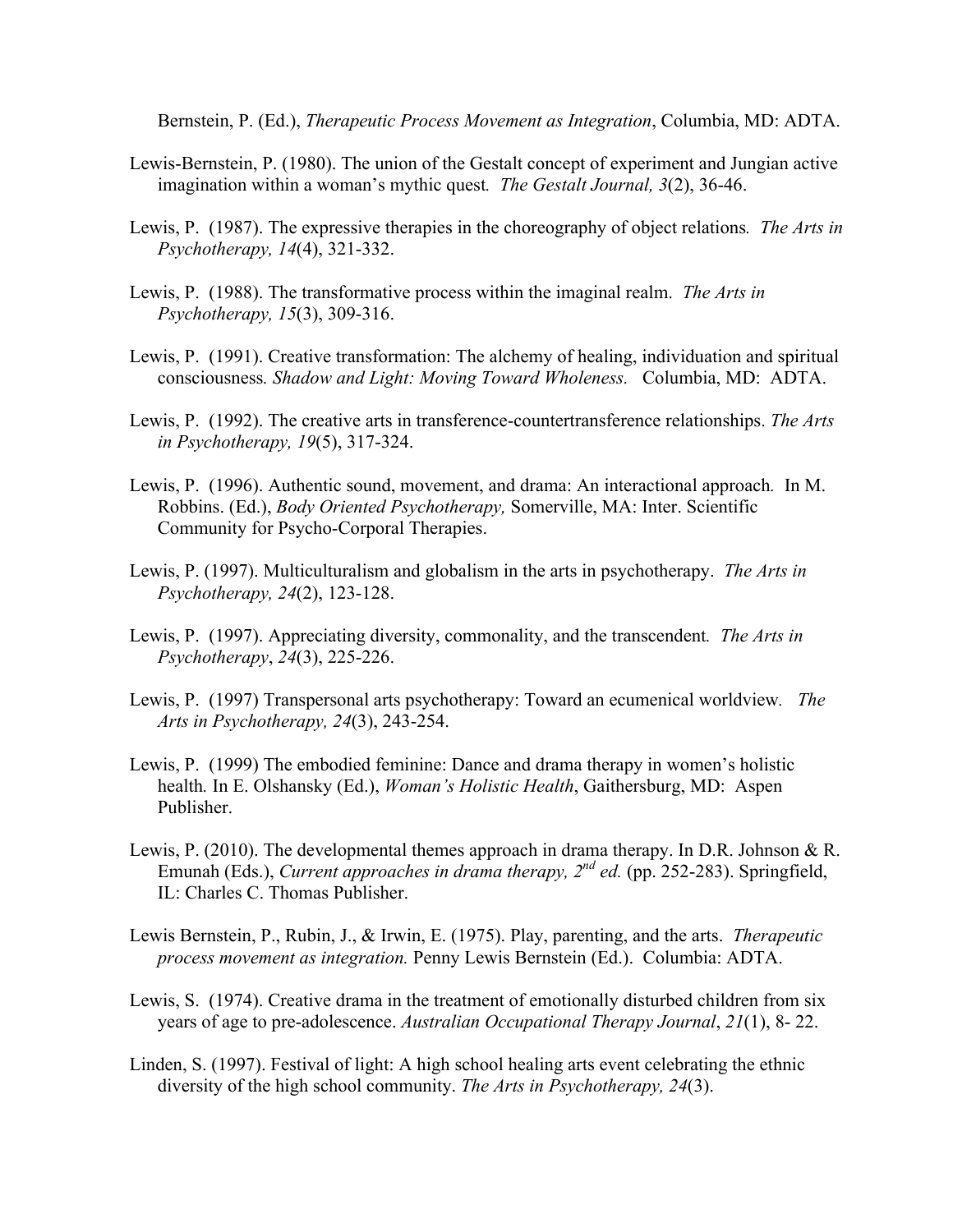- Linden, S. (1997). *Aiko*: Drama therapy in the recovery process of a Japanese/Korean-American woman*. The Arts in Psychotherapy, 24*(2), 193-203.
- Linden, S. (2010). Omega transpersonal approach to drama therapy. In D.R. Johnson & R. Emunah (Eds.), *Current approaches in drama therapy, 2nd ed.* (pp. 205-234). Springfield, IL: Charles C. Thomas Publisher.
- Linden, S.B. (2012). *Eartheart* and *Motherland*: Transformation theatre experiments in peace making. In C. Schrader (Ed.). *Ritual theatre: The power of dramatic ritual in personal development groups and clinical practice.* London: Jessica Kingsley Publishers.
- Linden, S.B., (2012). The cosmic celebration: Ritual theatre as spiritual awakening. In C. Schrader (Ed.). *Ritual theatre: The power of dramatic ritual in personal development groups and clinical practice.* London: Jessica Kingsley Publishers.
- Linden, S.B. (2015). Teaching art and human development to women's studies students in Israel through a Transpersonal approach to drama therapy, psychodrama and other creative arts. In S.L. Brooke & C.E. Myers (Eds.). *Therapists creating a cultural tapestry: Using the creative arts to cross cultures,* pp. 238-259, Springfield, IL: Charles C. Thomas Publisher.
- Lindkvist, M.R. (1981). Movement and drama with autistic children. In R. Courtney  $\& G$ . Schattner (Eds.), *Drama in therapy, Volume 1: Children* (pp. 95-110). New York: Drama Book Specialists.
- Lippe, W. A. (1992). Stanislavski's affective memory as a therapeutic tool. *Journal of Group Psychotherapy, Psychodrama, and Sociometry*, *45*(3), 102-111.
- Long, J., & Soble, L. (1999). Report: An arts-based violence prevention project for sixth grade students. *The Arts in Psychotherapy, 26*(5), 329-344.
- Long, J., & Soble, L. (2007). Art and drama therapy in three settings. In V.A. Camilleri (Ed.), *Healing the inner city child: Creative arts therapies with at-risk youth.* London: Jessica Kingsley Publishers.
- Long, K., & Weber, A.M. (2005). Through the eyes of the therapists and children: Drama therapy during and after September 11<sup>th</sup>. In C.Haen & A.M. Weber (Eds.), *Clinical applications of drama therapy in child and adolescent treatment* (pp. 261-280). New York: Routledge.
- Lothane, H. Z., (2011). Dramatology vs. narratology: A new synthesis for psychiatry, psychoanalysis, and interpersonal drama therapy (IDT). *Archives of Psychiatry and Psychotherapy 13*(4), 29-43.
- Loue, S. (2013). Engendering self through monologue and performance: Helping your clients explore identity and sexuality. In *Expressive therapies for sexual issues: A social work perspective*, S. Loue (Ed.), 39-53. New York, NY, US: Springer.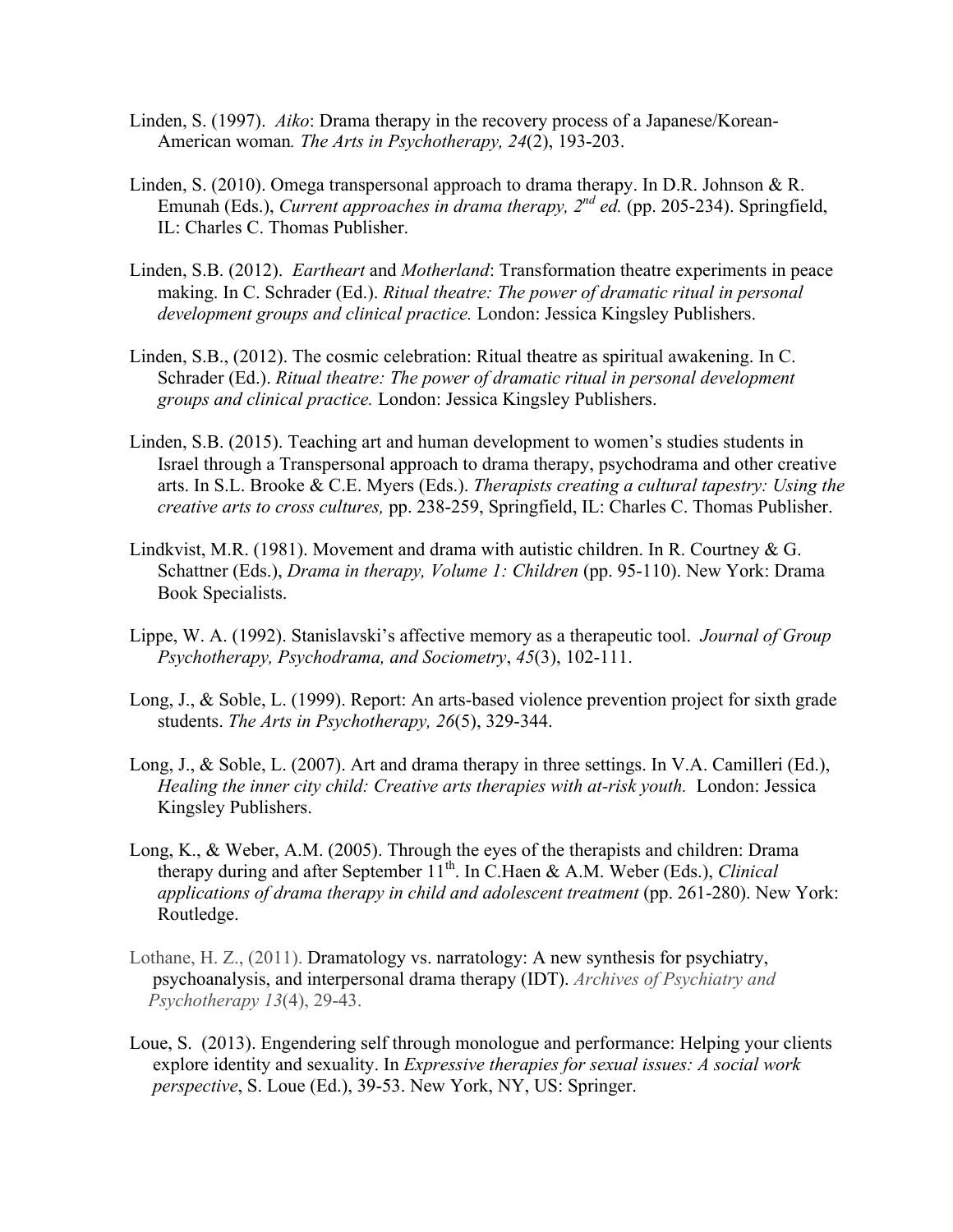- Lowenstein, L.F. (1982). The treatment of extreme shyness in maladjusted children by implosive, counseling and conditioning approaches. *Acta Psychaitria Scandanavia, 66*, 173- 189.
- Lurie, H.J. (1981). The actress as a mental health teacher. In R. Courtney & G. Schattner (Eds.), *Drama in therapy, Volume 2: Adults* (pp. 263-276). New York: Drama Book Specialists.
- Lusebrink, V.B. (1991). A systems oriented approach to the expressive therapies The expressive therapies continuum. *The Arts in Psychotherapy, 18*(5), 295-402.
- Lyketsos, G.G. (1980). The ancient Greek tragedy as a means of psychotherapy for mental patients. *Psychotherapy and Psychosomatics 34*(4), 241-247.
- Magill, T., & Marquis-Muradaz, J. (2009). The making of *Mickey B*, a modern adaptation of *Macbeth,* filmed in a maximum security prison in Northern Ireland. In S. Jennings (Ed.), *Dramatherapy and social theatre: Necessary Dialogues.* New York: Routledge.
- MacKay, B.(1987). Uncovering buried roles through face painting and storytelling*. The Arts in Psychotherapy*, *14*(3), 201-208.
- MacKay, B. (1989). Drama therapy with female victims of assault. *The Arts in Psychotherapy, 16*(4), 293-300.
- MacKay, B. (1995). Brief dramatherapy and the collective creation. In A. Gersie (Ed.), *Dramatic approaches to brief therapy* (pp.161-176)*.* London: Jessica Kingsley Publishers.
- MacKay, B., Gold, M., & Gold, E. (1987). A pilot study in drama therapy with adolescent girls who have been sexually abused*. The Arts in Psychotherapy, 14*(1), 77-84.
- Makanya, S. (2014). The missing links: A South African perspective on the theories of health in drama therapy. *The Arts in Psychotherapy 41*(3), 302-306.
- Marcow-Speiser, V. (1997). Ritual in expressive therapy. In A. Robbins (Ed.), *Therapeutic presence: Bridging expression and form.* London: Jessica Kingsley Publisher.
- Marcus, I.M. (1981). Drama therapy in costume. In R. Courtney & G. Schattner (Eds.), *Drama in therapy, Volume 1: Children* (pp. 251-266). New York: Drama Book Specialists.
- Marner, T. (1995). The role a role-play may play: Dramatherapy and the externalization of the problem. In S. Jennings (Ed.), *Dramatherapy with children and adolescents* (pp.28-39). New York: Routledge.
- Martin, S. (1981). Developmental drama for brain-damaged children. In R. Courtney & G. Schattner (Eds.), *Drama in therapy, Volume 1: Children* (pp. 151-162). New York: Drama Book Specialists.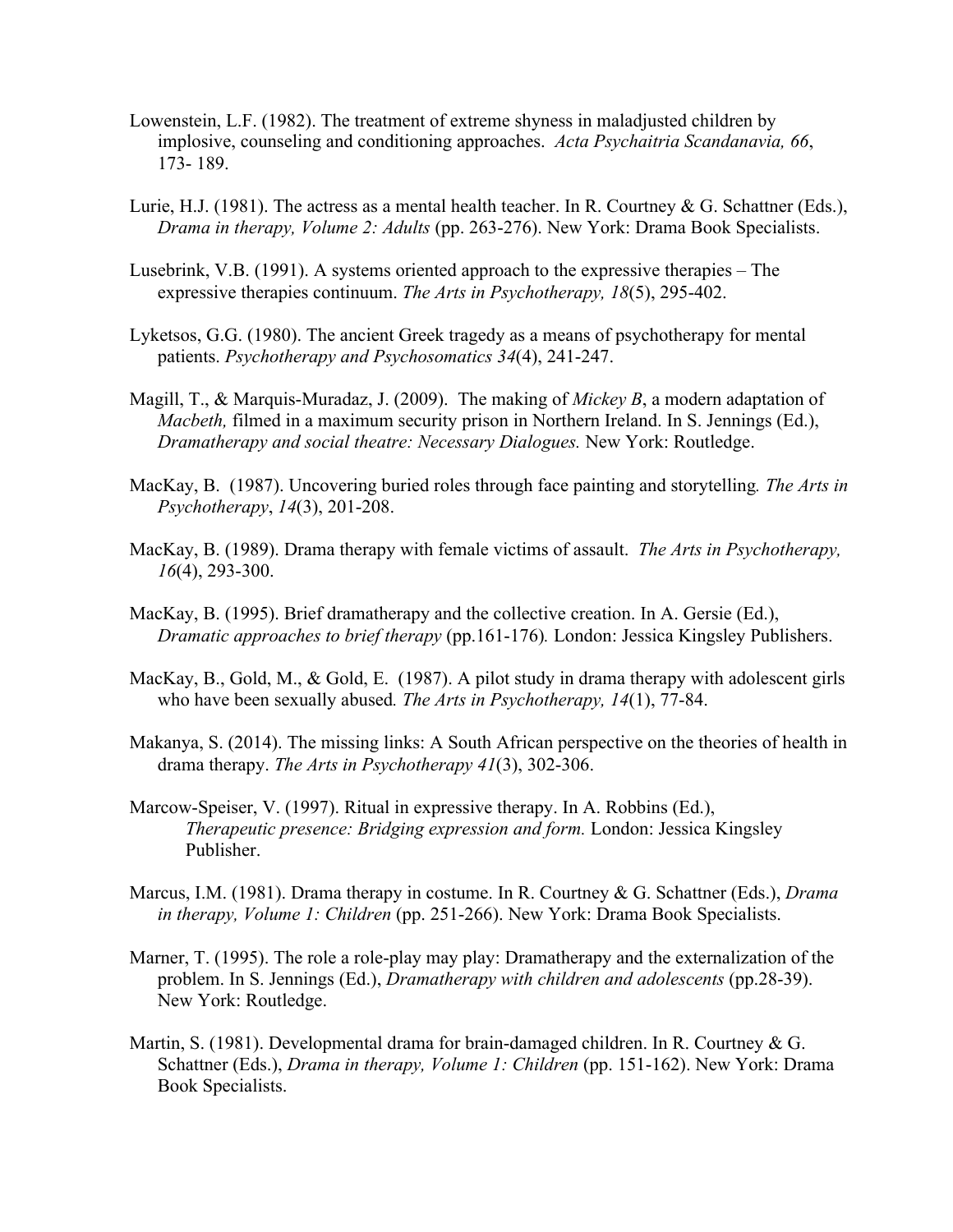- Maykanya, S. (2014). The missing links: A South African perspective on the theories of health in drama therapy, *The Arts in Psychotherapy, 41*(3), 302-306.
- Mayor, C. (2015). Performativity, role reversal and disruptions in Joshua Oppenheimer's *The Act of Killing. Drama Therapy Review, 2*(1), 123-135.
- Mayor, C. & Dotto, S. (2014). De-railing history: Trauma stories off the track. In N. Sajnani & D.R. Johnson (Eds.), *Trauma-informed drama therapy: Transforming clinics, classrooms, and communities,* (pp. 306-328). Springfield, IL: Charles C. Thomas Publisher.
- Mazaris, J. (2016). Yogadrama "As if I were a mountain." In S. Jennings & C. Holmwood (Eds.). *The Routledge international handbook of dramatherapy,* pp. 317-324, New York: Routledge.
- Mazor, J.L. (1966). Producing plays in psychiatric settings. *Bulletin of Art Therapy, 5*(4), 135- 148.
- Mazor, R. (1978). Drama as experience. *Language Arts,* 328-333.
- Mazor, R. (1982). Drama therapy for the elderly in a day care center*. Hospital and Community Psychiatry, 33*(7), 577-579.
- McCabe, D. (2008). Drama therapy as treatment for survivors of domestic abuse. In S.L. Brooke (Ed.), *Creative art therapies and domestic violence issues.* Springfield, IL: Charles C. Thomas Publisher.
- McClure, B.A., Miller, G. A., Russo, & Thomas J. (1992). Conflict within a children's group: Suggestions for facilitating its expression and resolution strategies. *School Counselor*, *39*(4), 268-272.
- McFarlane, P. (2016). Drowning... but waving: Children today. In S. Jennings & C. Holmwood, (Eds.). *The Routledge international handbook of dramatherapy,* pp.200-207, New York: Routledge.
- McKenna, P., & Hasta, E. (1999). Clinical effectiveness of dramatherapy in the recovery from neurotrauma. *Disability & Rehabilitation: An International Multidisciplinary Journal, 21*(4), 162-174.
- McMahon, F.F. (2013). Repeat performance: Dancing DiDinga with the Lost Boys of Southern Sudan. In M. Balfour (Ed.). *Refugee theatre: Practical encounters.* (pp. 229-246). Springfield, IL: Charles C. Thomas Publisher.
- Meldrum, B. (1993). Historical background and overview of dramatherapy. In S. Jennings et al (Eds.), *The handbook of dramatherapy*. New York: Routledge.
- Meldrum, B. (1993). A role model of dramatherapy and its application with individuals and groups. In S. Jennings et al (Eds.), *The handbook of dramatherapy.* New York: Routledge.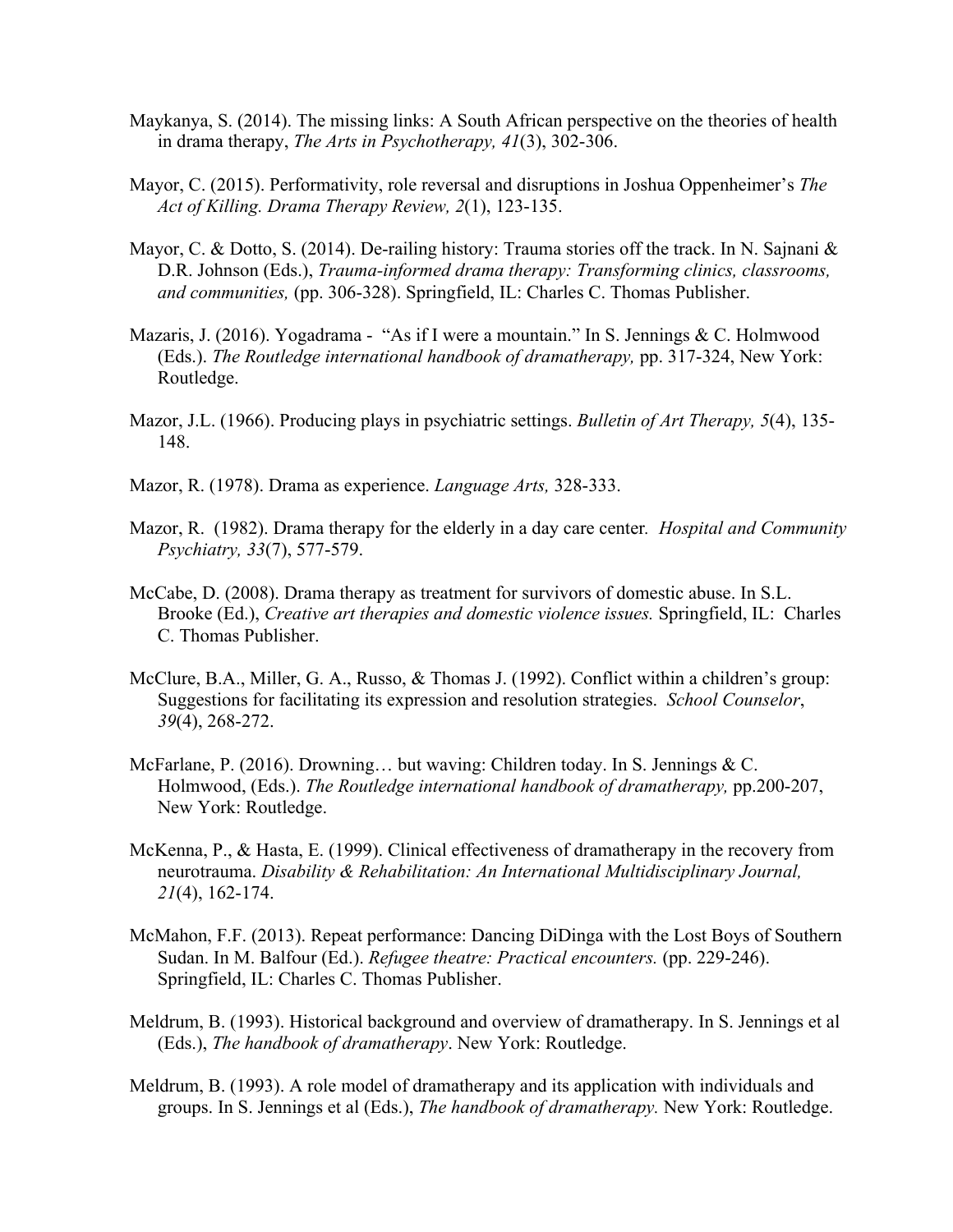- Meldrum, B. (1993). Evaluation and assessment in dramatherapy. In S. Jennings et al (Eds.), *The handbook of dramatherapy.* New York: Routledge.
- Meldrum, B. (1999). The theatre process in dramatherapy. In A. Cattanach (Ed.), *Process in the arts therapies.* London: Jessica Kingsley Publishers.
- Meldrum, B. (2012). Supporting children in primary school through dramatherapy and the creative therapies. In L. Leigh, I. Gersch, A. Dix, & D. Haythorne (Eds.). *Dramatherapy with children, young people and schools: Enabling creativity, sociability, communication and learning.* New York: Routledge.
- Meldrum B. (2012). A model of emotional support in primary schools. In L. Leigh, I. Gersch, A. Dix, & D. Haythorne (Eds.). *Dramatherapy with children, young people and schools: Enabling creativity, sociability, communication and learning.* New York: Routledge.
- Mercieca, D. (2012). "I'm not so sure, Miss." The concept of uncertainty and dramatherapy practice within the context of transdisciplinary work in an educational setting. In L. Leigh, I. Gersch, A. Dix, & D. Haythorne (Eds.). *Dramatherapy with children, young people and schools: Enabling creativity, sociability, communication and learning.* New York: Routledge.
- Meyer, D.D. (2010). Drama therapy as a counseling intervention for individuals with eating disorders. Retrieved from http://counselingoutfitters.com/vistas/vistas10/Article\_08.pdf.
- Meyer, D. D. (2012). Using drama therapy to explore religion and spirituality in counselor education. *Counseling and Values 57*(2), 241-251.
- Meyer, K. (2010). Dramatherapy with adolescents living with HIV: Story making drama and body mapping. In P. Jones (Ed.), *Drama as therapy, Volume 2: Clinical work and research into practice,* (pp. 126-151). New York: Routledge.
- Michaels, C. (1981). Geriadrama. In R. Courtney & G. Schattner (Eds.), *Drama in therapy, Volume 2: Adults* (pp. 175-196). New York: Drama Book Specialists.
- Mier, D. (n.d.) A multimodality camp for grieving families in J.E. Rogers *The art of grief: The use f expressive arts in a grief support group (Death, dying and bereavement),* pp. 199-205.
- Middelkoop, K., et. al. (2006). Design and evaluation of a drama-based intervention to promote voluntary counseling and HIV testing in a South African community. *Sexually Transmitted Diseases, 23*(8), 524-526.
- Mignone, J., Pindera, C., Davis, J., Migliardi, P., & Harvey, C.D.H. (2010). Photography and theatre in HIV research: The caregiving network. In C. McLean (Ed.), *Creative arts in Interdisciplinary practice: Inquiries for hope & change* (pp.95-96). Calgary, Alberta: Detseling Enterprises, Ltd.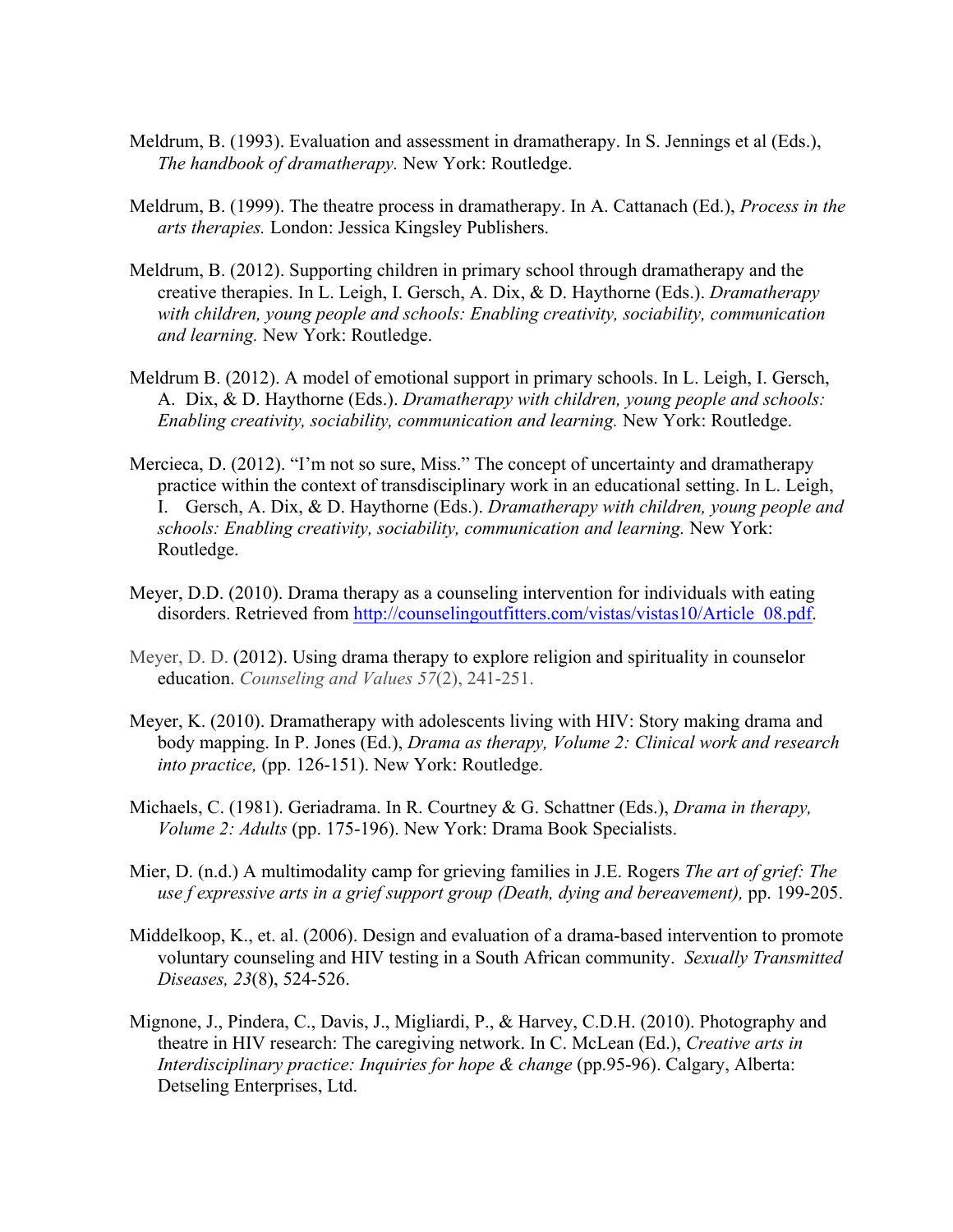Miller, J.G., & Hymovitz, L. (1969). Therapy through drama. *Educational Leadership*, *26*, 475.

- Miller, J., Forrester, A.M., & Kim, K.C. (2005). Developmental transformations in the treatment of sexually abused children. In C.Haen & A.M. Weber (Eds.). *Clinical applications of drama therapy in child and adolescent treatment* (pp.67-86). New York: Routledge.
- Miller, J., & Johnson, D.R. (1996). Drama therapy for the treatment of affective expression in Posttraumatic Stress Disorder. In D.L. Nathanson (Ed.), *Knowing feeling: Affect, script, and psychotherapy.* New York: W.W. Norton.
- Miller, L. (1981). Creativity and identity: Social drama and social action. In R. Courtney  $\&$  G. Schattner (Eds.), *Drama in therapy, Volume 2: Adults* (pp. 327-228). New York: Drama Book Specialists.
- Miller, R., & Volkas, A. (2007). Healing the wounds of history. In A. Blatner & D.J. Wiener (Eds.), *Interactive and improvisational drama: Varieties of applied theatre and performance* (pp.34-44). New York: iUniverse, Inc.
- Mitchell, S. (1992). Therapeutic theatre: A para-theatrical model dramatherapy. In S. Jennings (Ed.), *Dramatherapy: Theories and Practice, Vol. 2.* New York: Routledge.
- Mitchell, S. (1993). The theatre of self-expression: A 'therapeutic theatre' model of dramatherapy. In S. Jennings, et al (Eds.), *The handbook of dramatherapy.* New York: Routledge.
- Mitchell, S. (1993). The dramatherapy venture project. In S. Jennings et al (Eds.), *The handbook of dramatherapy.* New York: Routledge.
- Mitchell, S. (1999). Reflections on dramatherapy as initiation. In A. Cattanach (Ed.), *Process in the arts therapies.* London: Jessica Kingsley Publishers.
- Mitchell, S. (2012). Paul Rebillot's modern day rites of passage. In C. Schrader (Ed.). *Ritual theatre: The power of dramatic ritual in personal development groups and clinical practice.* London: Jessica Kingsley Publishers.
- Mitchell, S. (2012). Pathfinder Studio's quest for self-cultivation through the rituals of theatre making. In C. Schrader (Ed.). *Ritual theatre: The power of dramatic ritual in personal development groups and clinical practice.* London: Jessica Kingsley Publishers.
- Mitchell, S. (2012). The theatre of self-expression: A brief introduction in the theory and practice of this ritual theatre form in clinical dramatherapy. In C. Schrader (Ed.). *Ritual theatre: The power of dramatic ritual in personal development groups and clinical practice.* London: Jessica Kingsley Publishers.
- Mitchell, S. (2016). Ritual theatre in short-term dramatherapy. In S. Jennings & C. Holmwood (Eds.). *The Routledge international dramatherapy handbook,* pp. 325-334, New York: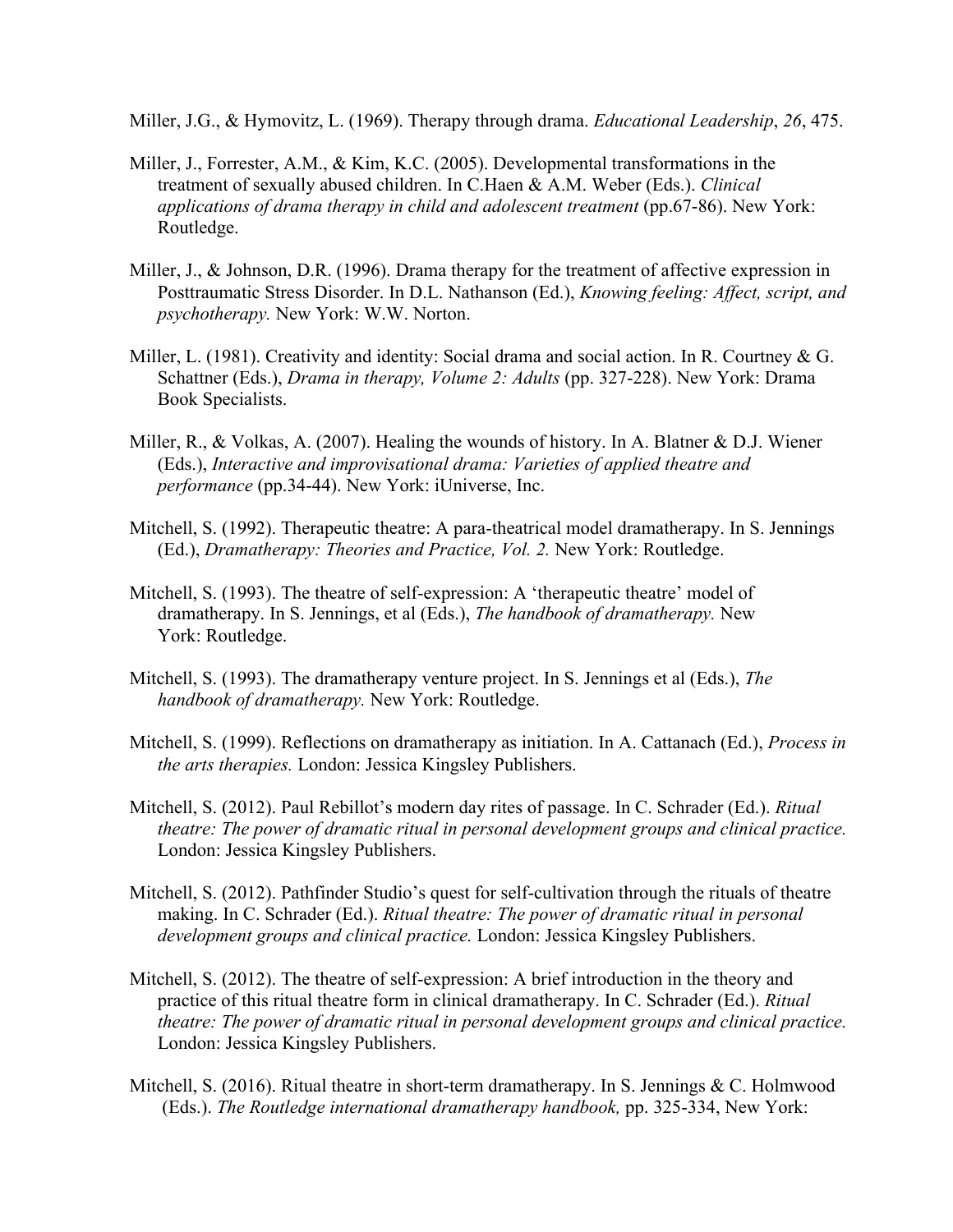Routledge.

- Moffett, L. A., & Bruto, L. (1990). Therapeutic theatre with personality disordered substance abusers: Characters in search of different characters*. The Arts in Psychotherapy, 17*(4), 339-348.
- Moller, L. (2013). Project "For Colored Girls:" Breaking the shackles of role deprivation through prison theatre. *The Arts in Psychotherapy, 40*(1), 61-70.
- Mond, P. (1995). Pinocchio A handicapped brother: Working with healthy siblings through dramatherapy. In S. Jennings (Ed.), *Dramatherapy with children and adolescents* (pp. 109- 149). New York: Routledge.
- Moore, J. (2009). Theatre of attachment TM: Drama therapy with adoptive and foster families. In S. Jennings (Ed.), *Dramatherapy and social theatre: Necessary Dialogues.* New York: Routledge.
- Moran, G.S., & Alon, U. (2011). Playback theatre and recovery in mental health: Preliminary evidence. *The Arts in Psychotherapy, 38*(*5), 318–324.*
- Morgan, V., & Pearson, S. (1994). Social skills training in a junior high setting*. Educational Psychology in Practice*, *10*(2), 99-103.
- Moriyama, M., Sakurai, N., & Kamata, K. (1995). Therapeutic drama activity for the cognitively impaired elderly in a nursing home. *Aging Clinical and Experimental Research, 7*(6), 441-450.
- Mosely, J. (1991). An evaluative account of the working of a dramatherapy peer support group within a comprehensive school. *Support for Learning*, *6*(4), 154-164.
- Mulkey, M. (2004). Recreating masculinity: Drama therapy with male survivors of sexual assault. *The Arts in Psychotherapy, 31*(1), 19-28.
- Murray-Park, S.A. (2003). An adoptee's journey to self: Containing the liminality of the adoption ritual through drama therapy. In D. Betts (Ed.), *Creative arts therapies approaches in adoption and foster care* (pp.62-76)*.* Springfield, IL: Charles C. Thomas Publisher.
- Mussa, A. (2016). "I am a black flower": The use of rituals in dramatherapy work with a special education class in Arab-Israeli society. In S. Jennings & C. Holmwood (Eds.). *The Routledge international handbook of dramatherapy,* pp.208-217, New York: Routledge.
- Naitove, C.E. (1981). A multi-arts approach to drama therapy with adolescents and young adults. In R. Courtney & G. Schattner (Eds.), *Drama in therapy, Volume 2: Adults* (pp. 243- 262). New York: Drama Book Specialists.
- Nash, E. (n.d.). Therapeutic use of theatre with adolescents In P. Kymissis & D. Halperin (Eds.), *Group therapy with children and adolescents.*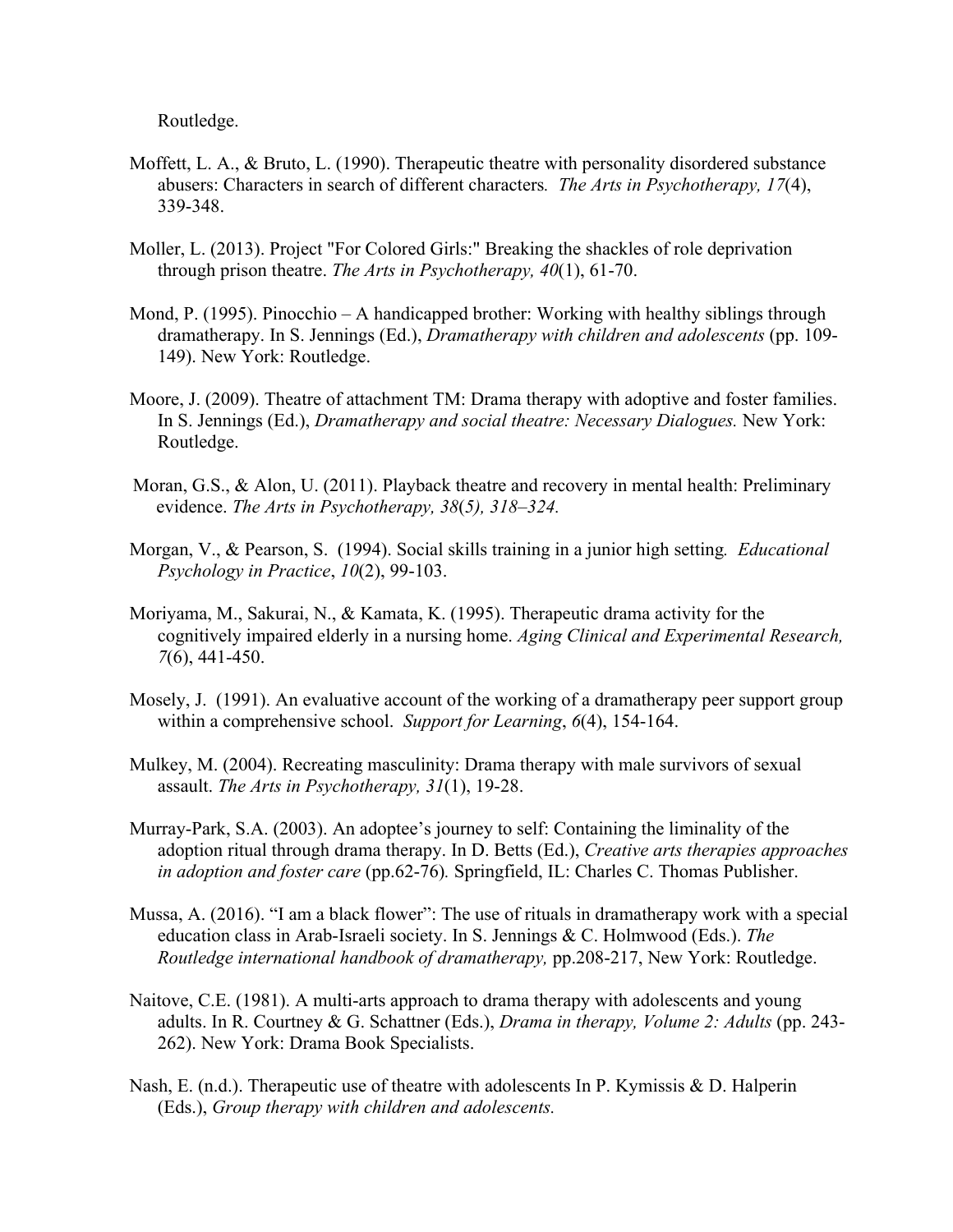- Nash, E., & Haen, C. (2005). Healing through strength: A group approach to therapeutic enactment. In C.Haen & A.M. Weber (Eds.), *Clinical applications of drama therapy in child and adolescent treatment* (pp. 121-136). New York: Routledge.
- Nasir, T. O., & Adeyinka, A. (2013). Issues in the practice of dramatherapy in Nigeria.  *IFE Psychologia: An International Journal, 21*(3), 123-135.
- Nebe, W. (2016). Redefinition, restoration, resilience: Drama therapy for healing and social transformation. In S. Jennings & C. Holmwood (Eds.). *The Routledge international y handbook of dramatherapy,* pp. 348-359, New York: Routledge.
- Nikcevic S. (2013). Rape as war strategy: A drama from Croatia. In M. Balfour (Ed.). *Refugee theatre: Practical encounters.* (pp. 157-164). Springfield, IL: Charles C. Thomas Publisher.
- Nitsun, M., Stapleto, J.H., & Bender, M.P. (1974). Movement and drama therapy with long-stay schizophrenics. *British Journal of Medical Psychology, 47*, 101-119.
- Ngong, P.A. (2016). Culture and mental health: An evaluation of *Esie* performance as a community-based approach to dramatherapy in Cameroon. In S. Jennings & C. Holmwood (Eds.). *The Routledge international handbook of dramatherapy,* pp. 36-44, New York: Routledge.
- Noble, G., Egan, P., & McDowell, S. (1977). Changing the self-concepts of seven-year-old deprived urban children by creative drama or videofeedback. *Social Behavior and Personality, 5*(1), 55-64.
- Novy, C. (2003). Drama therapy with pre-adolescents: A narrative perspective. *The Arts in Psychotherapy. 30*(4), 201-207.
- Novy, C. (2010). The Narratives of Change project: Dramatherapy and women in conflict with the law. In P. Jones (Ed.), *Drama as therapy, Volume 2: Clinical work and research into practice* (pp. 67-83). New York: Routledge.
- Nsonwu, N.B., Dennison, S., & Long, J. (2015). Foster Care Chronicles: The use of arts for teens aging out of the foster care system. *Journal of Creativity in Mental Health, 10*(1), 18- 33.
- Odell-Miller, H. Hughes, P., & Westacott, M. (2006). An investigation into the effectiveness of the arts therapies for adults with continuing mental health problems. *Psychotherapy Research. 16*(1), 122-139.
- O'Doherty, S. (1989). Play and drama therapy with the Down's Syndrome child. *The Arts in Psychotherapy, 16*(3), 171-178.
- Okumodo, K. (2009). Using an art form for mutual understanding and reconciliation in East Asia: A drama project 'Ho'o Pono Pono: Pax Pacifica.' In S. Jennings (Ed), *Dramatherapy*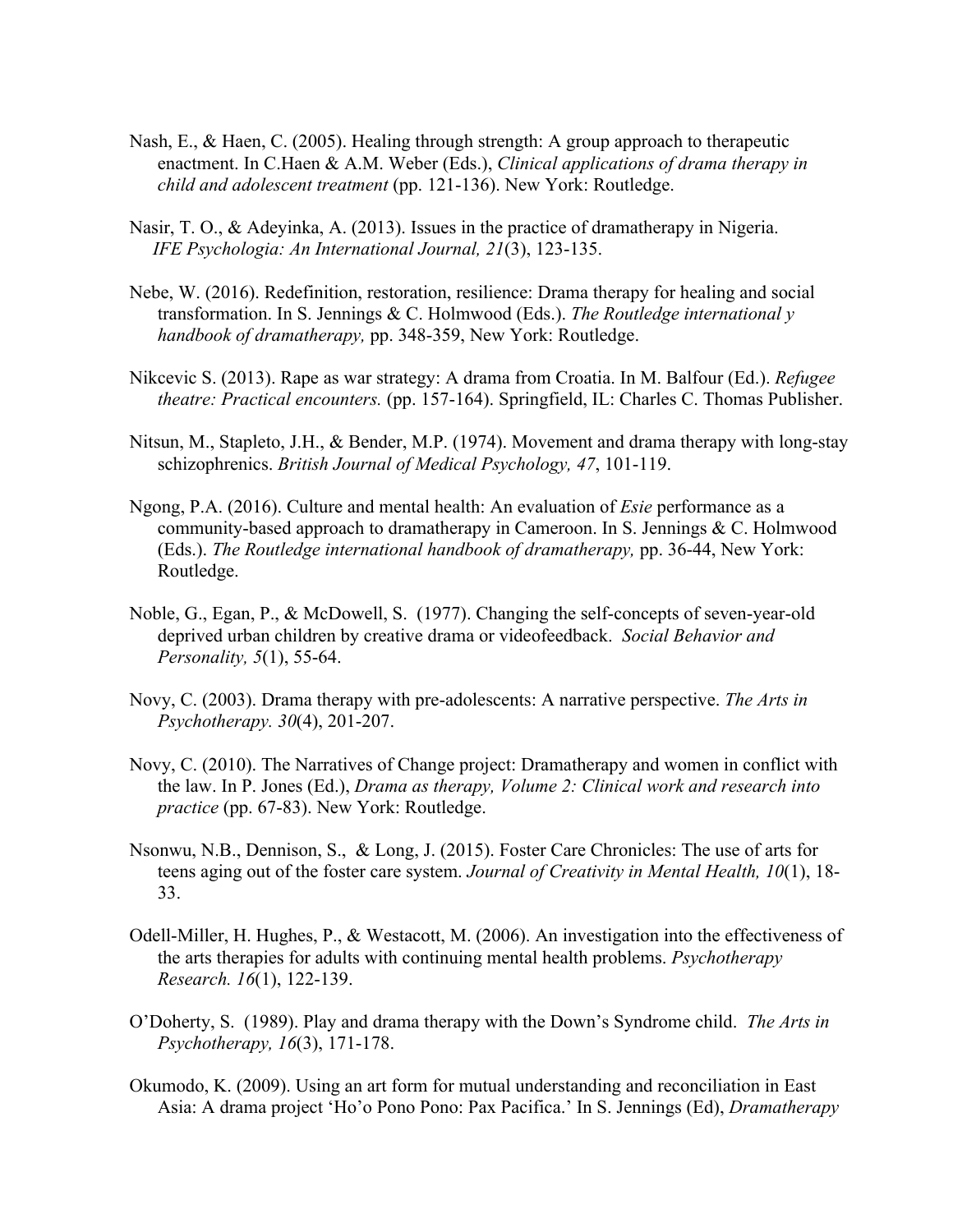*and social theatre: Necessary Dialogues.* New York: Routledge.

- Omens, S. (2014). Body as impasse: Drama therapy with medically compromised children. In N. Sajnani & D.R. Johnson (Eds.), *Trauma-informed drama therapy: Transforming clinics, classrooms, and communities,* (pp. 270-286). Springfield, IL: Charles C. Thomas Publisher.
- Onoe, A. (2014). The healing and growth of little monsters hurt within: Drama therapy at a foster home in Japan. In N. Sajnani & D.R. Johnson (Eds.), *Trauma-informed drama therapy: Transforming clinics, classrooms, and communities, (pp. 329-347). Springfield,* IL: Charles C. Thomas Publisher.
- Orkibi, H., Bar, N., Eliakim, L. (2014, Nov.) The effects of drama-based group therapy on aspects of mental illness stigma. *The Arts in Psychotherapy, 41*(5), 458-466.
- Opie, I. (1995). Fear and tension in children's games. In S. Jennings (Ed.), *Dramatherapy with children and adolescents.* New York: Routledge.
- Oren, G. (1995). Dramatherapy with children who are trapped in their spontaneous play. In S. Jennings (Ed.), *Dramatherapy with children and adolescents* (pp.40-60). New York: Routledge.
- Osoff-Bultz, B. (2005). A template for the multidisciplinary team-led social and life skills groups utilizing drama and other creative arts therapies: Its application for girls experiencing neurological challenges. In C. La Navenec & L. Bridges. (Eds.), *Creating connections between nursing care and the creative arts therapies: Expanding the concept of holistic care.* Springfield, IL: Charles C. Thomas Publisher.
- Oxford, L.K., & Wiener, D.J. (2003). Rescripting family dramas using psychodramatic enactments. In D.J. Wiener & L. K. Oxford (Eds.), *Action therapy with families and groups: Using creative arts improvisation in clinical practice* (pp. 45-74). Washington, DC: APA Books.
- Park, M. (2016). The development of a Korean drama therapy: From a late comer to the leading special practical human science in art therapy. In S. Jennings & C. Holmwood (Eds.). *The Routledge international handbook of dramatherapy,* pp. 3-7, New York: Routledge.
- Parkinson, E. (2008). Developmental transformations with Alzheimer's patients in a residential care facility. *The Arts in Psychotherapy*, *35*(3), 209-216.
- Pedder, J. R. (1979). Transitional space in psychotherapy and theatre. *British Journal of Medical Psychology, 52*(4), 377-384.
- Pellicciari, A., Rossi, F.,Iero, L., Di Pietro, E., Verrotti, A., et al. Drama therapy and eating disorders: A historical perspective and an overview of a Bolognese project for adolescents. *The Journal of Alternative and Complementary Medicine 19*(7), 607-612.

Pendzik, S. (1988). Drama therapy as a form of modern shamanism. *Journal of Transpersonal*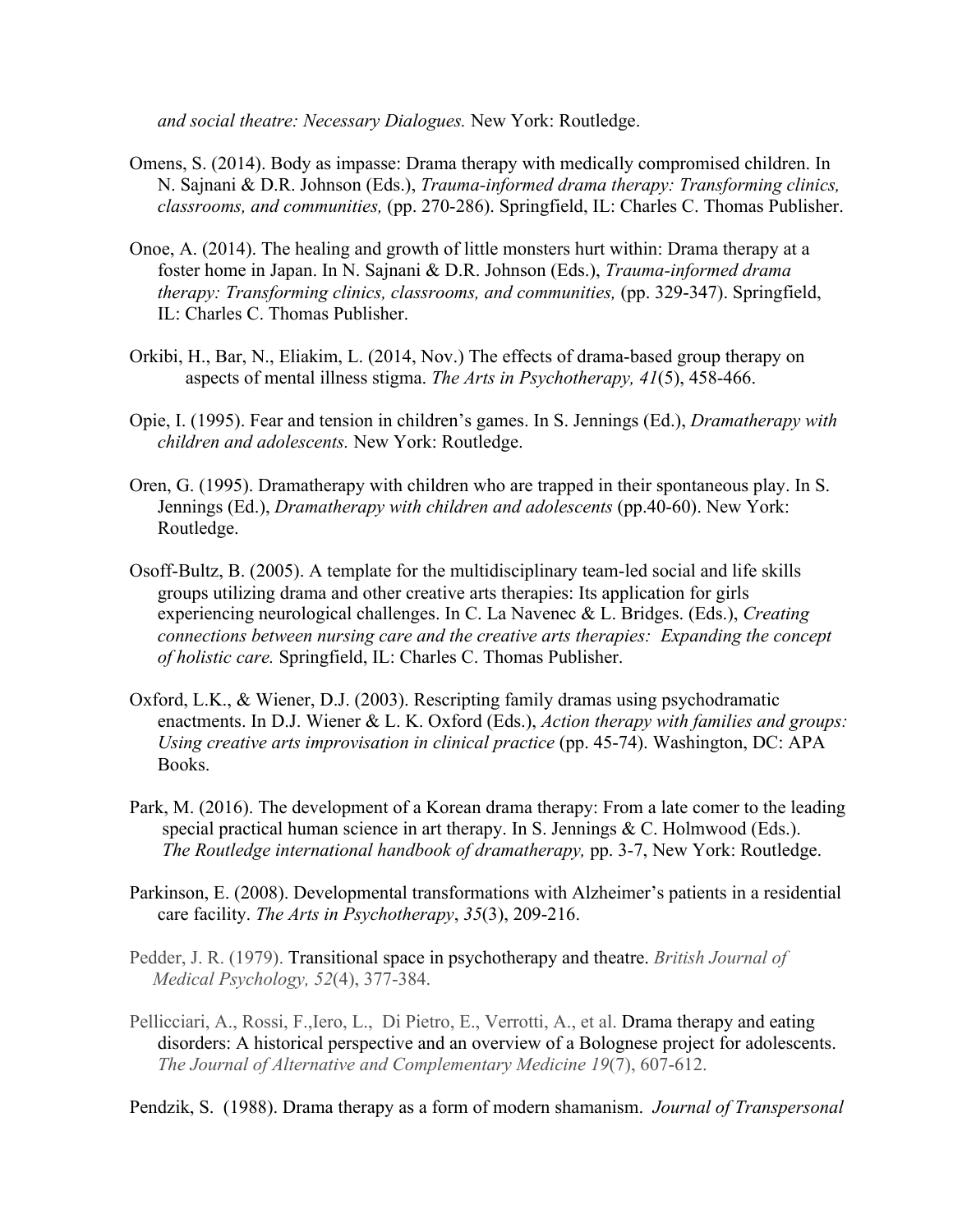*Psychology*, *20*(1), 81-92.

- Pendzik, S. (1994). The theatre stage and the sacred space: A comparison. *The Arts in Psychotherapy*, *21*(1), 25-35.
- Pendzik, S. (2003). Six keys to assessment. *The Arts in Psychotherapy, 30*(2), 91-99.
- Pendzik, S. (2006). On dramatic reality and its therapeutic function in drama therapy. *The Arts in Psychotherapy, 33*(4), 271-280.
- Pendzik, S. (2008). Using the 6-key model as an intervention tool in drama therapy. *The Arts in Psychotherapy, 35*(5), 349-354.
- Pendzik, S. (2008). Dramatic resonances: A technique of intervention in drama therapy, supervision, and training. *The Arts in Psychotherapy, 35*(3), 217-223.
- Pendzik, S. (2016). Dramatherapy and the feminist tradition. In S. Jennings & C. Holmwood (Eds.). *The Routledge international handbook of dramatherapy,* pp. 306-316, New York: Routledge.
- Pendzik, S., & Raviv, A. (2011). Therapeutic clowning and drama therapy: A family resemblance. *The Arts in Psychotherapy 38*(4), 267-275.
- Petitti, G. J. (1989). Video as an externalizing object in drama therapy. *The Arts in Psychotherapy, 16*(2), 121-125.
- Petitti, Gregory J. (1992). The operational components of drama therapy*. Journal of Group Psychotherapy, Psychodrama, and Sociometry, 45*(1), 40-44.
- Phei Phei, O. (2010). Playing with Gladys: A case study integrating drama therapy with behavioural interventions for the treatment of selective mutism. *Clinical Child Psychology and Psychiatry, 15*(2), 215-230.
- Phillips, M.E. (1996). Looking back: The use of drama and puppetry in occupational therapy during the 1920's and 1930's*. American Journal of Occupational Therapy, 50*(3), 229- 233.
- Pitruzzella, S. (2009). Theatre and therapy: A necessary dialogue. In S. Jennings (Ed.), *Dramatherapy and social theatre: Necessary Dialogues.* New York: Routledge.
- Pitruzella, S. (2016). The dramatherapy *commedia*: Improvisation, creativity, and personmaking. In S. Jennings & C. Holmwood (Eds.). *The Routledge international handbook of dramatherapy,* pp. 275-284, New York: Routledge.
- Pithers, W.D. (1997). Maintaining treatment integrity with sexual abusers. *Criminal Justice and Behavior, 24*(1), 24-51.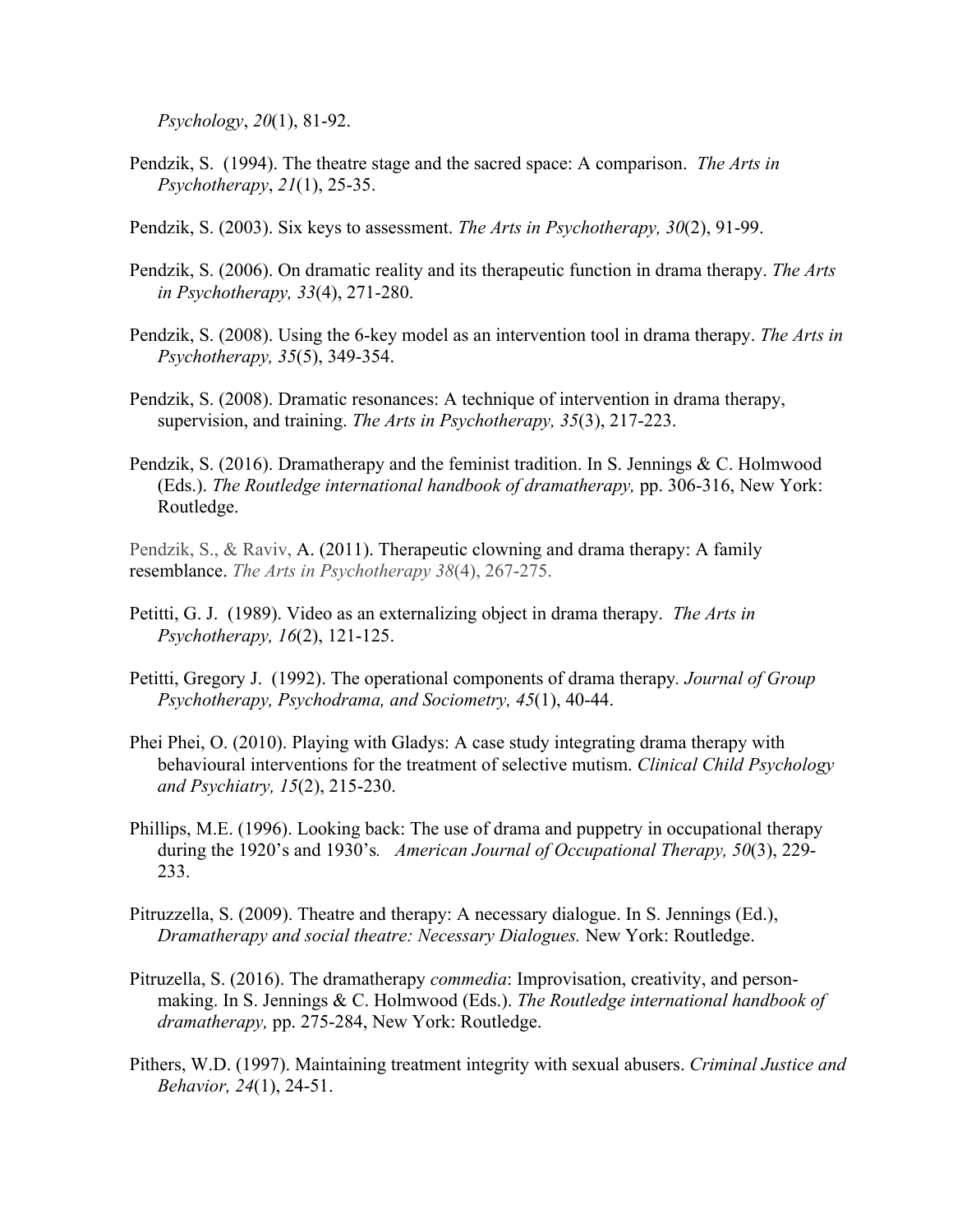- Pitre, R. (2014). Extracting the perpetrator: Fostering parent/child attachment with developmental transformations. In N. Sajnani & D.R. Johnson (Eds.), *Trauma-informed drama therapy: Transforming clinics, classrooms, and communities,* (pp. 243- 269). Springfield, IL: Charles C. Thomas Publisher.
- Pitre, R., Sajnani, N., & Johnson, D.R. (2015). Trauma-centered developmental transformations as exposure treatment for young children. *Drama Therapy Review, 1*(1), 41-54.
- Pitre, R., Mayor, C., & Johnson, R.D. (2016). Developmental Transformations short-form as a stress reduction method for children. *Drama Therapy Review, 2*(2), 167-181.
- Polos, Y. (1995). The labyrinth dance of adolescence: Journey through darkness and light. In S. Jennings (Ed.), *Dramatherapy with children and adolescents* (pp. 233-242). New York: Routledge.
- Porter, L. (2000). The bifurcated gift: Love and intimacy in drama psychotherapy. *The Arts in Psychotherapy, 27*(5), 309-320.
- Porter, L. (2003). Death in transformation: The importance of impasse in drama therapy. *The Arts in Psychotherapy, 30*(2), 101-107.
- Portner, E.S. (1981). Drama in therapy: Experiences with a ten year old. In R. Courtney & G. Schattner (Eds.), *Drama in therapy, Volume 1: Children* (pp. 265-278). New York: Drama Book Specialists.
- Powell, A. (2016). Embodied multicultural assessment: An interdisciplinary training model. *Drama Therapy Review, 2*(1), 111-122.
- Powers-Tricomi, L., & Gallo-Lopez, L. (2012). The ACT project: Enhancing social competence through drama therapy and performance. In L. Gallo-Lopez & L.C. Rubin (Eds.). *Play based interventions for children and adolescents with autism spectrum disorders.* New York: Routledge.
- Powis, C. (2010). Cinderella: The role fights back. In P. Jones (Ed.), *Drama as therapy, Volume 2: Clinical work and research into practice* (pp. 224-246). New York: Routledge.
- Powley, D. (1995). Drama as accelerator. In A. Gersie (Ed.), *Dramatic approaches to brief therapy* (pp.87-97)*.* London: Jessica Kingsley Publishers.
- Prinsloo, I. Negropontes, J. Eastham, S. Walsh, C., & Rutherford, G. (2010). Mining the depths: Performing stories of home and homelessness: How theatre can help create the space for deep listening and understanding. In C. McLean (Ed.), *Creative arts in Interdisciplinary practice: Inquiries for hope & change* (pp.203-230). Calgary, Alberta: Detseling Enterprises, Ltd.
- Propper H., & Saba S.Y. (2010). Empowering the oppressed and their (oppressed) helpers in Bangladesh and India. In E. Leveton (Ed.), *Healing collective trauma using sociodrama and*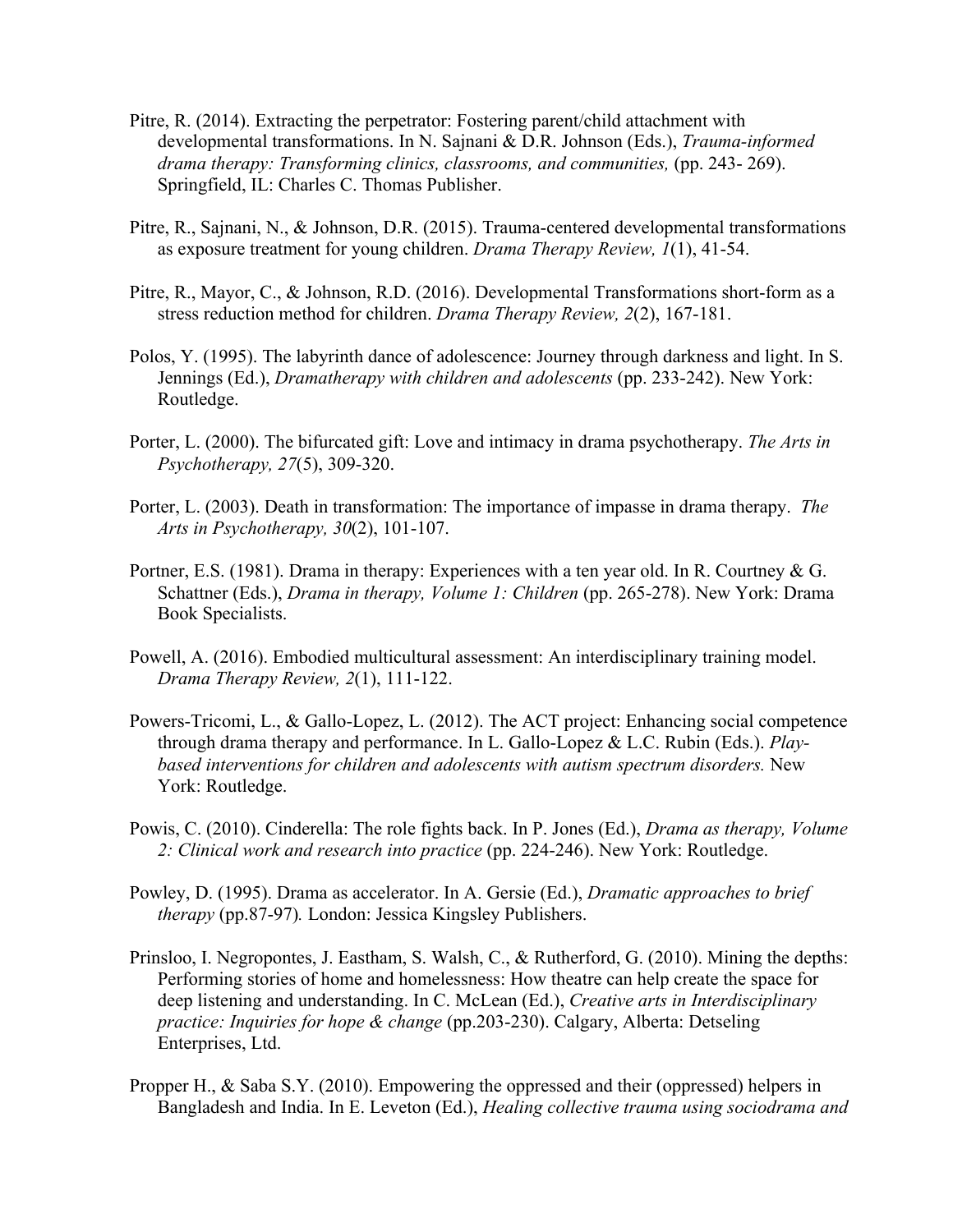*drama therapy* (pp.179-206). New York: Springer Publishing Company.

- Psarraki, K. (2008). Psychodrama and the psychotic member. In J. Gale, A. Realpe, & E. Pedriali (Eds.), *Therapeutic communities for psychosis: Philosophy, history and clinical practice.* The International Society for the Psychological Treatments of the Schizophrenias and Other Psychoses book series (pp. 230-240). New York, NY: Routledge.
- Quibell, T. (2009). The searching drama of disaffection: Dramatherapy groups in a wholeschool context. In V. Karkou (Ed.), *Arts therapies in schools: Research and practice.*  London: Jessica Kingsley Publishers.
- Raileanu, L. (2009). The 'puppet' that felt the breeze of its own energy: Applied social theatre in the field of sexuality in Moldova. In S. Jennings (Ed.), *Dramatherapy and social theatre: Necessary Dialogues.* New York: Routledge.
- Rajabi, S., Nemati, F., & Narimani, M. (2013) Improving the quality of Farsi speech and the academic performance of Azeri-Farsi bilingual students through attending drama therapy sessions. *The Arts in Psychotherapy*, 40(5), 478-485.
- Ramsden, E., & Guarnieri, M. (2010). Dramatherapy and victim empathy: A workshop approach in a forensic setting. In P. Jones (Ed.), *Drama as therapy, Volume 2: Clinical work and research into practice* (pp. 152-171). New York: Routledge.
- Ramseur, C.A., & Wiener, D.J. (2003). Using Rehearsals for Growth in group therapy with substance abusers. In D.J. Wiener & L. K. Oxford (Eds.), *Action therapy with families and groups: Using creative arts improvisation in clinical practice* (pp.107-134). Washington, DC: APA Books
- Rana, Y. (2006). Drama therapy and refugee youth. In S.L. Brooke (Ed.), *Creative arts therapies manual* (pp. 244-247). Springfield, IL: Charles C. Thomas Publisher.
- Razza, N., & Tomasulo, D. (2005) Group dynamics in the treatment of people with developmental disabilities. *Mental Health Aspects of Developmental Disabilities, 8*(1), 22- 28.
- Raucher, G. (2012). Towards a metapsychology of ritual in dramatherapy. In C. Schrader (Ed.). *Ritual theatre: The power of dramatic ritual in personal development groups and clinical practice.* London: Jessica Kingsley Publishers.
- Redfern, M. (2014). Safe spaces and scary encounters: Core therapeutic elements of traumainformed dramatherapy. In N. Sajnani & D.R. Johnson (Eds.), *Trauma-informed drama therapy: Transforming clinics, classrooms, and communities, (pp. 365-388). Springfield,* IL: Charles C. Thomas Publisher.
- Reif, R. (1981). Drama therapy with short-term psychiatric patients in a hospital setting: Observations of a student. In R.Courtney & G. Schattner (Eds.), *Drama in therapy, Volume 2: Adults* (pp. 67-84). New York: Drama Book Specialists.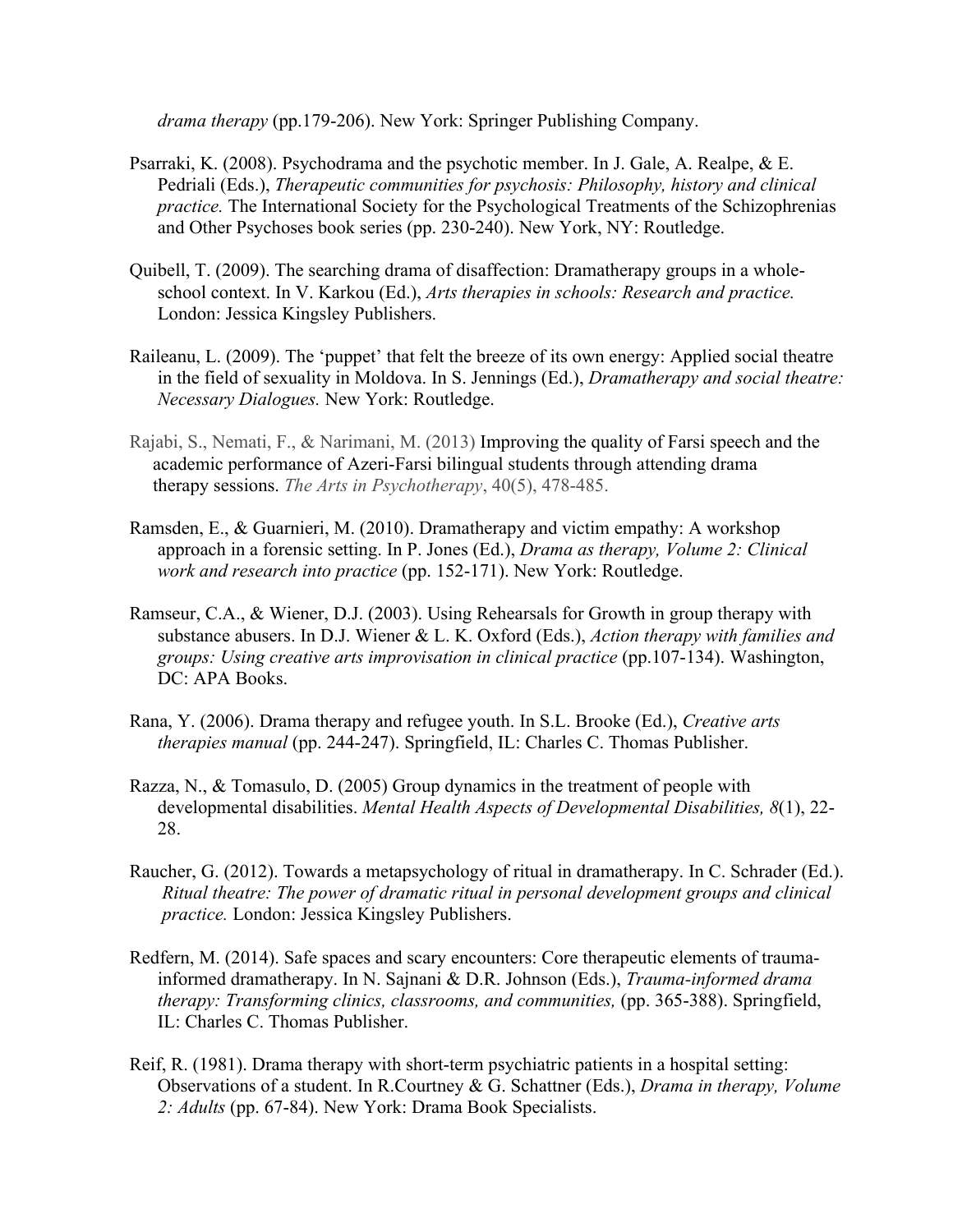- Reynolds, A. (2011). Developmental transformations: Improvisational drama therapy with children in acute inpatient psychiatry. *Social Work with Groups: A Journal of Community and Clinical Practice, 34*(3-4), 296-309. DOI: 10.10800/01609513.2011.558820.
- Riccio, T. (2010). The performance of body, space, and place: Creating indigenous performance. In E. Leveton (Ed.), *Healing collective trauma using sociodrama and drama therapy* (pp.149-178). New York: Springer Publishing Company.
- Roger, J. (2012). Learning disabilities and finding, keeping and protecting the therapeutic space. In L. Leigh, I. Gersch, A. Dix, & D. Haythorne (Eds.). *Dramatherapy with children, young people and schools: Enabling creativity, sociability, communication and learning.* New York: Routledge.
- Root, M.P.P. (1989). Family sculpting with bulimic families. In L.M. Hornyak & E.K. Baker (Eds.), *Experiential therapies for eating disorders* (pp.78-100). New York: The Guilford Press.
- Rose, S. (1982). Producing *Our Town*: Therapeutic theatre in a psychiatric hospital. *Hospital and Community Psychiatry, 33*(12).
- Rosenberg, H., S., & Pinciotti, P. (1983-84). Imagery in creative drama. *Imagination, Cognition, and Personality*, *3*(1), 69-76.
- Rosenblatt, D. (1981). The drama of Gestalt therapy. In R. Courtney & G. Schattner (Eds.), *Drama in therapy, Volume 2: Adults* (pp. 121-128). New York: Drama Book Specialists.
- Rosseau, C., Gauthier, M.F., Lacroix, L., Alain, N., Benoit, M., Moran, A., Rojas, M.V., & Bourassa, D. (2005). Playing with identities and transforming shared realities: Drama therapy workshops for adolescent immigrants and refugees. *The Arts in Psychotherapy, 32*(1), 13-27.
- Rosseau, C., Lacroix, L., Signh, A., Gauthier, M.F., & Benoit, M. (2006). Creative expression workshops in school: Prevention programs for immigrant and refugee children. *Canadian Child and Adolescent Psychiatry Review, 14*(3), 77-80.
- Rosseau, C., Benoit, M., Gauthier, M.F., Lacroix, L., Alain, N., Rojas, M.V., Moran, A., & Bourassa, D. Classroom drama therapy program for immigrant and refugee adolescents: A pilot study. *Clinical Child Psychology and Psychiatry. 12*(3), 451- 465.
- Rubenstein, T.I. (2005). Taming the beast: The use of drama therapy in the treatment of children with obsessive-compulsive disorder. In C.Haen & A.M. Weber (Eds.), *Clinical applications of drama therapy in child and adolescent treatment* (pp.171-188). New York: Routledge.
- Rubenstein, T.I. (2006). The use of role-play as an assessment instrument. In S. Brooke (Ed.), *Creative arts therapies manual* (pp.232-243). Springfield, IL: Charles C. Thomas Publisher.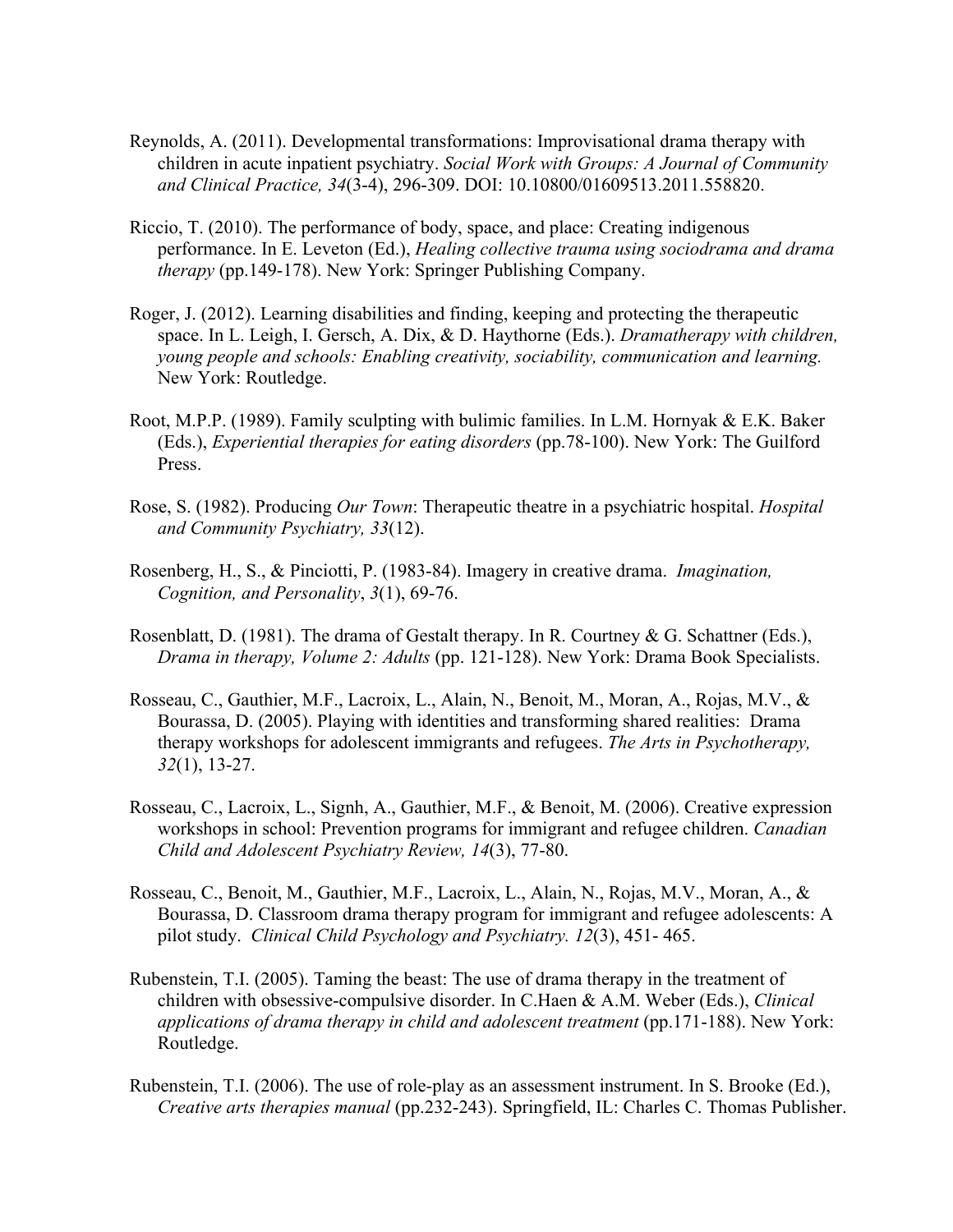- Rubin, J., & Irwin, E.C. (1975). Art and drama Parts of a puzzle. In I. Jakab (Ed.), *Transcultural aspects of psychiatric art: Art and psychiatry, Vol. 4* (pp. 193-200). Basel: Karger Press.
- Rubin, S. (2007). Self-revelatory performance. In A. Blatner & D.J. Wiener (Eds.), *Interactive and improvisational drama: Varieties of applied theatre and performance* (pp. 250-259). New York: iUniverse, Inc.
- Rubin, S. (2008). Women, food and feelings: Drama therapy with women who have eating disorders. In S.L. Brooke (Ed.), *Creative therapies and eating disorders.* Springfield, IL: Charles C. Thomas Publisher.
- Rubin, S. (2012). Myth, mask and movement: Ritual theatre in a community setting. In C. Schrader (Ed.). *Ritual theatre: The power of dramatic ritual in personal development groups and clinical practice.* London: Jessica Kingsley Publishers.
- Rubin, S. (2015). Almost magic: Working with the shame that underlies depression; Using drama therapy in the imaginal realm. In S.L. Brooke & C.E. Myers (Eds.). *The use of creative therapies in treating depression,* pp. 231-244, Springfield, IL: Charles C. Thomas Publisher.
- Ruddy, R.A., & Dent-Brown, K. (2007). Drama therapy for schizophrenia or schizophrenia-like illnesses. *Cochrane Database of Systemic Reviews, 1*.
- Sacks, J.M. (1981). Drama therapy with the acting-out patient. In R. Courtney  $\&$  G. Schattner (Eds.), *Drama in therapy, Volume 2: Adults* (pp. 35-46). New York: Drama Book Specialists.
- Sajnani, N. (2010). Mind the gap: Facilitating transformative witnessing amongst audiences. In P. Jones (Ed.), *Drama as therapy, Volume 2: Clinical work and research into practice.* London: Routledge.
- Sajnani, N. (2010). Theatre of the oppressed: Drama therapy as cultural dialogue. In D.R. Johnson & R. Emunah (Eds.), *Current approaches in drama therapy, 2nd ed.* (pp. 461-482). Springfield, IL: Charles C. Thomas Publisher.
- Sajnani, N. (2013). The Body Politic: The relevance of an intersectional framework for therapeutic performance research in drama therapy. *The Arts in Psychotherapy 40*(4), 382- 385.
- Sajnani, N. (2016). A critical aesthetic paradigm in drama therapy: Aesthetic distance, action and meaning making in the service of diversity and social justice. In S. Jennings & C. Holmwood (Eds.). *The Routledge international dramatherapy handbook,* pp. 145-159, New York: Routledge.

Sajnani, N., Jewers-Dailley, K., Brillante, A., Puglisi, J., & Johnson, D.R. (2014). Animating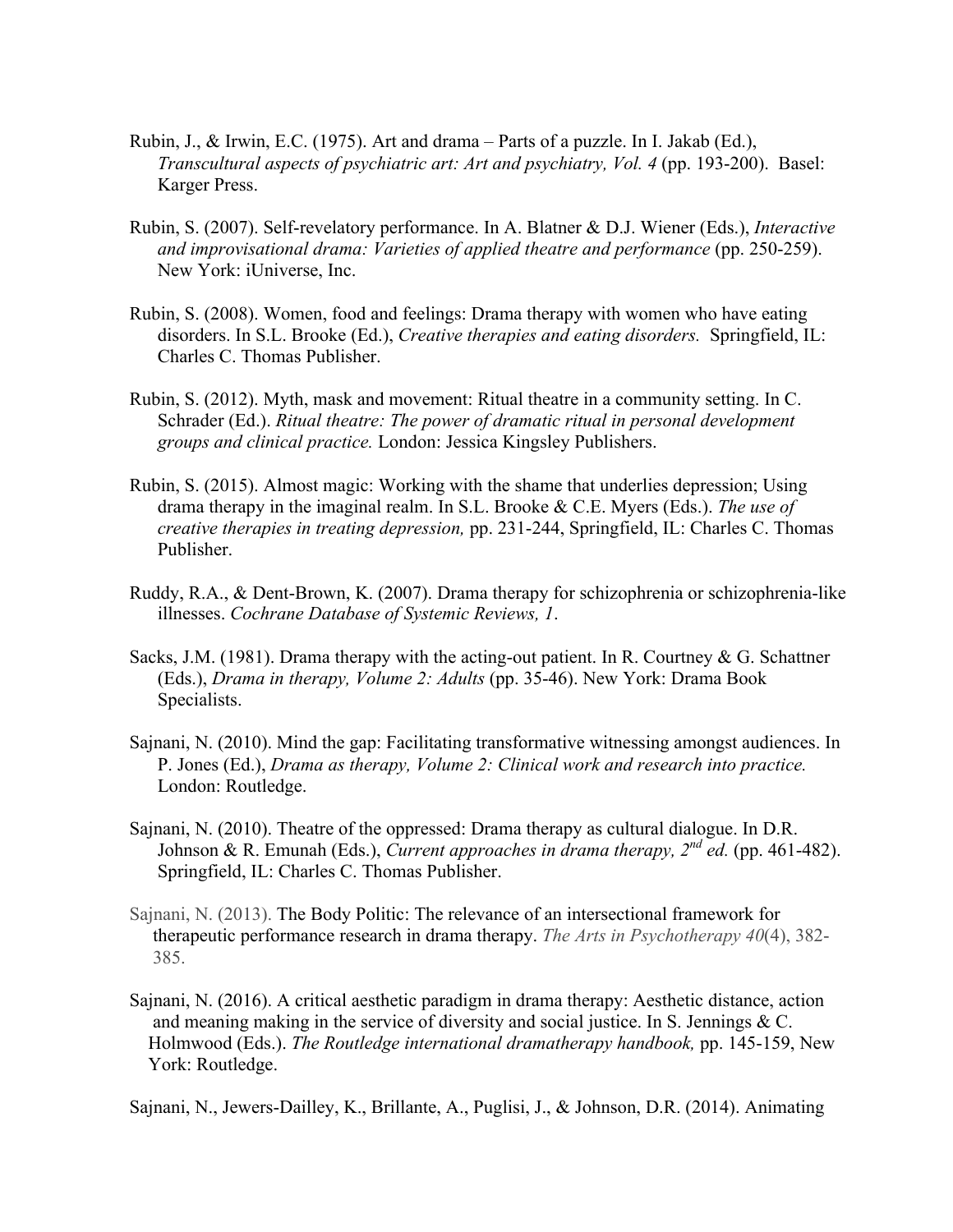learning by integrating and validating experience. In N. Sajnani & D.R. Johnson (Eds.), *Trauma-informed drama therapy: Transforming clinics, classrooms, and communities,* (pp. 206-2240). Springfield, IL: Charles C. Thomas Publisher.

- Sajnani, N. & Johnson, D.R. (2014). The state of the art of trauma-informed drama therapy. In N. Sajnani & D.R. Johnson (Eds.), *Trauma-informed drama therapy: Transforming clinics, classrooms, and communities,* (pp. 24-40). Springfield, IL: Charles C. Thomas Publisher.
- Saldana, J. (2010). Ethnodramas about health and illness: Staging human vulnerability, fragility, and resiliency. In C. McLean (Ed.), *Creative arts in Interdisciplinary practice: Inquiries for hope & change* (pp.167-184). Calgary, Alberta: Detseling Enterprises, Ltd.
- Savage, M.D. (2016). Listening to the voices of young women adopted from foster care through Personal Public Service Announcements. *Drama Therapy Review, 2*(2), 195-209.
- Schauben, L.J. (1996). Those who hear need listen. In M. Corker (Ed.), *Counseling – The deaf challenge.* London: Jessica Kingsley Publishers.
- Schaverien, J., & Odell-Miller, H. (2005). The art therapies. In G.O. Gabbard, J.S. Beck, & J. Holmes (Eds.), *Oxford textbook of psychotherapy* (pp. 87-94). New York: Oxford University Press.
- Schinina, G. (2009). Like ham in a temperance hotel: Healing, participation, and education in social theatre. In S. Jennings (Ed.), *Dramatherapy and social theatre: Necessary Dialogues.*  London: Routledge.
- Schinina, G. (2013). Far away, so close: Psychosocial and theatre activities with Serbian refugees. In M. Balfour (Ed.). *Refugee theatre: Practical encounters.* (pp. 165-184). Springfield, IL: Charles C. Thomas Publisher.
- Schnee, G. (1996). Drama therapy in the treatment of the homeless mentally ill: Treating interpersonal disengagement*. The Arts in Psychotherapy*, *23*(1), 53-60.
- Scott-Danter, H. (1998). Between theatre and therapy: Experiences of a dramatherapist in Mozambique. In D. Dokter (Ed.), *Arts therapists, refugees and migrants: Reaching across borders* (pp.94-110). London: Jessican Kingsley Publishers.
- Schrader, C. (2012). What is ritual theatre? In C. Schrader (Ed.). *Ritual theatre: The power of dramatic ritual in personal development groups and clinical practice.* London: Jessica Kingsley Publishers.
- Schrader, C. (2012). "We don't need therapy, we have ritual": An overview of the work of Malidoma Some and a personal experience of a Dagara grief ritual. In C. Schrader (Ed.). *Ritual theatre: The power of dramatic ritual in personal development groups and clinical practice.* London: Jessica Kingsley Publishers.

Schrader, C. (2012). *Myth-a-drama*: Ritual theatre in personal development. In C. Schrader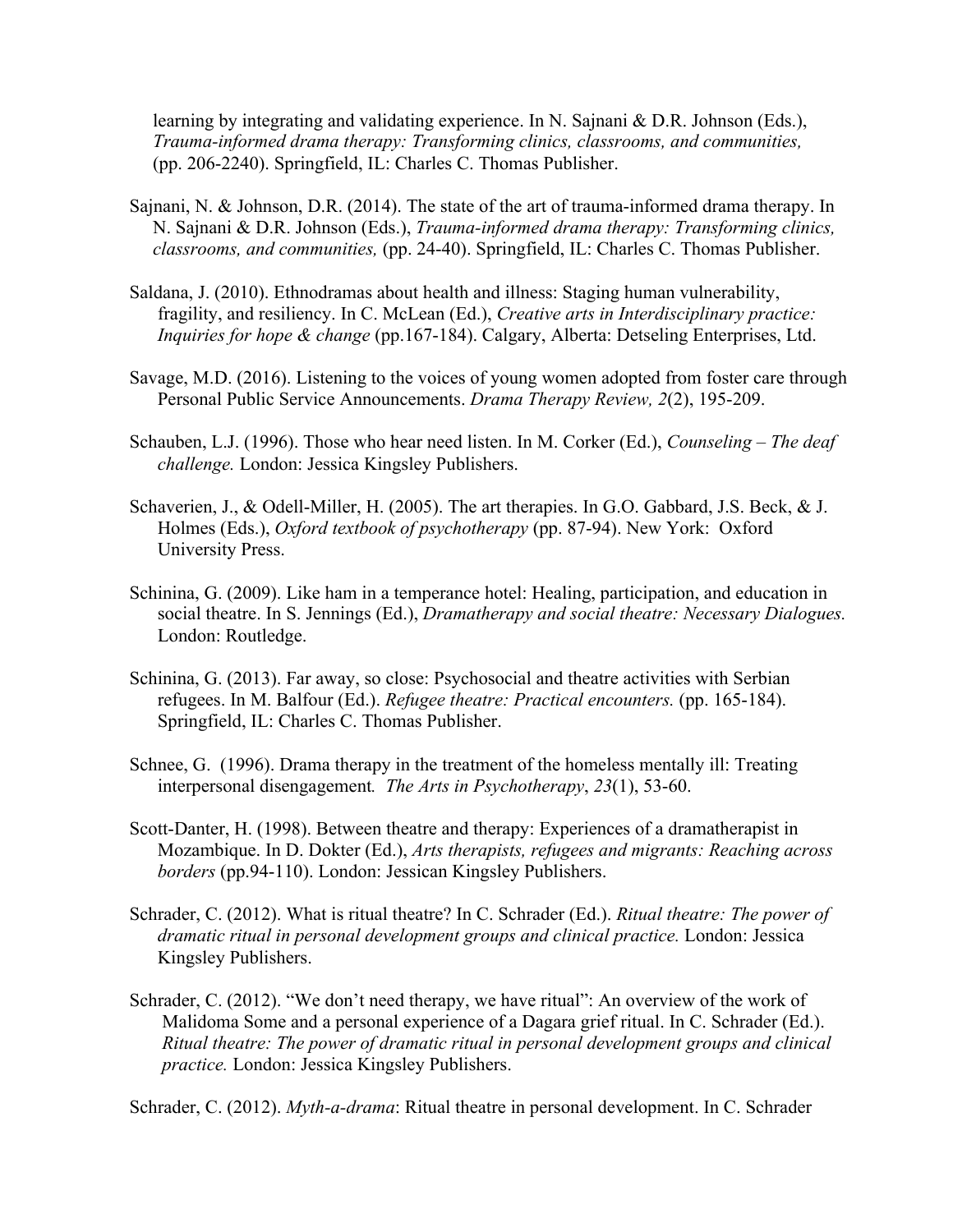(Ed.). *Ritual theatre: The power of dramatic ritual in personal development groups and clinical practice.* London: Jessica Kingsley Publishers.

- Schrader, C. (2012). *Myth-a-drama* in practice. In C. Schrader (Ed.). *Ritual theatre: The power of dramatic ritual in personal development groups and clinical practice.* London: Jessica Kingsley Publishers.
- Schrader, C. (2012). The ritual theatre group. In C. Schrader (Ed.). *Ritual theatre: The power of dramatic ritual in personal development groups and clinical practice.* London: Jessica Kingsley Publishers.
- Schrader, C. (2016). Breaking through the walls of shyness: Overcoming shyness, self consciousness and social anxiety through dramatherapy. In S. Jennings & C. Holmwood (Eds.). *The Routledge international handbook of dramatherapy,* pp.294-305, New York: Routledge.
- Schuchner, G. (2016). Meditation and dramatherapy. In S. Jennings & C. Holmwood (Eds.). *The Routledge international handbook of dramatherapy,* pp. 335-347, New York: Routledge.
- Schutzman, M. (2009). What a riot! In S. Jennings, (Ed.), *Dramatherapy and social theatre: Necessary Dialogues.* London: Routledge.
- Scroggs, B., Bailey, S., & Fees, B. (2016). The impact of participation in creative drama on empathy levels in emerging adults: A pilot study. *Drama Therapy Review, 2*(2), 211-221.
- Seligman, Z. (1995). Trauma and drama: A lesson from the concentration camp*. The Arts in Psychotherapy, 22*(2), 119-132.
- Serb, I., & Cernea, M. (2016). A bridge over troubled waters: "Play can break the mask of silence." In S. Jennings & C. Holmwood (Eds.). *The Routledge international handbook of dramatherapy*, pp. 45-51, New York: Routledge.
- Sextou, P., & Monk, C. (2013). Bedside theatre performance and its effects on hospitalised children's well-being. *Arts & Health: An International Journal of Research, Policy and Practice 5*(1*), 81-88.*
- *Seymour, A. (2009). Dramatherapy and social theatre: A question of boundaries. In S. Jennings (Ed.), Dramatherapy and social theatre: Necessary Dialogues. London: Routledge.*
- *Senroy, P. (2009). Using expressive arts therapy with young male offenders recovering from substance abuse in a de-addiction setup in India. In S.L. Brooke (Ed.), The use of the creative therapies with chemical dependency issues. Springfield, IL: Charles C. Thomas Publisher.*
- Senroy, P. (2008). Nourishing the inner child: The Sesame approach of drama and movement therapy with teens recovering from disordered eating. In S.L. Brooke (Ed.), *Creative*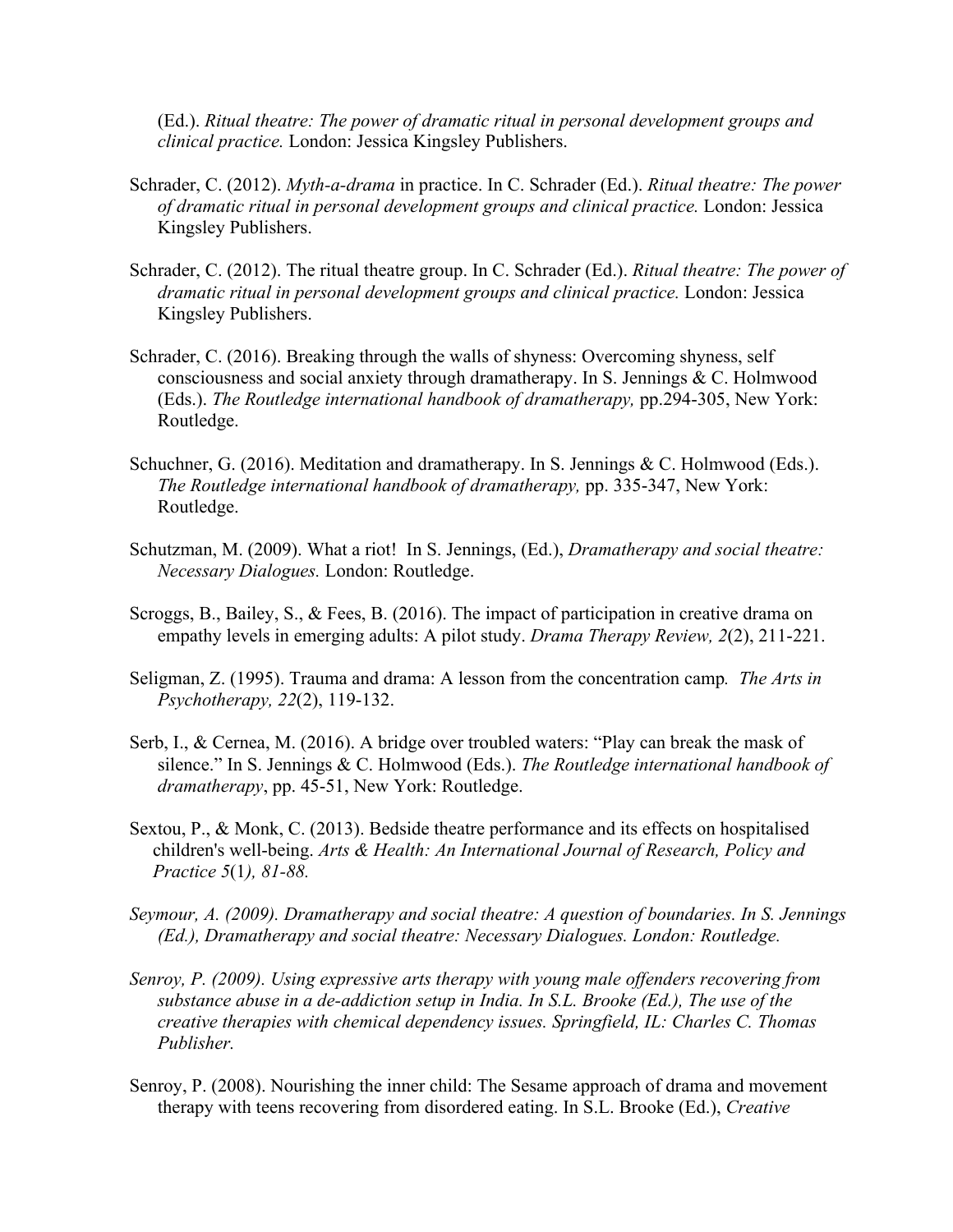*therapies and eating disorders.* Springfield, IL: Charles C. Thomas Publisher.

- Senroy, P. (2015). Inside out: A case study using masks and the Sesame Approach of drama therapy with South Asian women recovering from depression. In S.L. Brooke & C.E. Myers, (Eds.). *The use of creative therapies in treating depression,* pp. 245-257, Springfield, IL: Charles C. Thomas Publisher.
- Senroy, S. (2015). The labyrinth of depression and the thread of support: Using storytelling with girls experiencing homelessness and also diagnosed with depression. In S.L. Brooke  $\&$ C.E. Myers (Eds.). *The use of creative therapies in treating depression,* pp. 258-266, Springfield, IL: Charles C. Thomas Publisher.
- Senroy, P. & Senroy, S. (2007). Rediscover, reclaim and rejoice: The Sesame approach of drama and movement therapy with the exploited girl child in India. In. V.A. Camilleri (Ed.), *Healing the inner city child: Creative arts therapies with youth at risk.* London: Jessica Kingsley Publishers.
- Shapiro, D.E. (1995). Puppet modeling techniques for children undergoing stressful medical procedures: Tips for clinicians. *International Journal of Play Therapy, 4*(2), 31-39.
- Shaw, S.M., (2016). Stevie and the Little Dinosaur: A story of assessment in dramatherapy. In S. Jennings & C. Holmwood (Eds.). *The Routledge international handbook of dramatherapy,* pp. 230-239, New York: Routledge.
- Sheper, B. (1992). Theatre as community therapy. In S. Jennings (Ed.), *Dramatherapy: Theory and Practice, Volume 2.* New York: Routledge.
- Sheppard, J., Olson, A., Croke, J. Lafave, H.G., & Gerber, G.J. (1990). Improvisational drama groups in an inpatient setting. *Hospital Community Psychiatry, 41*, 1019-1021.
- Shine, D.E. (2012). Fear, maths, brief dramatherapy and neuroscience. In L. Leigh, I. Gersch, A. Dix, & D. Haythorne (Eds.). *Dramatherapy with children, young people and schools: Enabling creativity, sociability, communication and learning.* New York: Routledge.
- Shuttleworth, R.E. (1981). Adolescent drama therapy. In R. Courtney & G. Schattner (Eds.), *Drama in therapy, Volume 2: Adults* (pp. 157-174).
- Silverman, Y. (2006). Drama therapy theoretical perspectives. In S.L. Brooke (Ed.), *Creative arts therapies manual* (pp. 223-231). IL: Charles C. Thomas Publisher.
- Silverman, Y. (2007). Drama therapy with adolescent survivors of sexual abuse: The use of myth, metaphor, and fairytale. In S.L. Brooke (Ed.), *The use of creative arts therapies with sexual abuse survivors* (pp.250-260). Springfield, IL: Charles C. Thomas Publisher.
- Silverman, Y., Smith, F., & Burns, M. (2013). Coming together in pain and joy: A multicultural and arts-based suicide awareness project. *The Arts in Psychotherapy 40*(2), 216-223.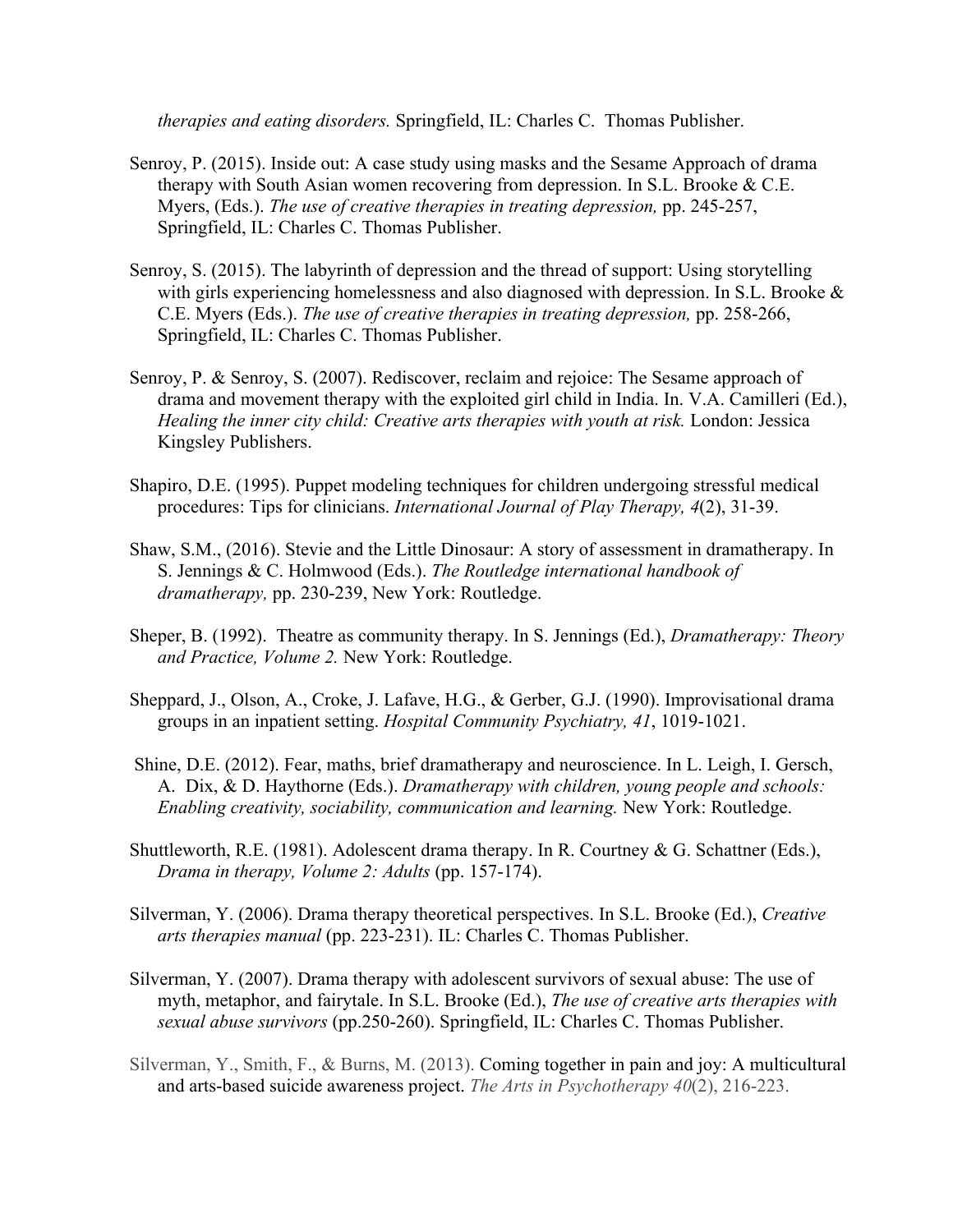- Simpson, J.L., & Adelman, R.B. (2006). Voice and "the other": Interactive theatre as a model for education and liberation on university campuses. In O. Swartz (Ed.), *Social justice and communication scholarship,* (pp. 77-104). Mahwah, NJ: Erlbaum Associates Publishers.
- Slade, P. (1981). Dramatherapy. In R. Courtney & G. Schattner (Eds.), *Drama in therapy, Volume 1: Children* (pp. 77-94). New York: Drama Book Specialists.
- Sliep, Y., Weingarten, K., & Gilbert, A. (2013). Narrative theatre as an interactive community approach to mobilizing collective action in Northern Uganda. In M. Balfour (Ed.). *Refugee theatre: Practical encounters,* (pp. 77-96). Springfield, IL: Charles C. Thomas Publisher.
- Slyter, M. (2012). Creative counseling interventions for grieving adolescents. *Journal of Creativity in Mental Health, 7*(1), 17-34.
- Smail, M. (2016). Open Sesame and the soul cave. In S. Jennings & C. Holmwood (Eds.). *The Routledge international dramatherapy handbook,* pp.180-188, New York: Routledge.
- Smeijsters, H., & Cleven, G. (2006). The treatment of aggression using arts therapies in forensic psychiatry: Results of a qualitative inquiry. *The Arts in Psychotherapy, 33*(1), 27- 58.
- Smeijsters, H., Kil, J., Kurstjens, H. Welten, J., & Willemars, G. (2011). Arts therapies for young offenders in secure care – A practice-based research. *The Arts in Psychotherapy 38*(1), 41-51. DOI: 10.1016/jaip.2010.10.005.
- Smigel, E.O. (1961). A note on audience involvement and role-playing in sociodrama. *Group Psychotherapy and Psychodrama, 14*(1-2), 66-67.
- Smith, A.G. (2000). Exploring death anxiety with older adults through developmental transformations. *The Arts in Psychotherapy, 27*(5), 321-331.
- Smith, J.D., Walsh, R. T., & Richardson, M. (1985). The clown club: A structured fantasy approach to group therapy with the latency-age child. *International Journal of Group Psychotherapy, 35*(1), 49-64.
- Smitskamp, H. (1995). Brief dramatherapy: The need for professional diagnosis. In A. Gersie (Ed.), *Dramatic approaches to brief therapy* (pp.98-112)*.* London: Jessica Kingsley Publishers.
- Smyth, G. (2009). Solution-focused brief dramatherapy group work: Working with children in mainstream education in Sri Lanka. In V. Karkou (Ed.), *Arts therapies in schools: Research and practice.* London: Jessica Kingsley Publishers.
- Snow, S. (1991). Working creatively with the symbolic process of the schizophrenic patient in drama therapy. In G. Wilson (Ed.), *Psychology and the performing arts* (pp. 261-268). Amsterdam: Swets & Zeitlinger.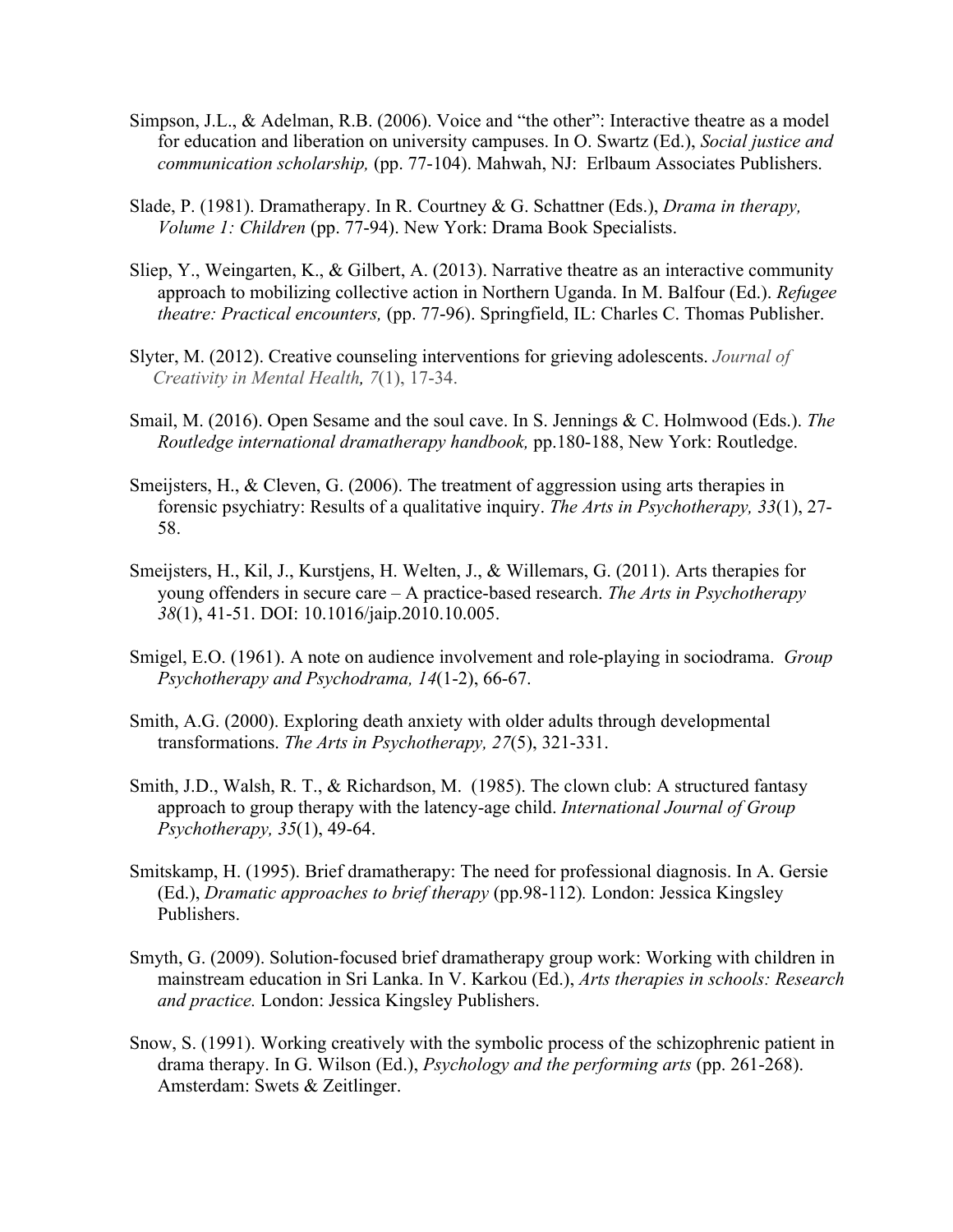- Snow, S. (1995). Focusing on mythic imagery in brief dramatherapy with psychotic individuals. In A. Gersie (Ed.), *Dramatic approaches to brief therapy* (pp. 216-235). London: Jessica Kingsley Publishers.
- Snow, S. (1996). Fruit of the same tree: A response to Kedem-Tahar and Kellerman's comparison of psychodrama and drama therapy*. The Arts in Psychotherapy, 23*(3), 199- 205.
- Snow, S. (2010). Ritual/theatre/therapy. In D.R. Johnson & R. Emunah (Eds.), *Current*  approaches in drama therapy, 2<sup>nd</sup> ed. (pp. 117-144). Springfield, IL: Charles C. Thomas Publisher.
- Snow, S., & D'Amico, M. (2015). The application of ethnodrama with female adolescents under youth protection within a creative arts therapies context. *Drama Therapy Review, 1*(2), 201-218.
- Snow, S., D'Amico, M., & Tanguay, D. (2003). Therapeutic theatre and well-being. *The Arts in Psychotherapy, 30*(2), 73-83.
- Somers, J. (2009). Drama and well-being: Narrative theory and the use of interactive theatre in raising mental health awareness In S. Jennings (Ed.), *Dramatherapy and social theatre: Necessary Dialogues.* New York: Routledge.
- Spencer, P., Gillespie, C. & Ekisa, E. (1983). A controlled comparison of the effects of social skills training and remedial drama on the conversational skills of chronic schizophrenic inpatients. *British Journal of Psychiatry, 143,* 165-172.
- Stahler, W. (2006/2007). Prayerformance: A drama therapy approach with female prisoners recovering from addiction. *Journal of Creativity in Mental Health, 2*(1), 3-12.
- Steinhardt, L. (1994). Creating the autonomous image through puppet theatre and art therapy. *The Arts in Psychotherapy*, *21*(3), 205-218.
- Sternberg, P., & Garcia, A. (2010). Sociodrama. In D.R. Johnson & R. Emunah (Eds.), *Current approaches in drama therapy, 2nd ed.* (pp. 424-444). Springfield, IL: Charles C. Thomas Publisher.
- Stevens, S. (1984). A multidisciplinary day unit for the treatment of substance abuse. *British Journal of Occupational Therapy*, *47*(4), 117-120.
- Stephens-Hernandez, A.B., Linvington, J.N., Dacons-Brock, K., Craft, H.L., Camerson, A., Franklin, S.O., & Howlett, A.C. (2007). Drama-based education to motivate participation in substance abuse prevention. *Substance Abuse Treatment, Prevention, & Policy, 2*(11). DOI: 10.1186/1747-597X-2-11.
- Stirtzinger, R., & Robson, B. (1985). Videodrama and the observing ego*. Small Group Behavior, 16*(4), 539-548.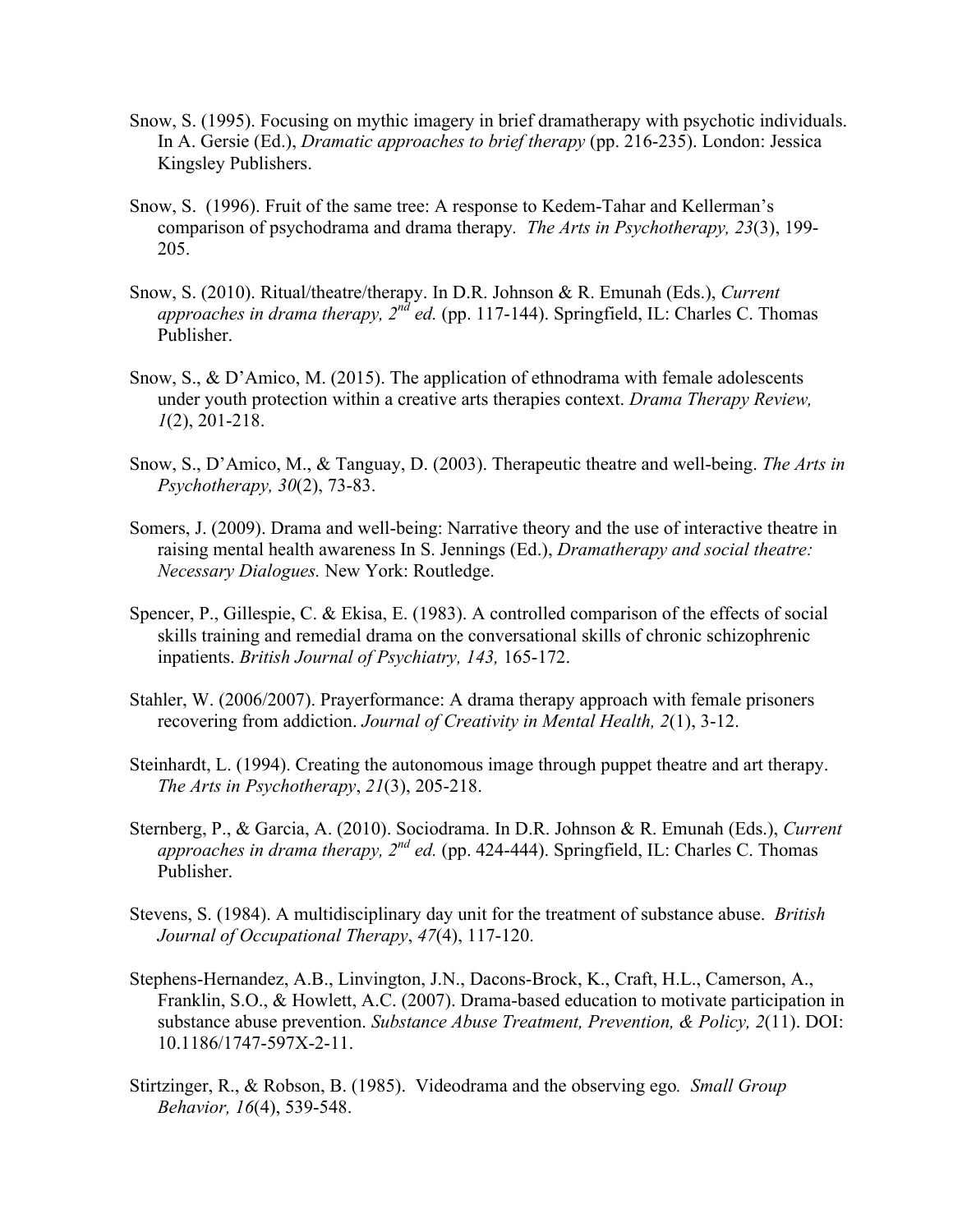- Strongylou, N., & Woodard, V. (1993). Exploring images of the Greek-Cypriot woman through drama therapy*. The Arts in Psychotherapy*, *20*(2), 161-165.
- Stuart-Smith, S. (1994). Reaction to Hill End Adolescent Unit: Interviews with 20 ex-patients. *Journal of Adolescence, 17*(5), 483-489.
- Sullivan, J. (2010). Engaging neighbors, transforming toxic realities: Community environmental forum theatre: Using Augusto Boal's theatre of the oppressed to promote environmental justice. In C. McLean (Ed.), *Creative arts in Interdisciplinary practice: Inquiries for hope & change* (pp.61-94). Calgary, Alberta: Detseling Enterprises, Ltd.
- Thompson, J. (2009). *Ah pava! Nathiye:* Respecting silence and the performances of not telling. In S. Jennings (Ed.), *Dramatherapy and social theatre: Necessary Dialogues.* London: Routledge.
- Tisza, V., Irwin, E.C., & Zabarenko, L. (1969). A psychiatric interpretation of children's creative dramatic stories. *Cleft Palate Journal*, *6*(3), 228-234.
- Tisza, V., Irwin, E.C., & Scheide, B. (1973). Children with oral-facial clefts: A contribution to the psychological development of handicapped children. *Journal of the American Academy of Child Psychiatry, 12*(2), 292-313.
- Tomasulo, D. (2014). Positive group psychotherapy modified for adults with intellectual disabilities. *Journal of Intellectual Disabilities 18*(4), 337-350.
- Tomasulo, D., & Razza, N. (2006). Group psychotherapy for people with intellectual disabilities: The interactive-behavioral model. *Journal of Group Psychotherapy, Psychodrama & Sociometry, 59*(2), 85-93.
- Tomasulo, D., & Szucs, A. (2016). The ACTing cure: Evidence-based group treatment for people with intellectual disabilities. *Dramatherapy. 00* (0), pp. 1-16. http://dx.doi.org/10.1080/02630672.2016.1162824.
- Topcic, Z. (2013). Play extract: *Refugees.* In M. Balfour (Ed.). *Refugee theatre: Practical encounter,* (pp. 185-198)*.* Springfield, IL: Charles C. Thomas Publisher.
- Trafford, G., & Perks, A. (1987). Drama therapy in a child and family psychiatry unit. *British Journal of Occupational Therapy, 50*(3), 94-96.
- Treder-Wolff, J. (1993). Brief Report: The use of interactive theatre in AIDS prevention education. *The Arts in Psychotherapy*, *20*(4), 335-338.
- Trustman, M. (2012). Self-harm and safeguarding issues in the school and classroom: A partnership approach. In L. Leigh, I. Gersch, A. Dix, & D. Haythorne (Eds.). *Dramatherapy with children, young people and schools: Enabling creativity, sociability, communication and learning.* New York: Routledge.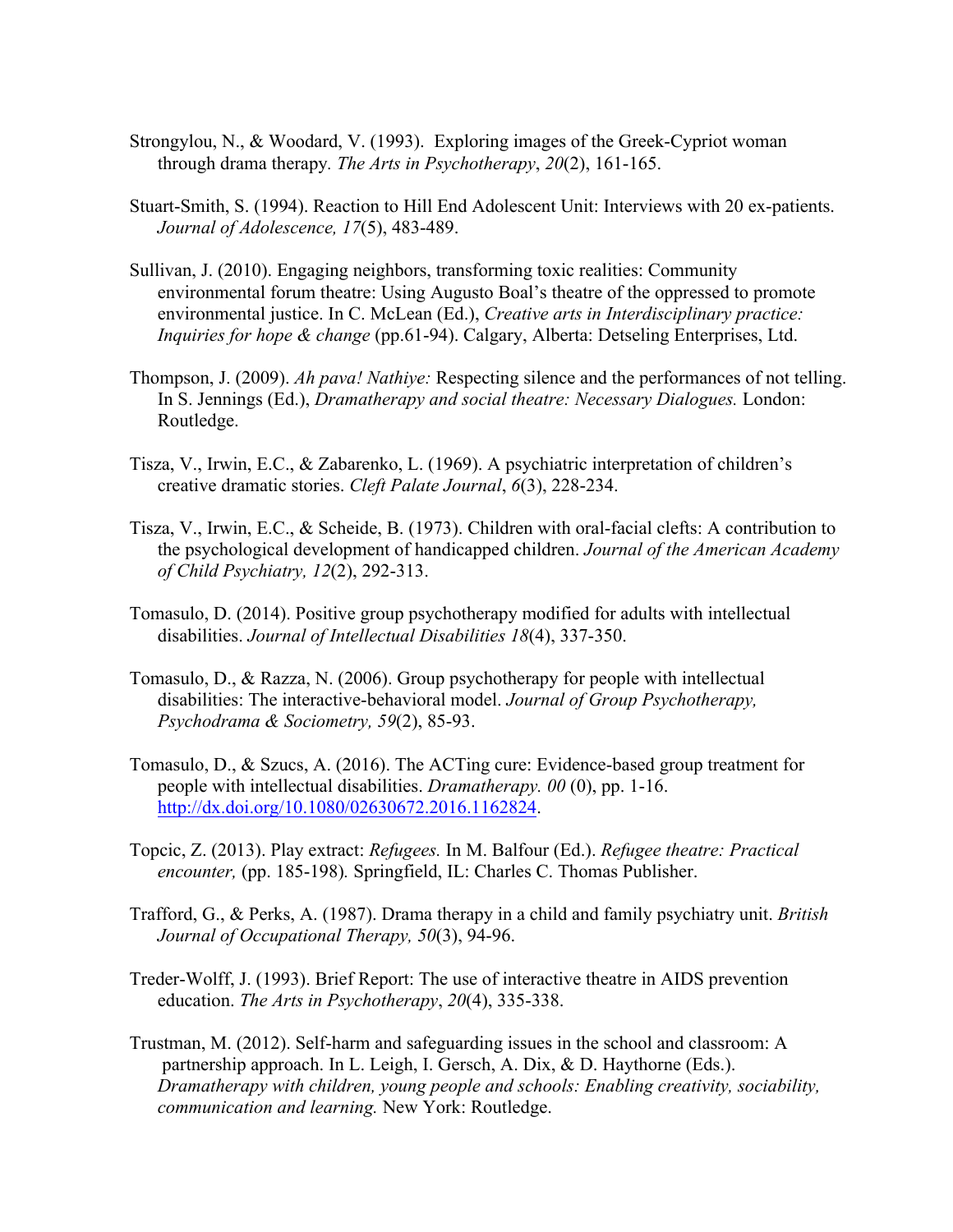- Tselikas E. (2009). An exercise in trusting the art. In S. Jennings (Ed.), *Dramatherapy and social theatre: Necessary Dialogues.* New York: Routledge.
- Tsegos, I. K., & Tseberlidou, M. (2002). The Oneirodrama Group--The therapeutic and the supervisory process of a dream drama group. In C. Neri, M. Pines, & R. Friedman (Eds.), *Dreams in group psychotherapy: Theory and technique*, pp. 233-253. London, England: Jessica Kingsley Publishers.
- Tucker, A.N., & Price, A. (2010). Performance based approaches and moving toward kinaesthetic understandings of illness in healthcare. In C. McLean (Ed.), *Creative arts in Interdisciplinary practice: Inquiries for hope & change* (pp.185-202). Calgary, Alberta: Detseling Enterprises, Ltd.
- Tytherleigh, L., & Karkou, V. Dramatherapy, autism and relationship building: A case study. In V. Karkou (Ed.), *Arts therapies in schools: Research and practice.* London: Jessica Kingsley Publishers.
- Urspruch, I. (1996). Therapeutic work with actors at the theatre therapy of dynamic psychiatry and in the Russian theatre tradition by Stanislavsky. *Dynamische Psychiatrie, 29*(1-2), 69- 77.
- Valenta, M. & Listiakova, I. (2016). Evaluation of dramatherapeutical process for clients with neurotic disorder. In S. Jennings & C. Holmwood (Eds.). *The Routledge international handbook of dramatherapy,* pp. 240-249, New York: Routledge.
- Valente, L. (2009). Social theatre: An integration of education and theatre arts: The Portuguese experience. In S. Jennings (Ed.), *Dramatherapy and social theatre: Necessary Dialogues.*  London: Routledge.
- Valente, L., & Fontana, D. (1994). Drama therapist and client: An examination of good practice and outcomes. The Arts in Psychotherapy, *21*(1), 3-10.
- Valeta, T. '*Methmyth'* and dramatherapy: An innovative approach for people with epilepsy. In C. Schrader (Ed.). *Ritual theatre: The power of dramatic ritual in personal development groups and clinical practice.* London: Jessica Kingsley Publishers.
- van den Bosch, J.A., Hales, H., & Philpot, M. (2005). Dramatherapy with older people suffering from functional mental disorders. *Psychogeriatria Polska, 2*(4), 341- 348.
- van der Wiik, J.B. (1995). Brief dramatherapy with adolescents. In A. Gersie (Ed.), *Dramatic approaches to brief therapy* (pp.244-251)*.* London: Jessica Kingsley Publishers.
- van der Wiik, J.B. (1995). How individual is individual therapy? The use of contextual therapy principles in the treatment of children and adolescents in dramatherapy. In S. Jennings (Ed.), *Dramatherapy with children and adolescents* (pp. 75-89), New York: Routledge.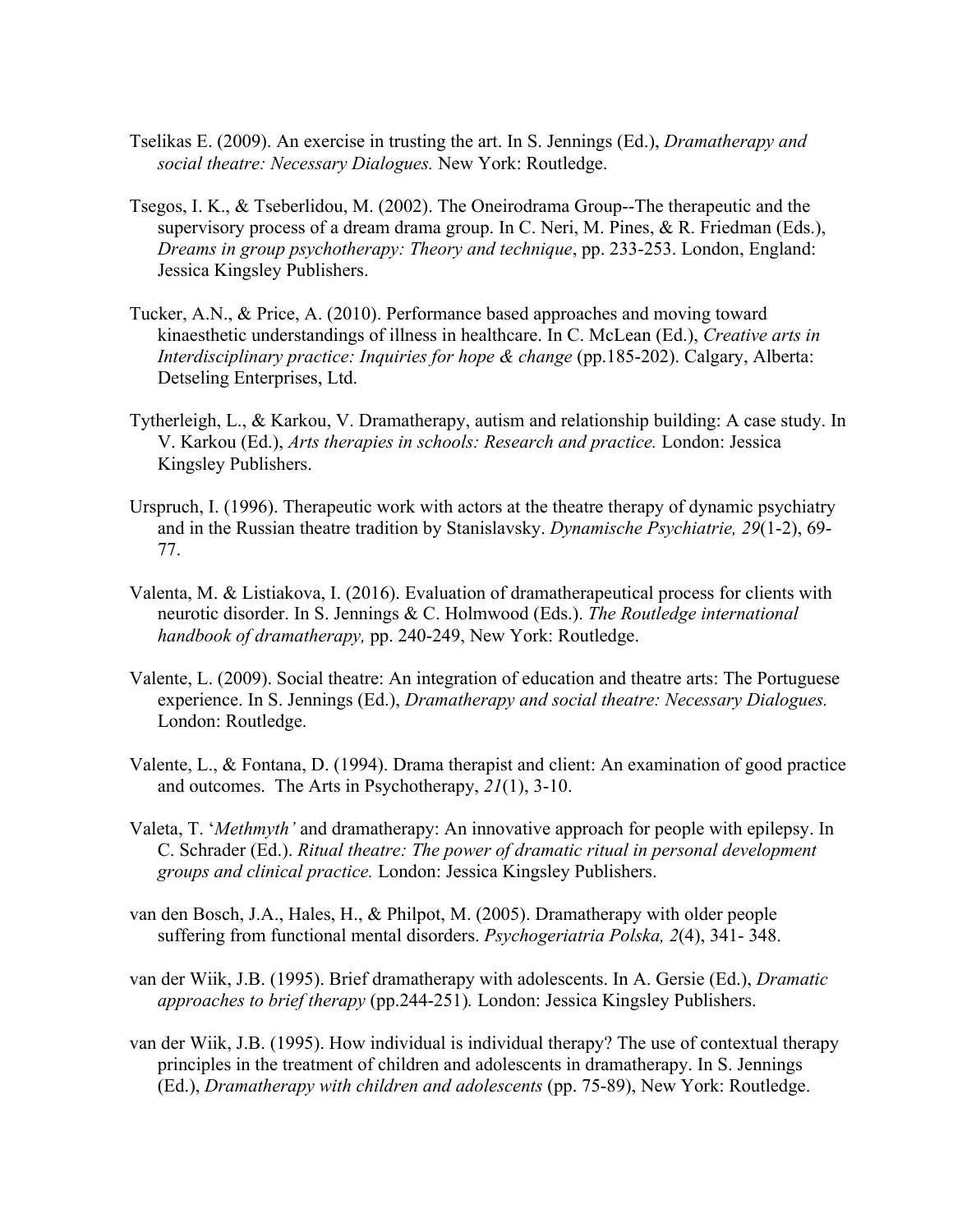- Versasi, R. (2016). Attachment performs: Framing attachment theory within the dramatic worldview. *Drama Therapy Review, 2*(2), 223-237.
- Vidrih, A. (2009). "The only thing better than playing on stage is playing at the heart of life." In S. Jennings (Ed.), *Dramatherapy and social theatre: Necessary Dialogues.* New York: Routledge.
- Volkas, A. (2010). Healing the wounds of history: Drama therapy in collective trauma and intercultural conflict resolution. In D.R. Johnson & R. Emunah (Eds.), *Current approaches in drama therapy, 2nd ed.* (pp. 145-171). Springfield, IL: Charles C. Thomas Publisher.
- Volkas, A. (2014). Drama therapy in the repair of collective trauma. In N. Sajnani & D.R. Johnson (Eds.), *Trauma-informed drama therapy: Transforming clinics, classrooms, and communities,* (pp. 41-67). Springfield, IL: Charles C. Thomas Publisher.
- Vorenberg, B. L. (1985). Drama in a supportive environment: It's more than just a play. *Activities, Adaptation and Aging, 7*(2) 45-48.
- Waite, L. M. (1993). Drama therapy in small groups with the developmentally disabled. *Social Work with Groups, 16*(4), 95-108.
- Waller, D. (1994). "The power of food": Some explorations and transcultural experiences in relation to eating disorders. In D. Dokter (Ed.), *Arts therapies and clients with eating disorders: Fragile board.* London: Jessica Kingsley Publisher.
- Walsh, R. T., Kosidoy, M., & Swanson, L. (1991). Promoting social-emotional development through creative drama for students with special needs. *Canadian Journal of Community Mental Health, 10*(1), 153-166.
- Walsh, R.T., Richardson, M., & Cardey, R. M. (1991). Structured fantasy approaches to children's group therapy. *Social Work with Groups*, *14*(1), 57-73.
- Walsh-Bowers, R.T. (1992). A creative drama prevention program for easing early adolescent adjustment to school transitions*. Journal of Primary Prevention*, *13*(2), 131-147.
- Warger, C. L. (1984). Creative drama for autistic adolescents: Expanding leisure and recreational options. *Journal of Child and Adolescent Psychotherapy*, *1*(1), 15- 19.
- Warger, C. L., & Kleman, D. (1986). Developing positive self-concepts in institutionalized children with severe behavior disorders. *Child Welfare*, *65*(2), 165-176.
- Warstat, M. (2009). Images of the future of drama therapy. *Theatre Research International 34*(2) 180-186.
- Warren, B. (1989). The hidden stage: The role of drama in teaching the unspoken rules of social interaction. In R.I. Brown & M. Chazan (Eds.), *Emotional and allied issues in the field of disability* (pp. 97-104). Calgary: Detselig.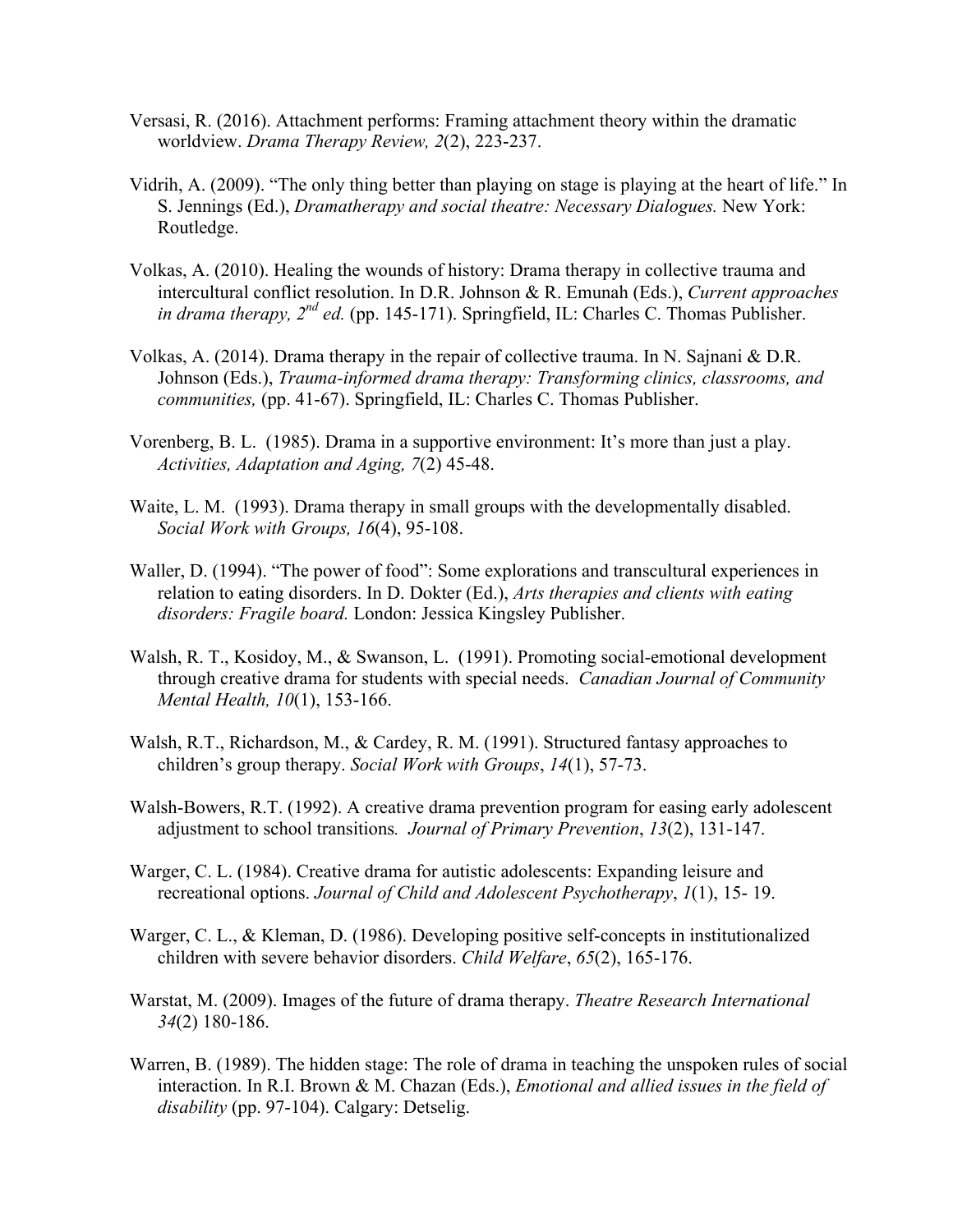- Warren, B. (2003). Treating wellness: How clown-doctors help to humanise healthcare and promote good health. In P. Twoghig & V. Kalitzdus (Eds.), *Making sense of health, illness and disease* (pp. 201-216). Amsterdam: Rodopi.
- Warren, B. (2004). Bring me sunshine: The effects of clown-doctors on the mood and attitudes of health care staff. In P. Twohig & V. Kalitzkus (Eds.), *Interdisciplinary perspectives on health, illness, and disease* (pp. 83-89). Amsterdam: Rodopi.
- Warren, B., & Nadeau, R. (1987). Enhancing the quality of life: The role of the arts in the process of rehabilitation. In R. I. Brown (Ed.), *Quality of life for handicapped people*  (pp.184-213). London: Croom Helm.
- Watts, P. (1993). Therapy in drama. In S. Jennings (Ed.), *Dramatherapy: Theory and practice, Vol. 2.* New York: Routledge.
- Weber, A.M. (2005). "Don't hurt my mommy": Drama therapy for children who have witnessed severe domestic violence. In C.Haen & A.M. Weber (Eds.), *Clinical applications of drama therapy in child and adolescent treatment* (pp. 25-44). New York: Routledge.
- Weber, A.M. & Haen, C. (2016). Attachment informed drama therapy with adolescents. In S. Jennings & C. Holmwood (Eds.). *The Routledge international handbook of dramatherapy,*  pp.218-229, New York: Routledge.
- Wells, M. (1981). Theatre for the less fortunate. In R. Courtney & G. Schattner (Eds.), *Drama in therapy, Volume 1: Children* (pp. 279-294). New York: Drama Book Specialists.
- Weiner, H.B. (1981). Return from "Splendid Isolation" The uses of psychodrama, sociodrama and drama in the process of recovering from substance addiction. In R. Courtney & G. Schattner (Eds.), *Drama in therapy, Volume 2: Adults* (pp. 129-156). New York: Drama Book Specialists.
- Weiss, F. (1997). The field of wings: Puppetry as therapy from an object relations point of view and incorporating field psychology. In A. Robbins (Ed.), *Therapeutic presence: Bridging expression and form.* London: Jessica Kingsley Publishers.
- Wharam, T. (1992). The building blocks of dramatherapy. In S. Jennings (Ed.), *Dramatherapy: Theories and Practice, Volume 2.* New York: Routledge.
- Wharam, T. (1995). Time and timing: Attending to Kairos in brief dramatherapy. In A. Gersie (Ed.), *Dramatic approaches to brief therapy* (pp.236-243)*.* London: Jessica Kingsley Publishers.
- Whitelock, J. (1987). Dramatherapy in a psychiatric day centre. In S. Jennings (Ed.), *Dramatherapy: Theory and practice for teachers and clinicians* Vol. I, pp. 209-232. London: Croom Helm.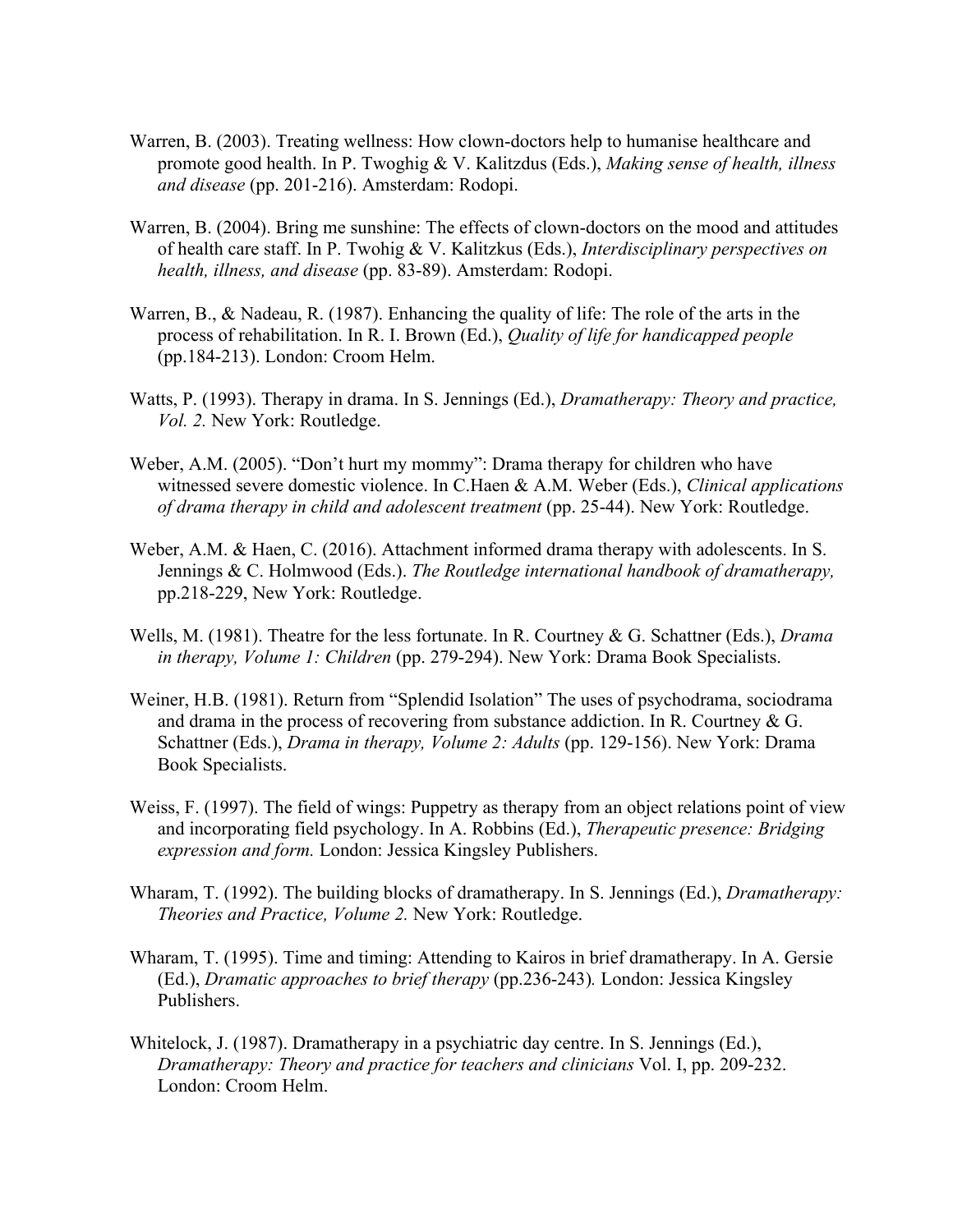- Wiener, D.J. (1991). You wanna play? In T.J.Goodrich (Ed.). *Women and power: Perspectives for therapy.* NY: Norton. Reprinted in *Journal of Feminist Family Therapy, 2*(3), 213-219.
- Wiener, D.J. (1994). Rehearsing for growth: Improvisational group therapy. *Tele*, *5*(1), 3-4.
- Wiener, D.J. (1995). The gift of play. *Family Therapy Networker 19*(1), 65-70. Reprinted in R. Simon, L. Markowitz, C. Barrilleaux & B. Topping (Eds.), (1999), *The art of psychotherapy: Case Studies from the Family Therapy Networker* (pp. 203-214)*.* NY: John Wiley & Sons.
- Wiener, D.J. (1996). Tug-of-war: A theatrical technique for marital therapy. *Dialog, 27*(2), 27- 43.
- Wiener, D.J. (1997). Rehearsals for growth: A methodology for using theater improvisation in MFT. *The Family Journal, 5*(4), 309-314.
- Wiener, D.J. (1997). Using dramatic enactment in MFT supervision. *The Supervision Bulletin*, *10*, 1.
- Wiener, D.J. (1997). Presents of mind. *Journal of Family Psychotherapy, 8*(2), 85-93.
- Wiener, D.J. (1998). Family assessment using subjective genograms. In T.S. Nelson & T. Trepper (Eds.), *101 more interventions in family therapy* (pp. 411-414). NY: Haworth Press.
- Wiener, D.J. (1998). Mirroring movement for increasing family cooperation. In T.S. Nelson & T. Trepper (Eds.), *101 more interventions in family therapy* (pp. 5-8). NY: Haworth Press.
- Wiener, D.J. (1998). Feeding the relationship by feeding each other. In L.L. Hecker, S. Deacon & Associates (Eds.), *The therapist's notebook: Homework, handouts & activities* (pp. 163- 166). New York: Haworth Press.
- Wiener, D.J. (1999). Rehearsals for Growth: Applying improvisational theater games to relationship therapy. In D.J. Wiener (Ed.), *Beyond talk therapy: Using movement and expressive techniques in clinical practice* (pp. 165-180). Washington, DC: APA Books.
- Wiener, D.J. (1999). Using theater improvisation to assess interpersonal functioning. *International Journal of Action Methods, 52*(2), 51-69.
- Wiener, D.J. (2000). Struggling to grow: Using dramatic enactments in family therapy. *Journal of Family Psychotherapy*, *11*(2), 9-21.
- Wiener, D.J. (2000). Rehearsals for growth: Activating clinical change via theater improvisation. *Journal of Systemic Therapies, 19*(3) 43-54.

Wiener, D.J. (2001). Family of origin-based action techniques for improving client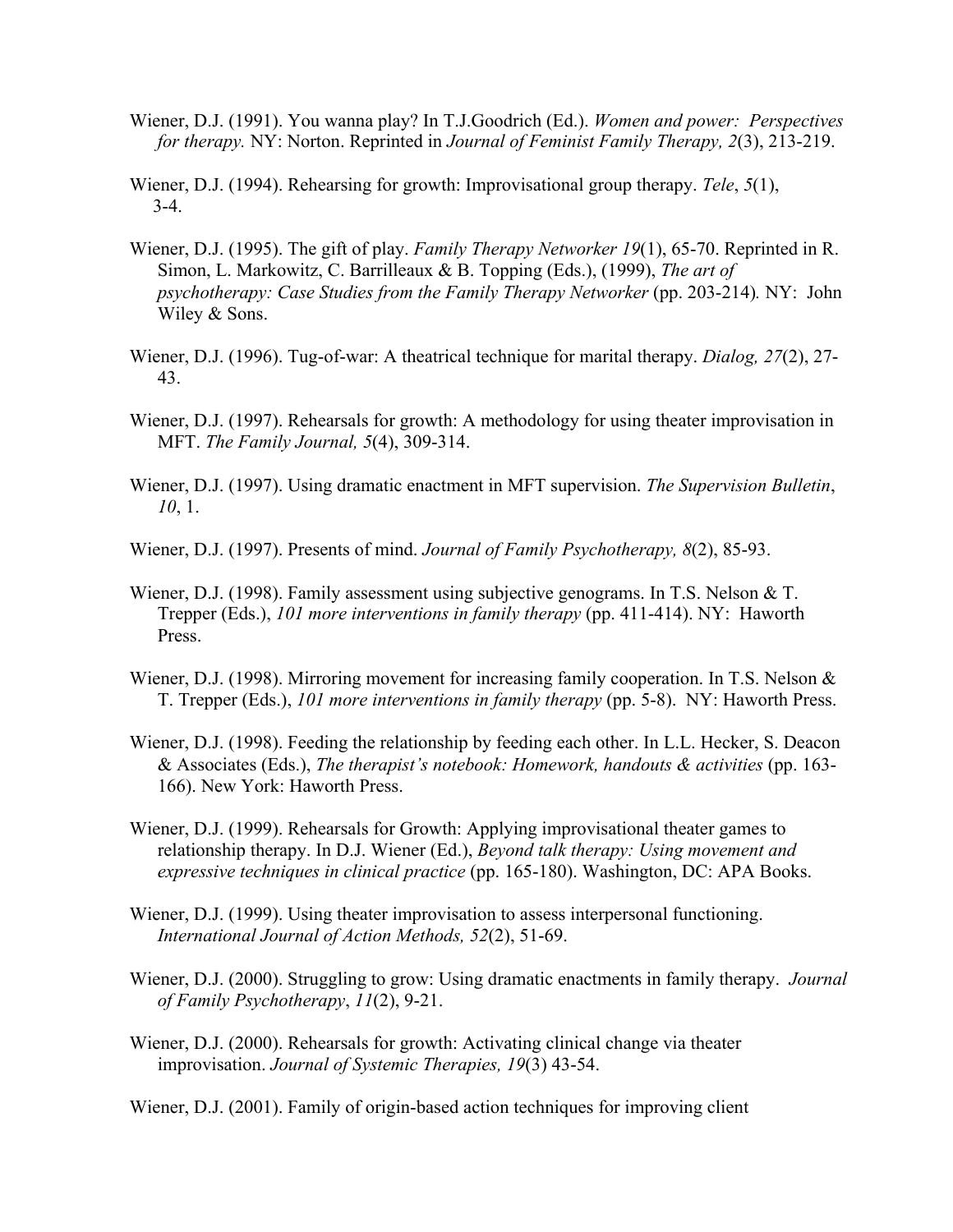interpersonal functioning (unpublished).

- Wiener, D.J. (2003). Creating a participating role for adolescents in family therapy. In C.F. Sori & L.L. Hecker (Eds.), *The therapist's notebook for children and adolescents* (pp. 180- 184). New York: Haworth.
- Wiener, D.J. (2003). From the outside in. *Psychotherapy Networker, 27*(2), 55-61.
- Wiener, D.J. (2004). Treating depression with Rehearsals for Growth. In L. Harrison (Ed.), *Natural healing for depression* (pp. 68-70). NY: Kensington.
- Wiener, D.J. (2007). Rehearsals for growth. In A. Blatner & D.J. Wiener (Eds.), *Interactive and improvisational drama: Varieties of applied theatre and performance* (pp.174-183). New York: iUniverse, Inc.
- Wiener, D.J. (2008). Assessing trust in action: The couples leaning exercise. In L.L Hecker & C. F. Sori (Eds.), *The therapist's notebook III: Homework, handouts, & activities* (pp. 137- 142). New York: Haworth Press.
- Wiener, D.J. (2010). Rehearsals for Growth: Drama therapy with couples. In D.R. Johnson & R. Emunah (Eds.), *Current approaches in drama therapy, 2nd ed.* (pp. 355-373). Springfield, IL: Charles C. Thomas Publisher.
- Wiener, D.J. (2015). Staging dramatic enactments to resolve conflicts in couples. *Drama Therapy Review, 1*(1), 7-20.
- Wiener, D.J. (2016). Removing personal constrainst via Proxy scene enactment. *Drama Therapy Review, 2*(2), 183-193.
- Wiener, D.J., & Cantor D. (2002). Improvisational play in couples therapy. In C. Schaefer (Ed.), *Play therapy with adults* (pp. 62-77). NY: John Wiley & Sons.
- Wiener, D.J., & Pels-Roulier, L. (2005). Action methods in marriage and family therapy: A review. *Journal of Group Psychotherapy, Psychodrama and Sociometry, 52*(2), 86-101.
- Wiener, D. J., & Ramseur, C.A. (in press). Utilizing improvisational action methods in conducting substance abuse groups. *Journal of Group Psychotherapy, Psychodrama and Sociometry.*
- Wilder, R. (2007). Lifedrama with elders. In A. Blatner & D.J. Wiener (Eds.), *Interactive and improvisational drama: Varieties of applied theatre and performance* (pp.23-33). New York: iUniverse, Inc.
- Wilkinson, N., Srijumar, S. Shaw, K. & Orrell, M. (1998). Drama and movement therapy in dementia: A pilot study. *The Arts in Psychotherapy, 25*(3), 195-201.

Williams, B.M. (2016). Minding our own biases: Using drama therapeutic tools to identify and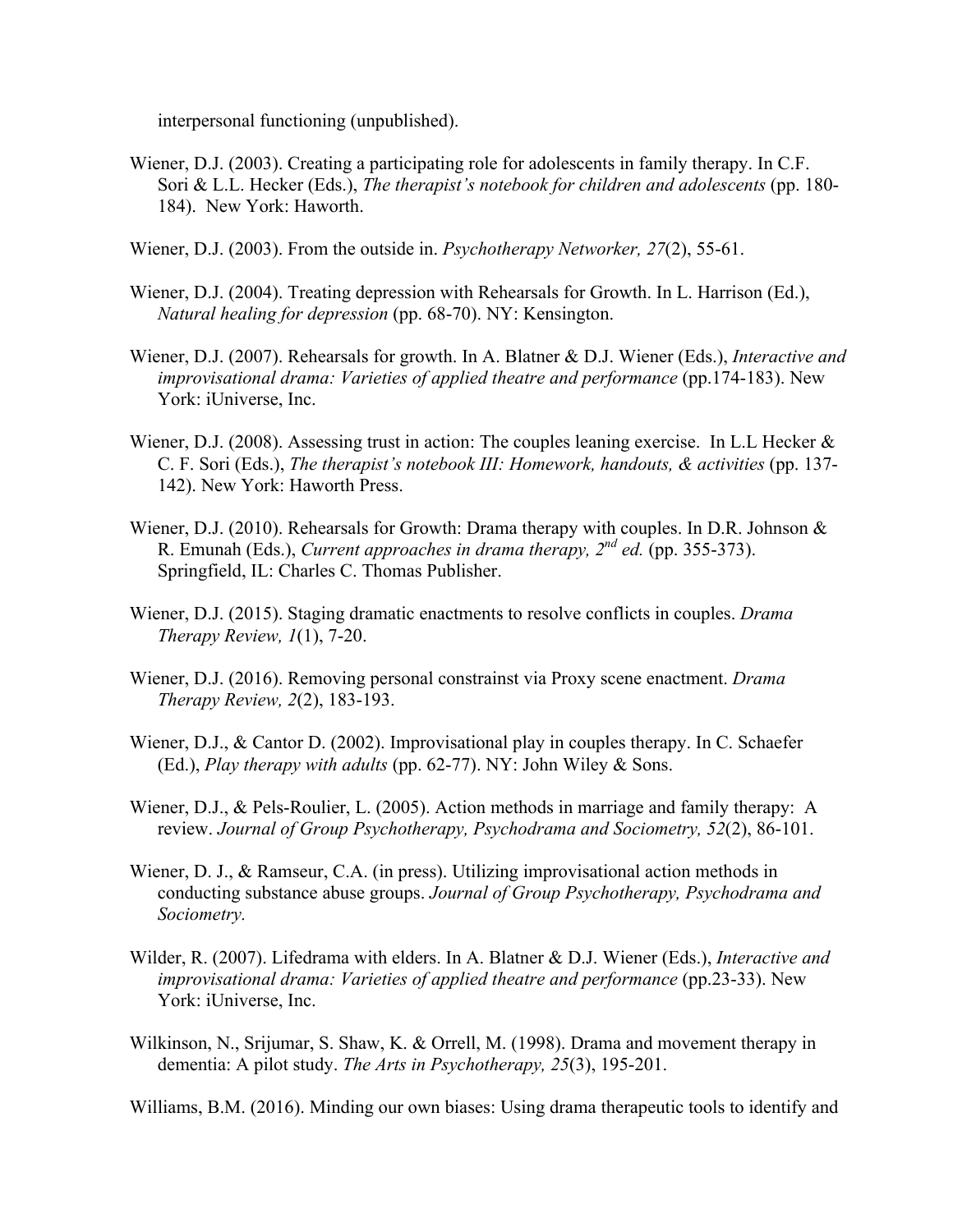challenge assumptions, biases and stereotypes. *Drama Therapy Review, 2*(1), 9-23.

- Winn, L. (1995). Experiential training for staff working with eating disorders. In D. Dokter (Ed.), *Arts therapies and clients with eating disorders: Fragile board* (pp.144-158)*.*  London: Jessica Kingsley Publishers.
- Wood, L. (2015). Eating disorder at protector: The use of internal family system and drama therapy to help clients understand the protective functions of their eating disorders In A. Heiderscheidt (Ed.). *Creative arts therapies and clients with eating disorders* (pp. 293-325). London: Jessica Kingsley Publishers.
- Wood, L.L., & Schneider, C. (2015). Setting the stage for self-attunement: Drama therapy as a guide for neural integration in the treatment of eating disorders. *Drama Therapy Review, 1*(1), 55-70.
- Woodland, S., & Lachowicz, R. (2013). Drama and citizenship education: Tensions of creativity, content and cash. In M. Balfour (Ed.). *Refugee theatre: Practical encounters,* (pp. 261-278). Springfield, IL: Charles C. Thomas Publisher.
- Woodward, G. (2005). Acting for change: The evolution of a psychodrama group. In B. Reading & M. Weegman (Eds.), *Group psychotherapy and addiction.* New York: John Wiley & Sons.
- Wurr, C., & Pope-Carter, J. (1998). The journey of a group: Dramatherapy for adolescents with eating disorders. *Clinical Child Psychology & Psychiatry, 3*(4), 621-627.
- Yeager, J. (2006). Theatre engagement and self-concept in college undergraduates. *Journal of Occupational Science, 13*(3), 198-208.
- Yotis, L. (2006). A review of dramatherapy research in schizophrenia, methodologies and outcomes. *Psychotherapy Research, 16*(2), 190-200.
- Yotis, L., Kravariti, C., Thodoriou, D., & Megaloeconomou, T. (2003). The role of dramatherapy in the psychiatric reform: The paradigm of Leros. *Teradia Psychiatrikis, 81,* 48-58.
- Yotis, L., Theohari, K. Katan, K., & Mantonakis, J. (2002). Communicating drama between clients with schizophrenia and their "significant others": How is the stigma affected? In L. Schiltz (Ed.), *Epistemology and practice of research in the arts therapies* (pp. 59-74). Luxembourgh: CRP-Sante, Fonds National de la Recherche.
- Young, M. (1995). Dramatherapy in short term group work with women with bulimia. In D. Dokter (Ed.), *Arts therapies and clients with eating disorders: Fragile board* (pp.105-123)*.*  London: Jessica Kingsley Publishers.
- Yuen, H. K., Mueller, K., Mayor, E., & Azuero, A. (2011). Impact of participation in a theatre programme on quality of life among older adults with chronic conditions: A pilot study.